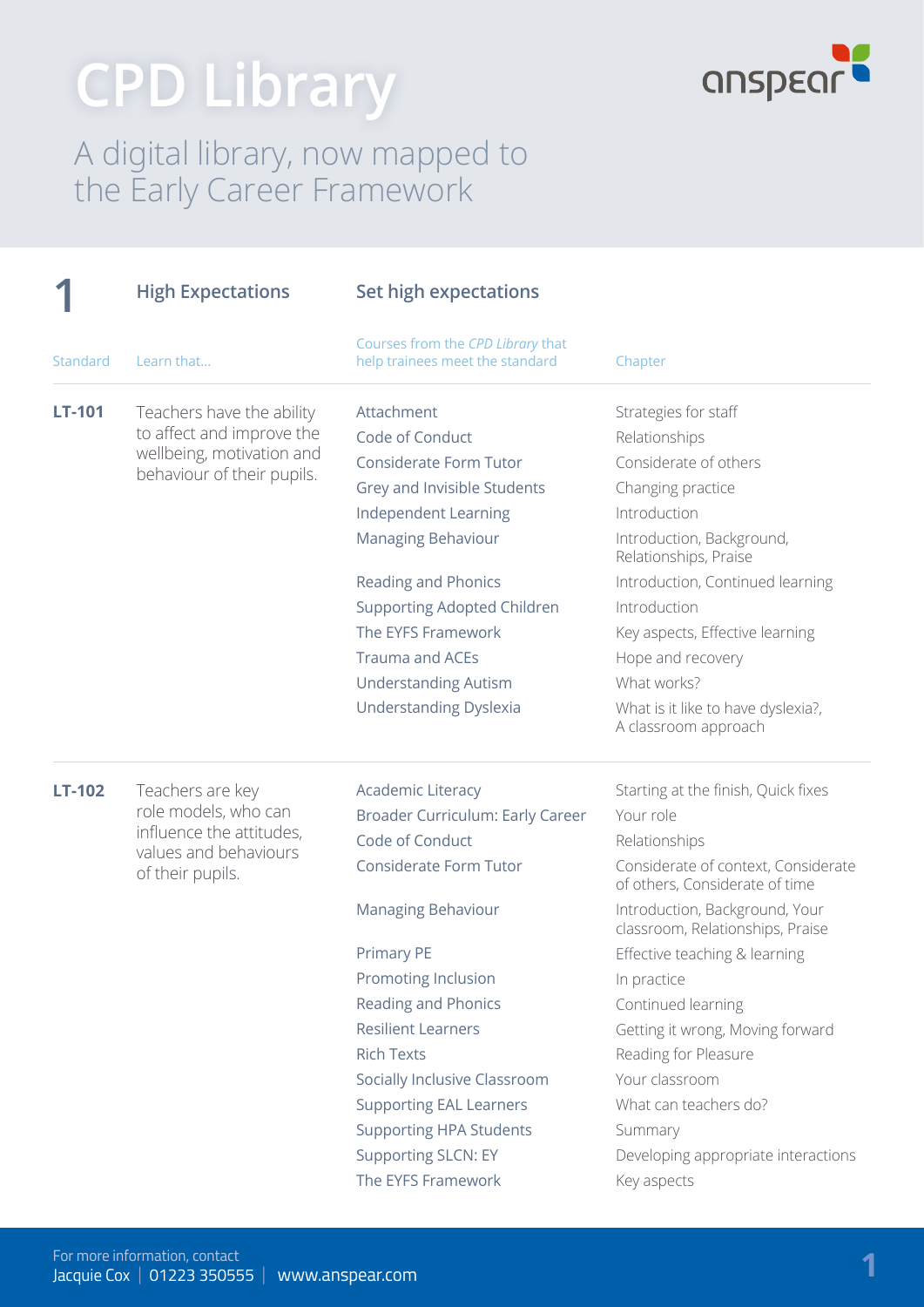

| <b>Standard</b> | Learn that                                         | Courses from the CPD Library that<br>help trainees meet the standard | Chapter                                                                 |
|-----------------|----------------------------------------------------|----------------------------------------------------------------------|-------------------------------------------------------------------------|
| LT-103          | Teacher expectations<br>can affect pupil outcomes; | <b>Academic Literacy</b>                                             | How to teach it, Quick fixes                                            |
|                 |                                                    | <b>Active Questioning</b>                                            | Introduction, How it works, In practice                                 |
|                 | setting goals that<br>challenge and stretch        | <b>Active Reading</b>                                                | <b>DARTs</b>                                                            |
|                 | pupils is essential.                               | <b>Assessment for Learning</b>                                       | Applying AfL in your classroom                                          |
|                 |                                                    | Broader Curriculum: Early Career                                     | Your role                                                               |
|                 |                                                    | <b>Computer Science at KS3</b>                                       | Curriculum                                                              |
|                 |                                                    | Developing Comprehension                                             | Practical steps                                                         |
|                 |                                                    | <b>Embrace Challenge</b>                                             | Introduction, What is effective<br>challenge?, Having high expectations |
|                 |                                                    | Grey and Invisible Students                                          | The benefits, Measuring impact                                          |
|                 |                                                    | Lesson Design                                                        | Objectives and outcomes                                                 |
|                 |                                                    | Marking and Feedback                                                 | Feedback                                                                |
|                 |                                                    | <b>Primary PE</b>                                                    | Effective teaching & learning                                           |
|                 |                                                    | Promoting Inclusion                                                  | In practice                                                             |
|                 |                                                    | <b>Reading and Phonics</b>                                           | Continued learning                                                      |
|                 |                                                    | <b>Reflective Practice</b>                                           | Pupils understanding their learning                                     |
|                 |                                                    | <b>Resilient Learners</b>                                            | Mindset and resilience                                                  |
|                 |                                                    | <b>Supporting Adopted Children</b>                                   | Role & responsibilities                                                 |
|                 |                                                    | <b>Supporting HPA Students</b>                                       | What is HPA?                                                            |
|                 |                                                    | <b>Understanding ADHD</b>                                            | Strategies                                                              |
| LT-104          | Setting clear expectations<br>can help communicate | <b>Beat Bullying</b>                                                 | Statutory responsibilities,<br>Implementing change                      |
|                 | shared values that                                 | <b>Considerate Form Tutor</b>                                        | Considerate of context                                                  |
|                 | improve classroom                                  | <b>Embrace Challenge</b>                                             | Having high expectations                                                |
|                 | and school culture.                                | <b>Equality and Diversity</b>                                        | Ethos and impact                                                        |
|                 |                                                    | Lesson Design                                                        | Objectives and outcomes,<br>Planning for good behaviour                 |
|                 |                                                    | Managing Behaviour                                                   | Getting started, Your classroom,<br>Intervention, Low level disruption  |
|                 |                                                    | <b>Primary Maths</b>                                                 | Talk in the classroom                                                   |
|                 |                                                    | <b>Primary PE</b>                                                    | Effective teaching & learning,<br>Learning intentions & outcomes        |
|                 |                                                    | <b>Supporting EAL Learners</b>                                       | What can pupils do?<br>Conclusion and checklist                         |
|                 |                                                    | <b>Supporting HPA Students</b>                                       | Learning environment                                                    |
|                 |                                                    | Talk for Learning                                                    | Questioning, Group work                                                 |
|                 |                                                    | The EYFS Framework                                                   | Key aspects, Learning & development,<br>Early Learning Goals            |
|                 |                                                    | <b>Year 7 Transitions</b>                                            | Expectations and boundaries                                             |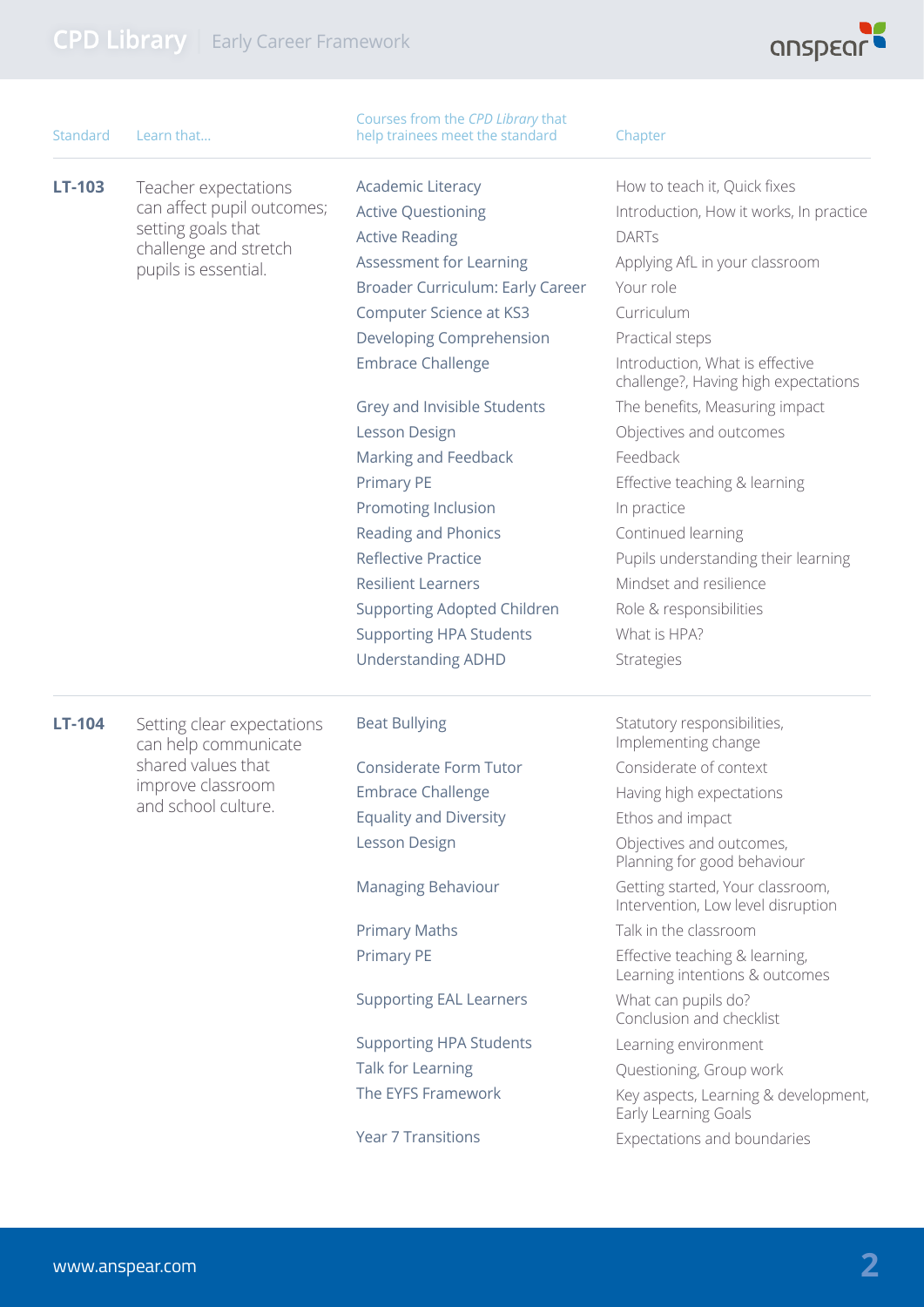

| Standard      | Learn that                                                                    | Courses from the CPD Library that<br>help trainees meet the standard | Chapter                                                                                                       |
|---------------|-------------------------------------------------------------------------------|----------------------------------------------------------------------|---------------------------------------------------------------------------------------------------------------|
| <b>LT-105</b> | A culture of mutual trust<br>and respect supports<br>effective relationships. | Code of Conduct                                                      | Personal professional standards                                                                               |
|               |                                                                               | <b>Considerate Form Tutor</b>                                        | Considerate of context, Considerate<br>of others, Considerate of time                                         |
|               |                                                                               | <b>Equality and Diversity</b>                                        | Ethos and impact                                                                                              |
|               |                                                                               | Grey and Invisible Students                                          | Changing practice                                                                                             |
|               |                                                                               | Managing Behaviour                                                   | Getting started, Your classroom,<br>Relationships, Low level disruption                                       |
|               |                                                                               | Partnerships with Parents                                            | Importance                                                                                                    |
|               |                                                                               | Promoting Inclusion                                                  | In practice                                                                                                   |
|               |                                                                               | <b>Preventing Radicalisation</b>                                     | Culture and community                                                                                         |
|               |                                                                               | <b>Resilient Learners</b>                                            | Getting it wrong, Moving forward                                                                              |
|               |                                                                               | <b>Supporting EAL Learners</b>                                       | What can pupils do?                                                                                           |
|               |                                                                               | The EYFS Framework                                                   | Key aspects                                                                                                   |
| <b>LT-106</b> | High-quality teaching<br>has a long-term                                      | <b>Academic Literacy</b>                                             | Introduction, Academic literacy,<br>Starting at the finish, Quick fixes                                       |
|               | positive effect on                                                            | Broader Curriculum: Early Career                                     | Broad and balanced                                                                                            |
|               | pupils' life chances,                                                         | <b>Embrace Challenge</b>                                             | Having high expectations, Conclusion                                                                          |
|               | particularly for children<br>from disadvantaged                               | ICT in the Classroom                                                 | Approaches                                                                                                    |
|               | backgrounds.                                                                  | Promoting Inclusion                                                  | Narrowing the gap,<br>Inclusive pedagogy, In practice                                                         |
|               |                                                                               | Reading and Phonics                                                  | Introduction, Teaching methods,<br>Continued learning                                                         |
|               |                                                                               | <b>Supporting Adopted Children</b>                                   | Role & responsibilities                                                                                       |
|               |                                                                               | <b>Supporting EAL Learners</b>                                       | Challenges for EAL learners, What can<br>pupils do?, Conclusion and checklist                                 |
|               |                                                                               | Socially Inclusive Classroom                                         | History of education,<br>Role of education                                                                    |
|               |                                                                               | <b>Study Skills</b>                                                  | Why are study skills important?,<br>Metacognition                                                             |
|               |                                                                               | <b>Supporting SLCN: EY</b>                                           | The extent of the problem                                                                                     |
|               |                                                                               | <b>Supporting SLCN: Primary</b>                                      | The extent of the problem                                                                                     |
|               |                                                                               | The EYFS Framework                                                   | Learning & development,<br>Early Learning Goals                                                               |
|               |                                                                               | <b>Understanding Dyslexia</b>                                        | What is it like to have dyslexia?,<br>Reading and spelling, Writing and<br>study skills, Early identification |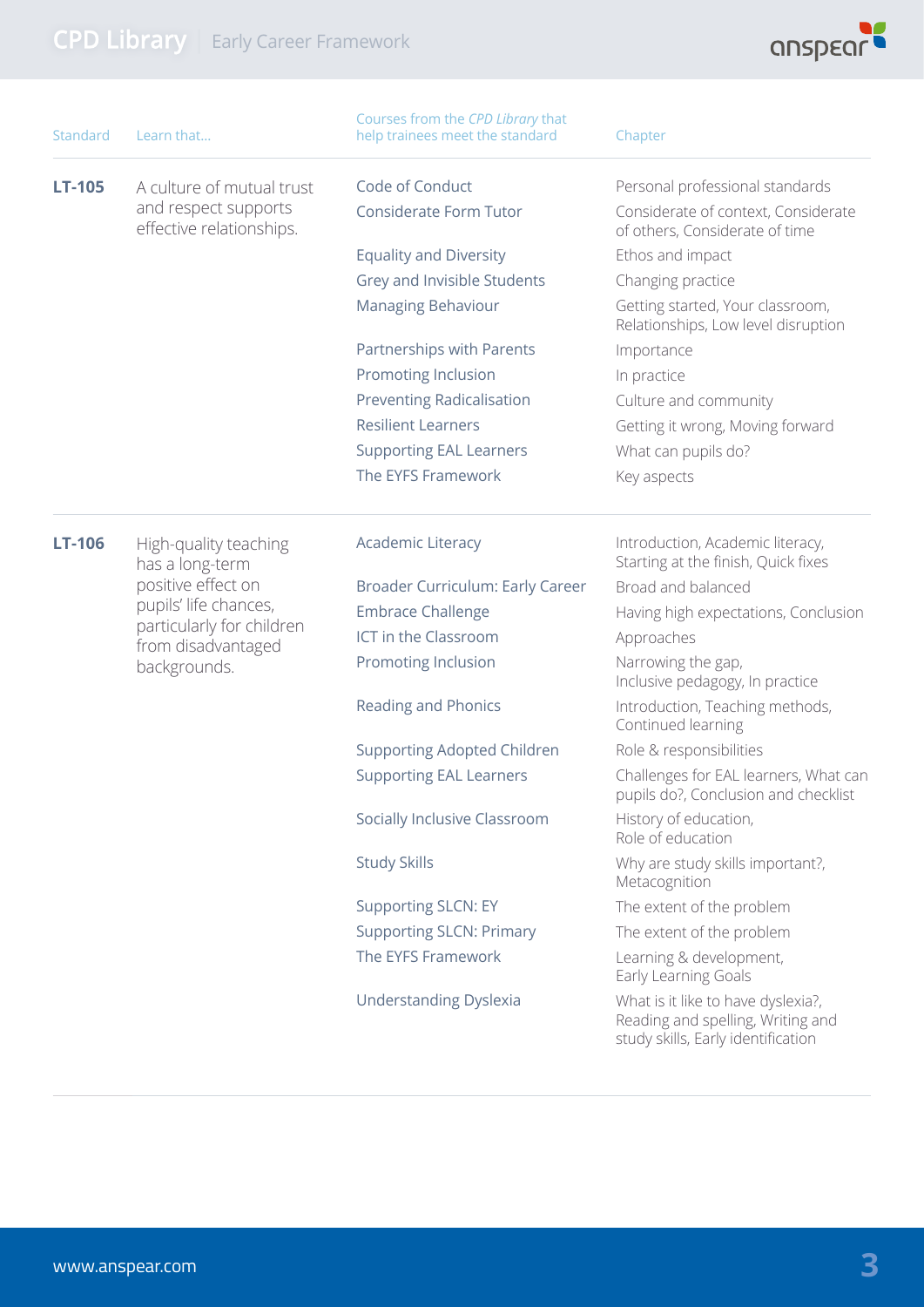

|               | <b>How Pupils Learn</b>                                          | Promote good progress                                                |                                                                                                     |
|---------------|------------------------------------------------------------------|----------------------------------------------------------------------|-----------------------------------------------------------------------------------------------------|
| Standard      | Learn that                                                       | Courses from the CPD Library that<br>help trainees meet the standard | Chapter                                                                                             |
| <b>LT-201</b> | Learning involves a<br>lasting change in<br>pupils' capabilities | <b>Academic Literacy</b><br><b>Embrace Challenge</b>                 | Academic literacy, Maintaining it<br>Having high expectations,<br>Effective questioning, Conclusion |
|               | or understanding.                                                | Engagement                                                           |                                                                                                     |
|               |                                                                  | ICT in the Classroom                                                 | Approaches                                                                                          |
|               |                                                                  | Misconceptions in Science                                            | Dealing with misconceptions                                                                         |
|               |                                                                  | <b>Primary Geography</b>                                             | The changing world around us                                                                        |
|               |                                                                  | <b>Primary History</b>                                               | Developing challenge                                                                                |
|               |                                                                  | Primary PE                                                           | Effective teaching & learning                                                                       |
|               |                                                                  | Reading and Phonics                                                  | Continued learning                                                                                  |
|               |                                                                  | <b>Resilient Learners</b>                                            | Mindset and resilience,<br>Getting it wrong                                                         |
|               |                                                                  | <b>Retrieval Practice</b>                                            | Types of retrieval                                                                                  |
|               |                                                                  | <b>Science Practicals</b>                                            | Why we do practical work                                                                            |
|               |                                                                  | Storytelling                                                         | Importance of storytelling                                                                          |
|               |                                                                  | <b>Supporting HPA Students</b>                                       | Learning environments                                                                               |
|               |                                                                  | <b>Supporting SLCN: EY</b>                                           | The extent of the problem                                                                           |
|               |                                                                  | <b>Supporting SLCN: Primary</b>                                      | The extent of the problem                                                                           |
|               |                                                                  | <b>Understanding Dyslexia</b>                                        | Reading and spelling,<br>Writing and study skills,<br>Memory and processing speed                   |
|               |                                                                  | The EYFS Framework                                                   | What is the EYFS?,<br>Early Learning Goals                                                          |
| <b>LT-202</b> | Prior knowledge plays                                            | Broader Curriculum: Early Career                                     | Your role                                                                                           |
|               | an important role in how                                         | Cognitive Load                                                       | Limitations of the brain                                                                            |
|               | pupils learn; committing<br>some key facts to their              | <b>Embrace Challenge</b>                                             | What is effective challenge?                                                                        |
|               | long-term memory is<br>likely to help pupils learn               | Engagement                                                           | Key aspects,<br>The engaging classroom                                                              |
|               | more complex ideas.                                              | Misconceptions in Science                                            | How misconceptions arise,<br>Dealing with misconceptions                                            |
|               |                                                                  | <b>Primary Maths</b>                                                 | Fluency in maths, Derived facts                                                                     |
|               |                                                                  | <b>Primary Science</b>                                               | Learning                                                                                            |
|               |                                                                  | <b>Retrieval Practice</b>                                            | Types of retrieval                                                                                  |
|               |                                                                  | Secondary History                                                    | Teaching and learning                                                                               |
|               |                                                                  | <b>Supporting HPA Students</b>                                       | Classroom strategies                                                                                |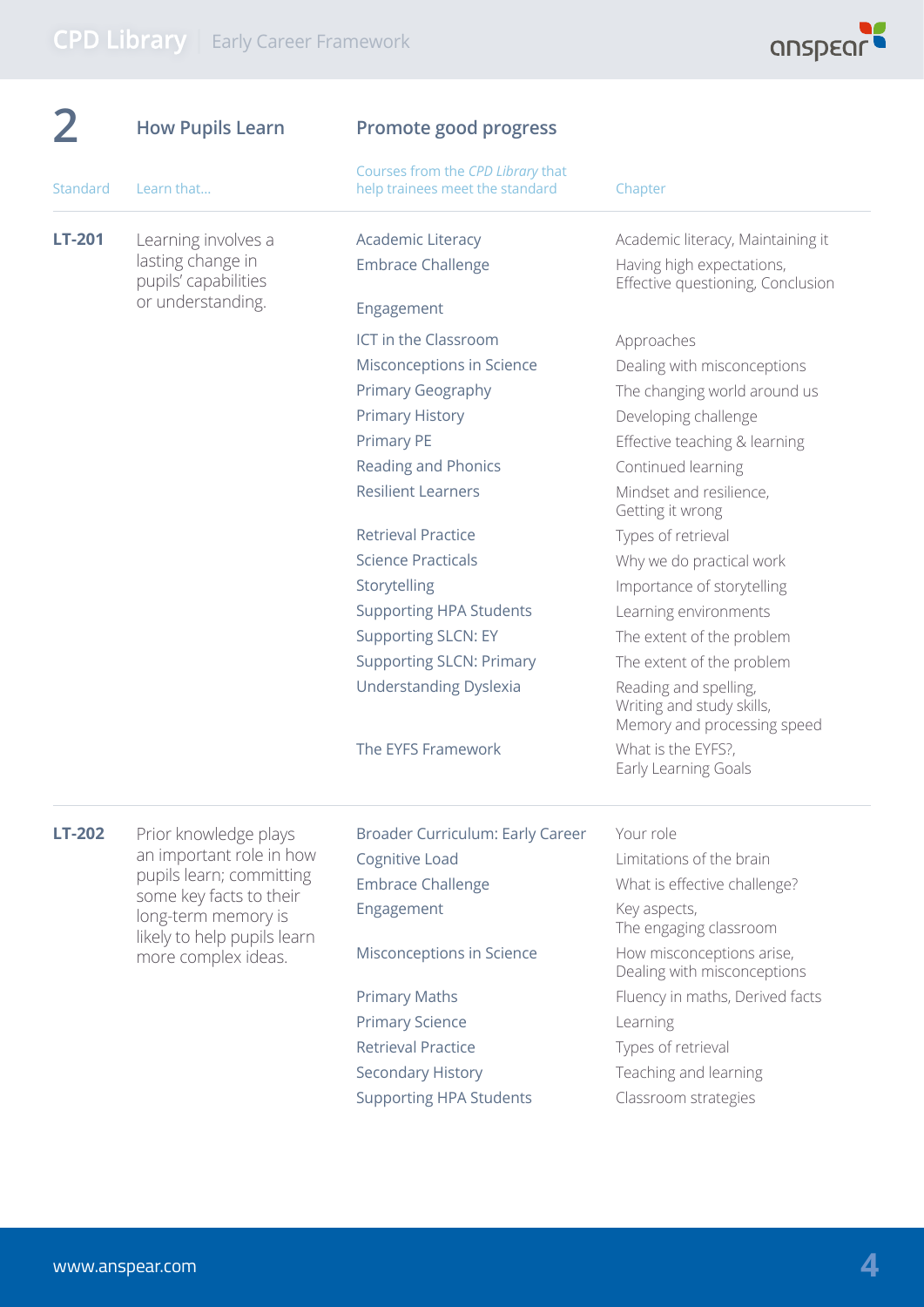

| <b>Standard</b> | Learn that                                                                                                 | Courses from the CPD Library that<br>help trainees meet the standard | Chapter                                                                           |
|-----------------|------------------------------------------------------------------------------------------------------------|----------------------------------------------------------------------|-----------------------------------------------------------------------------------|
| <b>LT-203</b>   | An important factor<br>in learning is memory,                                                              | <b>Embrace Challenge</b>                                             | Having high expectations,<br>Effective questioning                                |
|                 | which can be thought                                                                                       | <b>Inspiring Images</b>                                              | In the classroom                                                                  |
|                 | of as comprising two                                                                                       | <b>Primary Maths</b>                                                 | Fluency in maths                                                                  |
|                 | elements: working<br>memory and<br>long-term memory.                                                       | <b>Retrieval Practice</b>                                            | Types of retrieval,<br>Recall failure                                             |
|                 |                                                                                                            | <b>Supporting HPA Students</b>                                       | Learning environment                                                              |
|                 |                                                                                                            | <b>Understanding Dyslexia</b>                                        | What is dyslexia?,<br>Memory and processing speed                                 |
| LT-204          | Working memory is                                                                                          | Broader Curriculum: Early Career                                     | Your role                                                                         |
|                 | where information<br>that is being actively                                                                | Cognitive Load                                                       | Limitations of the brain,<br>Limitations of the theory                            |
|                 | processed is held,                                                                                         | Reading and Phonics                                                  | The complex code                                                                  |
|                 | but its capacity is limited<br>and can be overloaded.                                                      | <b>Retrieval Practice</b>                                            | Types of retrieval, Practising<br>memory recall, Recall failure                   |
|                 |                                                                                                            | <b>Understanding Dyslexia</b>                                        | Reading and spelling,<br>Writing and study skills,<br>Memory and processing speed |
| <b>LT-205</b>   | Long-term memory<br>can be considered as a                                                                 | <b>Embrace Challenge</b>                                             | Having high expectations,<br>Effective questioning                                |
|                 | store of knowledge that<br>changes as pupils learn<br>by integrating new ideas<br>with existing knowledge. | Misconceptions in Science<br><b>Retrieval Practice</b>               | Dealing with misconceptions<br>Types of retrieval                                 |
| <b>LT-206</b>   | Where prior knowledge                                                                                      | Broader Curriculum: Early Career                                     | Your role                                                                         |
|                 | is weak, pupils are<br>more likely to develop                                                              | Cognitive Load                                                       | Limitations of the brain,<br>Limitations of the theory                            |
|                 | misconceptions,<br>particularly if new                                                                     | Developing Comprehension                                             | Practical steps                                                                   |
|                 | ideas are introduced                                                                                       | Engagement                                                           | Moving forward                                                                    |
|                 | too quickly.                                                                                               | Misconceptions in Science                                            | How misconceptions arise                                                          |
|                 |                                                                                                            | <b>Primary Maths</b>                                                 | Talk in the classroom,<br>Derived facts                                           |
|                 |                                                                                                            | Reading and Phonics                                                  | Continued learning                                                                |
|                 |                                                                                                            | <b>Retrieval Practice</b>                                            | Recall failure                                                                    |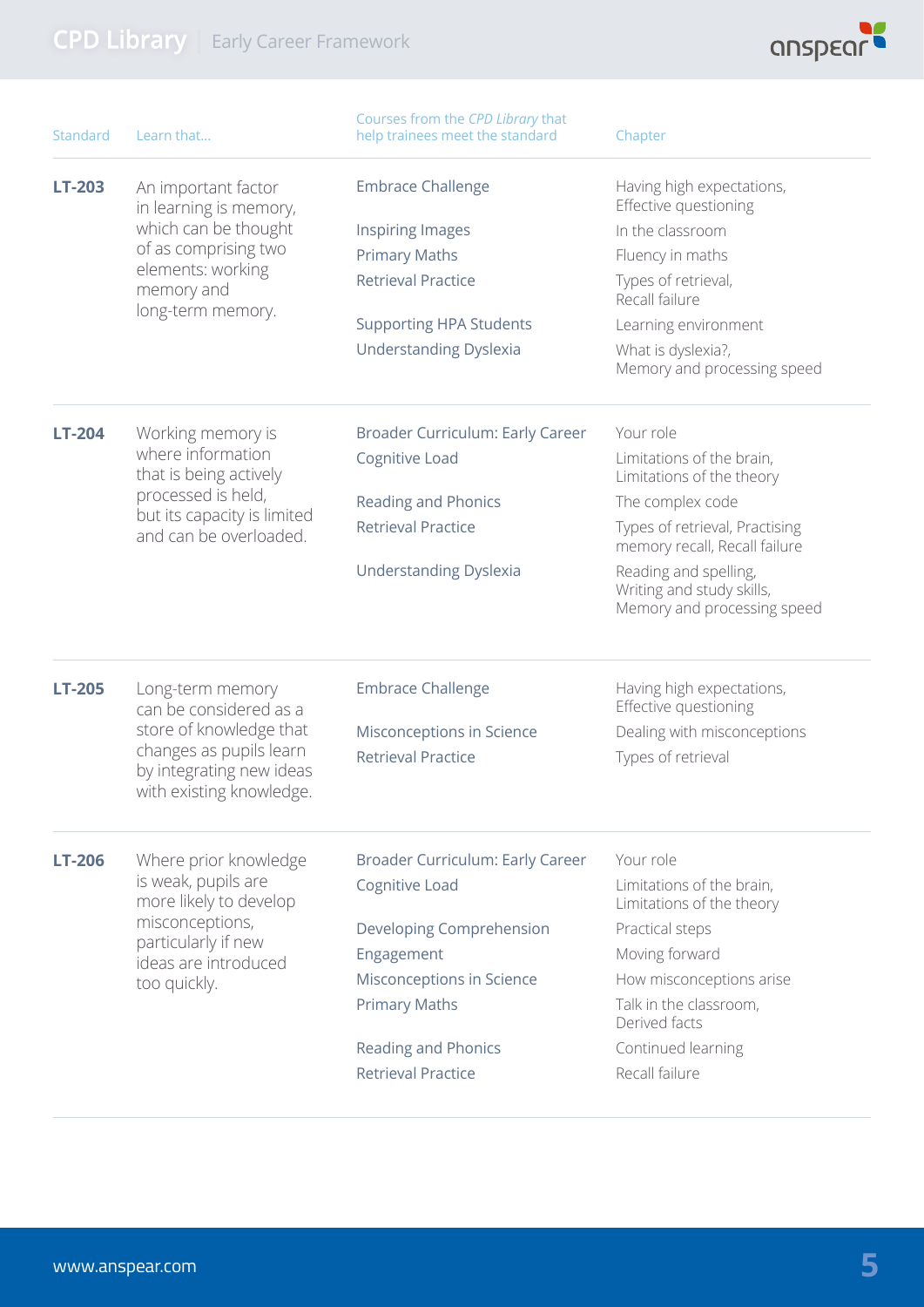

| <b>Standard</b> | Learn that                                                                 | Courses from the CPD Library that<br>help trainees meet the standard | Chapter                                                                           |
|-----------------|----------------------------------------------------------------------------|----------------------------------------------------------------------|-----------------------------------------------------------------------------------|
| <b>LT-207</b>   | Regular purposeful<br>practice of what has                                 | <b>Academic Literacy</b>                                             | How to teach it, Maintaining it,<br>Quick fixes                                   |
|                 | previously been taught<br>can help consolidate<br>material and help pupils | Cognitive Load                                                       | Limitations of the brain,<br>Practical applications,<br>Limitations of the theory |
|                 | remember what they<br>have learned.                                        | Developing Comprehension                                             | Building key skills,<br>Partnering with parents                                   |
|                 |                                                                            | <b>Effective Lesson Planning</b>                                     | Objectives and sequences,<br>Lesson formulas                                      |
|                 |                                                                            | Engagement                                                           | Key aspects                                                                       |
|                 |                                                                            | <b>Inspiring Images</b>                                              | Why use images?                                                                   |
|                 |                                                                            | Misconceptions in Science                                            | Dealing with misconceptions                                                       |
|                 |                                                                            | <b>Primary Maths</b>                                                 | Fluency in maths                                                                  |
|                 |                                                                            | Reading and Phonics                                                  | Continued learning                                                                |
|                 |                                                                            | <b>Retrieval Practice</b>                                            | Improving memory, Practising<br>memory recall                                     |
|                 |                                                                            | Science Exams                                                        | Preparing students for exams                                                      |
|                 |                                                                            | <b>Secondary History</b>                                             | Structuring school history,<br>Teaching and learning                              |
|                 |                                                                            | <b>Study Skills</b>                                                  | Teaching study skills, Metacognition                                              |
| <b>LT-208</b>   | Requiring pupils to<br>retrieve information                                | Cognitive Load                                                       | Limitations of the brain,<br>Limitations of the theory                            |
|                 | from memory, and                                                           | Engagement                                                           | Key aspects                                                                       |
|                 | spacing practice so                                                        | Inspiring Images                                                     | In the classroom                                                                  |
|                 | that pupils revisit<br>ideas after a gap                                   | <b>Primary Science</b>                                               | Learning                                                                          |
|                 | are also likely to                                                         | Reading into Writing                                                 | Fluency and comprehension                                                         |
|                 | strengthen recall.                                                         | <b>Retrieval Practice</b>                                            | Improving memory                                                                  |
|                 |                                                                            | <b>Secondary History</b>                                             | Structuring school history,<br>Teaching and learning                              |
|                 |                                                                            | <b>Understanding Dyslexia</b>                                        | Memory and processing speed                                                       |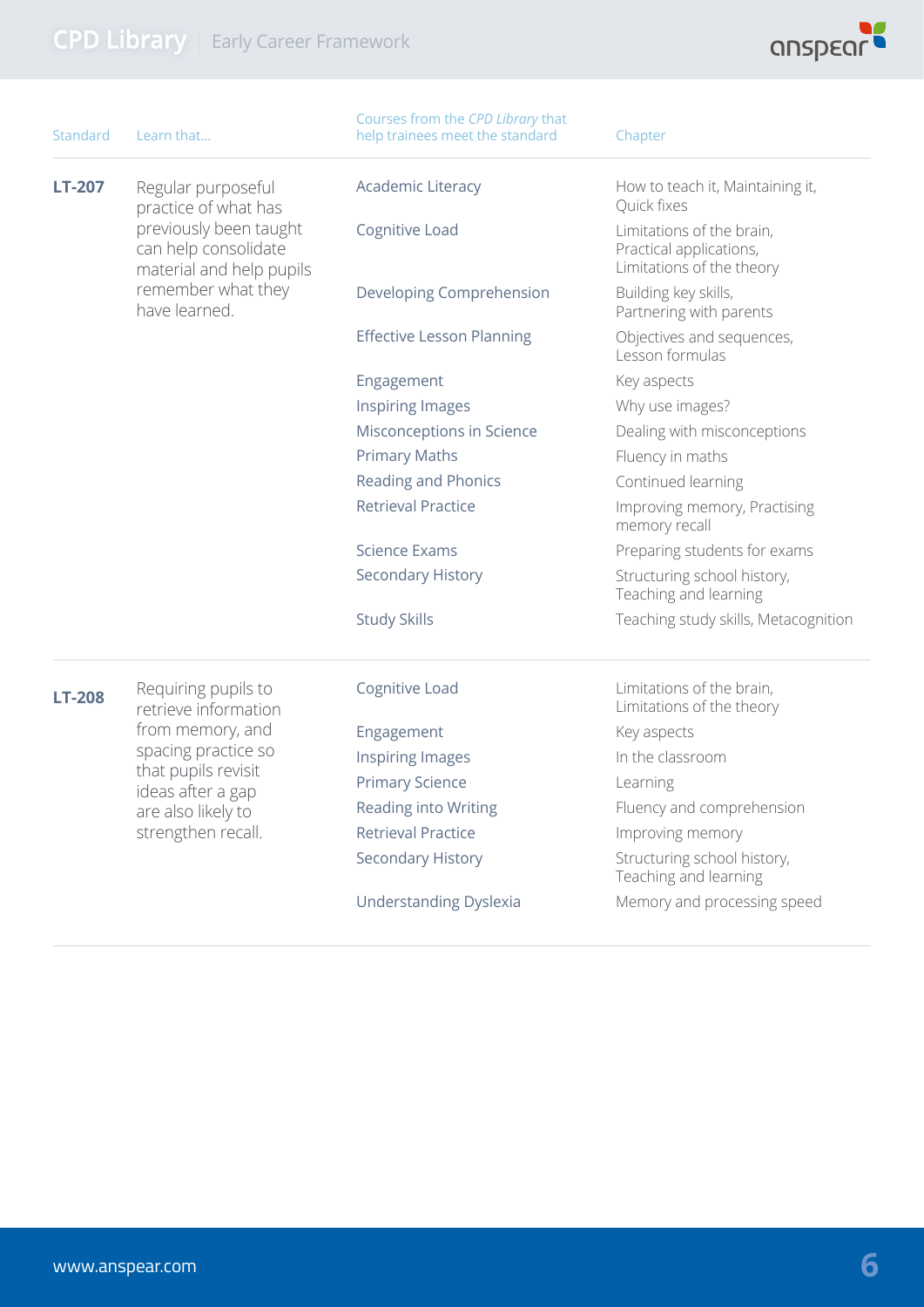

| Standard      | Learn that                                                                                                                  | Courses from the CPD Library that<br>help trainees meet the standard | Chapter                                                                   |
|---------------|-----------------------------------------------------------------------------------------------------------------------------|----------------------------------------------------------------------|---------------------------------------------------------------------------|
| <b>LT-209</b> | Worked examples that<br>take pupils through each<br>step of a new process<br>are also likely to support<br>pupils to learn. | Engagement                                                           | Key aspects                                                               |
|               |                                                                                                                             | <b>Grammar for Writing</b>                                           | Nouns, Prepositional phrases,<br><b>LEAD</b> principles                   |
|               |                                                                                                                             | <b>Improving Boys' Writing</b>                                       | Drafting and editing                                                      |
|               |                                                                                                                             | <b>Improving Writing</b>                                             | Modelling writing                                                         |
|               |                                                                                                                             | <b>Primary Maths</b>                                                 | Talk in the classroom,<br>Manipulatives, Concrete,<br>pictorial, abstract |
|               |                                                                                                                             | <b>Primary Science</b>                                               | Learning                                                                  |
|               |                                                                                                                             | <b>Science Enquiry</b>                                               | Sequential thinking                                                       |
|               |                                                                                                                             | <b>Study Skills</b>                                                  | Teaching study skills                                                     |
|               |                                                                                                                             |                                                                      |                                                                           |

#### **3 Subject and Curriculum**

Standard Learn that...

**LT-301** A school's curriculum enables it to set out its vision for the knowledge, skills and values that its pupils will learn, encompassing the national curriculum within a coherent wider vision for successful learning.

#### **Demonstrate good subject and curriculum knowledge**

Courses from the *CPD Library* that help trainees meet the standard Chapter

Broader Curriculum: Early Career Effective Lesson Planning Embrace Challenge Equality and Diversity Primary Geography Primary History Primary Maths Primary PE

Primary Science Promoting Inclusion Rich Texts Secondary History

Teaching Creative Writing Teaching Poetry Teaching the Class Novel Teaching Shakespeare The EYFS Framework

Broad and balanced Objectives and sequences Having high expectations Equality legislation Planning and assessment National curriculum Fluency in maths Defining the PE agenda, Effective teaching & learning Learning, National curriculum Inclusive pedagogy Teaching reading strategies Conceptualising school history

Writing poetry

What is the EYFS? The EYFS Framework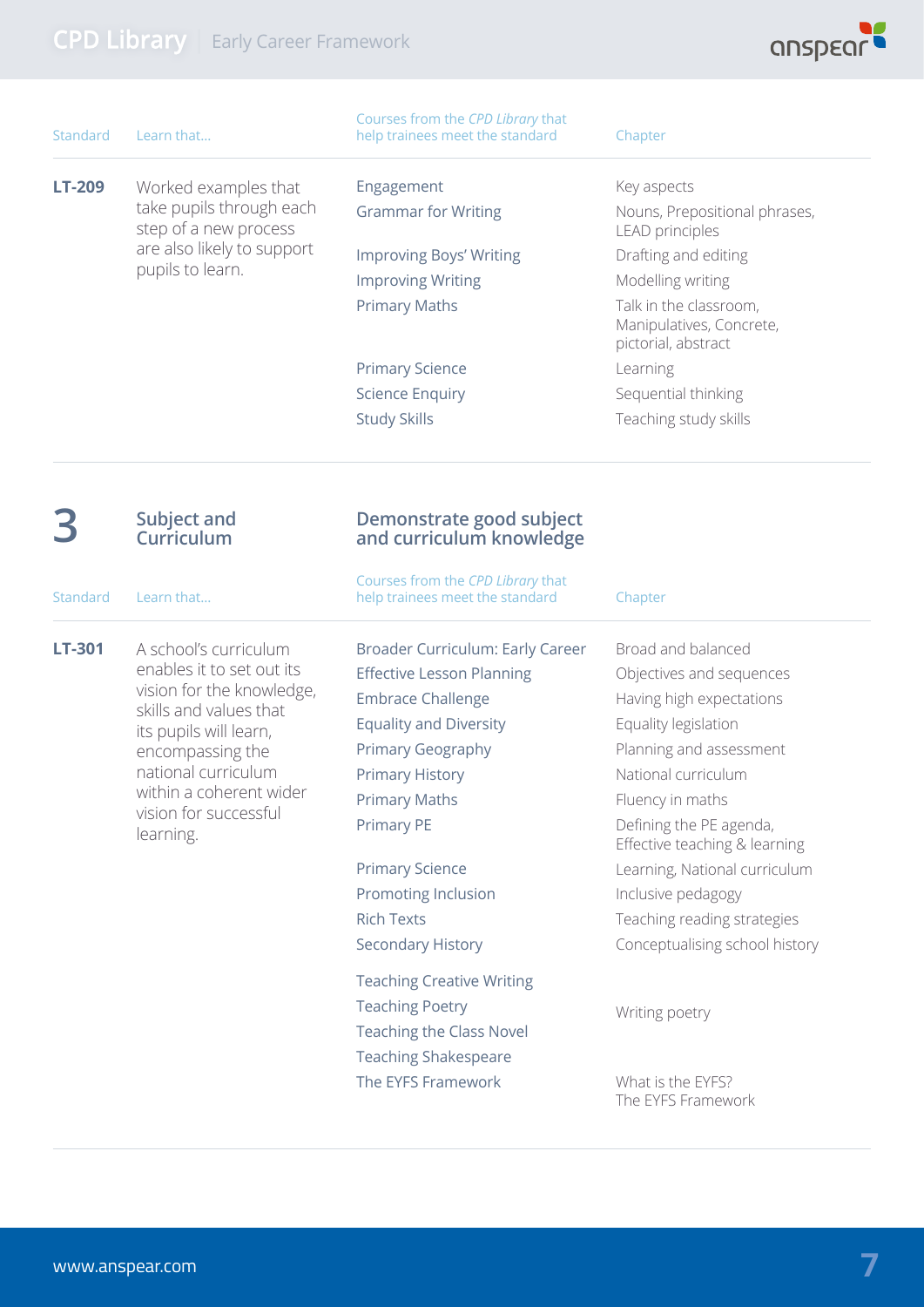

| <b>Standard</b> | Learn that                                                                                                                    | Courses from the CPD Library that<br>help trainees meet the standard | Chapter                                                                                   |
|-----------------|-------------------------------------------------------------------------------------------------------------------------------|----------------------------------------------------------------------|-------------------------------------------------------------------------------------------|
| LT-302          | Secure subject                                                                                                                | Broader Curriculum: Early Career                                     | Broad and balanced, Your role                                                             |
|                 | knowledge helps<br>teachers to motivate                                                                                       | Cognitive Load                                                       | Limitations of the brain,<br>Practical applications                                       |
|                 | pupils and teach<br>effectively.                                                                                              | Developing Comprehension                                             | Comprehension, Inference,<br>Deduction, Building key skills                               |
|                 |                                                                                                                               | <b>Grammar for Writing</b>                                           | Approach, LEAD principles                                                                 |
|                 |                                                                                                                               | Misconceptions in Science                                            | Biology, Chemistry, Physics                                                               |
|                 |                                                                                                                               | Primary Geography                                                    | Planning and assessment,<br>Fieldwork, Sustainability                                     |
|                 |                                                                                                                               | <b>Primary History</b>                                               | National curriculum,<br>Developing challenge                                              |
|                 |                                                                                                                               | <b>Primary Maths</b>                                                 | Building confidence in maths,<br>Derived facts                                            |
|                 |                                                                                                                               | <b>Primary Science</b>                                               | Learning, National curriculum                                                             |
|                 |                                                                                                                               | <b>Secondary History</b>                                             | Structuring school history,<br>Teaching and learning                                      |
|                 |                                                                                                                               | <b>Teaching Creative Writing</b>                                     |                                                                                           |
|                 |                                                                                                                               | <b>Teaching Non-Fiction</b>                                          |                                                                                           |
|                 |                                                                                                                               | <b>Teaching Poetry</b>                                               |                                                                                           |
|                 |                                                                                                                               | <b>Teaching Shakespeare</b>                                          |                                                                                           |
|                 |                                                                                                                               | <b>Teaching the Class Novel</b>                                      |                                                                                           |
| LT-303          | Ensuring pupils master                                                                                                        | Broader Curriculum: Early Career                                     | Your role                                                                                 |
|                 | foundational concepts<br>and knowledge before<br>moving on is likely to<br>build pupils' confidence<br>and help them succeed. | Developing Comprehension                                             | Comprehension, Inference,<br>Deduction, Building key skills                               |
|                 |                                                                                                                               | <b>Effective Lesson Planning</b>                                     | Lesson formulas                                                                           |
|                 |                                                                                                                               | <b>Embrace Challenge</b>                                             | What is effective challenge?,<br>Having high expectations,<br>Effective questioning       |
|                 |                                                                                                                               | <b>Grammar for Writing</b>                                           | Nouns                                                                                     |
|                 |                                                                                                                               | Primary Geography                                                    | Little geographers,<br>Planning and assessment                                            |
|                 |                                                                                                                               | <b>Primary History</b>                                               | National curriculum,<br>Developing challenge                                              |
|                 |                                                                                                                               | <b>Primary Maths</b>                                                 | Fluency in maths, Derived facts                                                           |
|                 |                                                                                                                               | <b>Primary Science</b>                                               | National curriculum                                                                       |
|                 |                                                                                                                               | Reading and Phonics                                                  | Teaching methods, Developing print<br>awareness, Letters for phonics,<br>The complex code |
|                 |                                                                                                                               | <b>Understanding Dyslexia</b>                                        | Reading and spelling                                                                      |
|                 |                                                                                                                               |                                                                      |                                                                                           |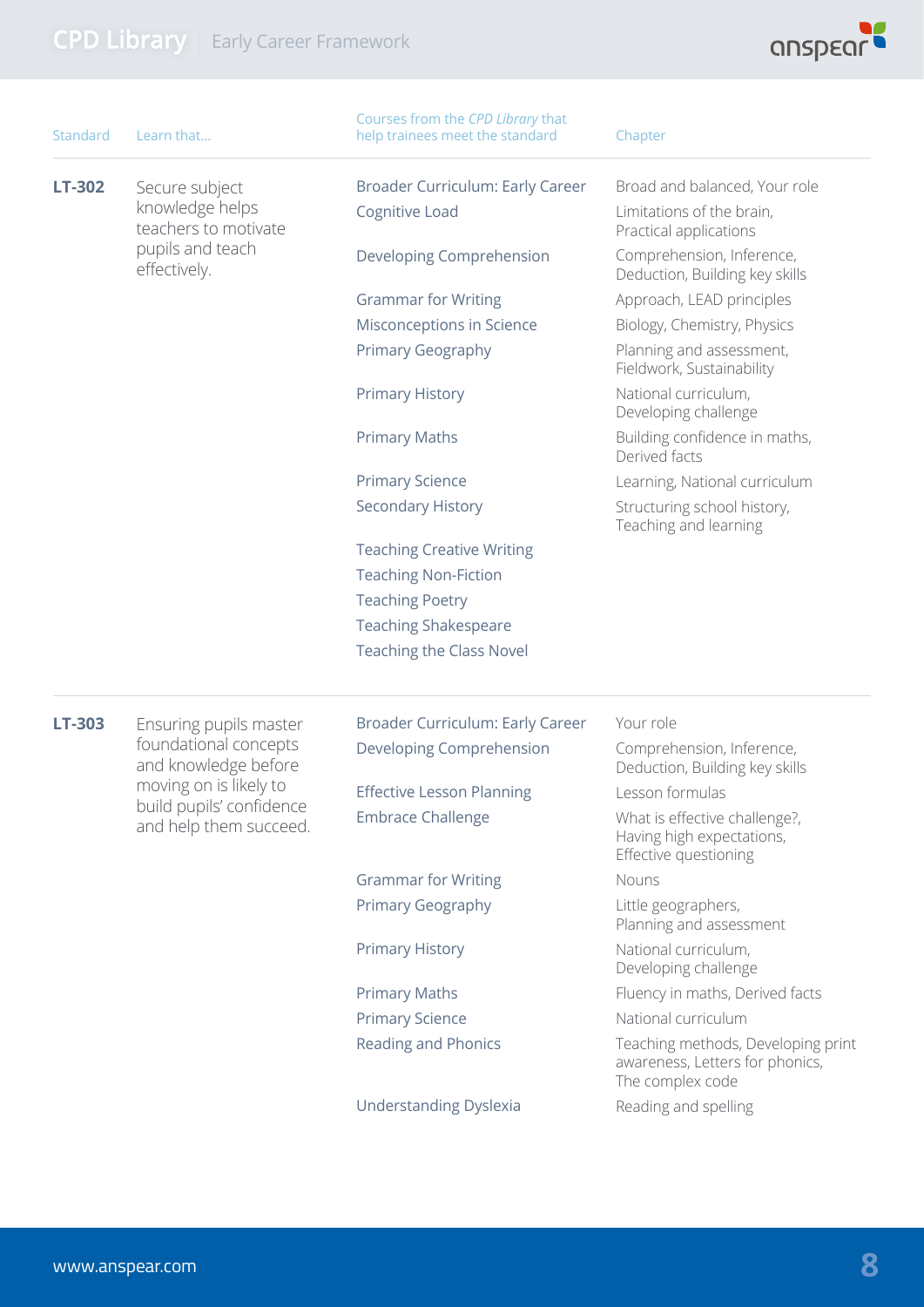

| Standard | Learn that                                                                                            | Courses from the CPD Library that<br>help trainees meet the standard | Chapter                                                                                                                            |
|----------|-------------------------------------------------------------------------------------------------------|----------------------------------------------------------------------|------------------------------------------------------------------------------------------------------------------------------------|
| LT-304   | Anticipating common<br>misconceptions within<br>particular subjects is also                           | Broader Curriculum: Early Career                                     | Your role                                                                                                                          |
|          |                                                                                                       | Misconceptions in Science                                            |                                                                                                                                    |
|          | an important aspect of                                                                                | <b>Primary History</b>                                               | National curriculum                                                                                                                |
|          | curricular knowledge;<br>working closely with                                                         | <b>Primary Maths</b>                                                 | Building confidence in maths,<br>Fluency in maths, Derived facts                                                                   |
|          | colleagues to develop                                                                                 | <b>Primary Science</b>                                               | Learning                                                                                                                           |
|          | an understanding of<br>likely misconceptions<br>is valuable.                                          | <b>Reading and Phonics</b>                                           | Why is learning to read difficult?<br>Continued learning                                                                           |
| LT-305   | Explicitly teaching pupils                                                                            | Broader Curriculum: Early Career                                     | Your role                                                                                                                          |
|          | the knowledge and skills<br>they need to succeed<br>within particular subject<br>areas is beneficial. | Developing Comprehension                                             | Comprehension, Inference,<br>Deduction, Building key skills,<br>Partnering with parents                                            |
|          |                                                                                                       | <b>Embrace Challenge</b>                                             | Having high expectations,<br>Effective questioning                                                                                 |
|          |                                                                                                       | <b>Grammar for Writing</b>                                           | Nouns, Prepositional phrases                                                                                                       |
|          |                                                                                                       | Misconceptions in Science                                            | Biology, Chemistry, Physics                                                                                                        |
|          |                                                                                                       | Primary Geography                                                    | Little geographers, The changing<br>world around us, Fieldwork,<br>Sustainability, Choosing resources                              |
|          |                                                                                                       | <b>Primary History</b>                                               | National curriculum,<br>Choosing resources                                                                                         |
|          |                                                                                                       | <b>Primary Maths</b>                                                 | Fluency in maths, Manipulatives,<br>Concrete, pictorial, abstract                                                                  |
|          |                                                                                                       | <b>Primary Science</b>                                               | National curriculum                                                                                                                |
|          |                                                                                                       | <b>Science Exams</b>                                                 | Preparing students for exams                                                                                                       |
|          |                                                                                                       | <b>Science Practicals</b>                                            | Planning for practical work                                                                                                        |
|          |                                                                                                       | <b>Secondary History</b>                                             | Structuring school history,<br>Teaching and learning                                                                               |
|          |                                                                                                       | <b>Teaching the Class Novel</b>                                      | Developing reading skills,<br>Understanding context,<br>Writing about the novel                                                    |
|          |                                                                                                       | <b>Teaching Creative Writing</b>                                     | Narrative structure, Narrative<br>features, Descriptive writing<br>techniques, Improving descriptions,<br>Editing and proofreading |
|          |                                                                                                       | <b>Teaching Non-Fiction</b>                                          | Introducing non-fiction,<br>Reading and writing non-fiction                                                                        |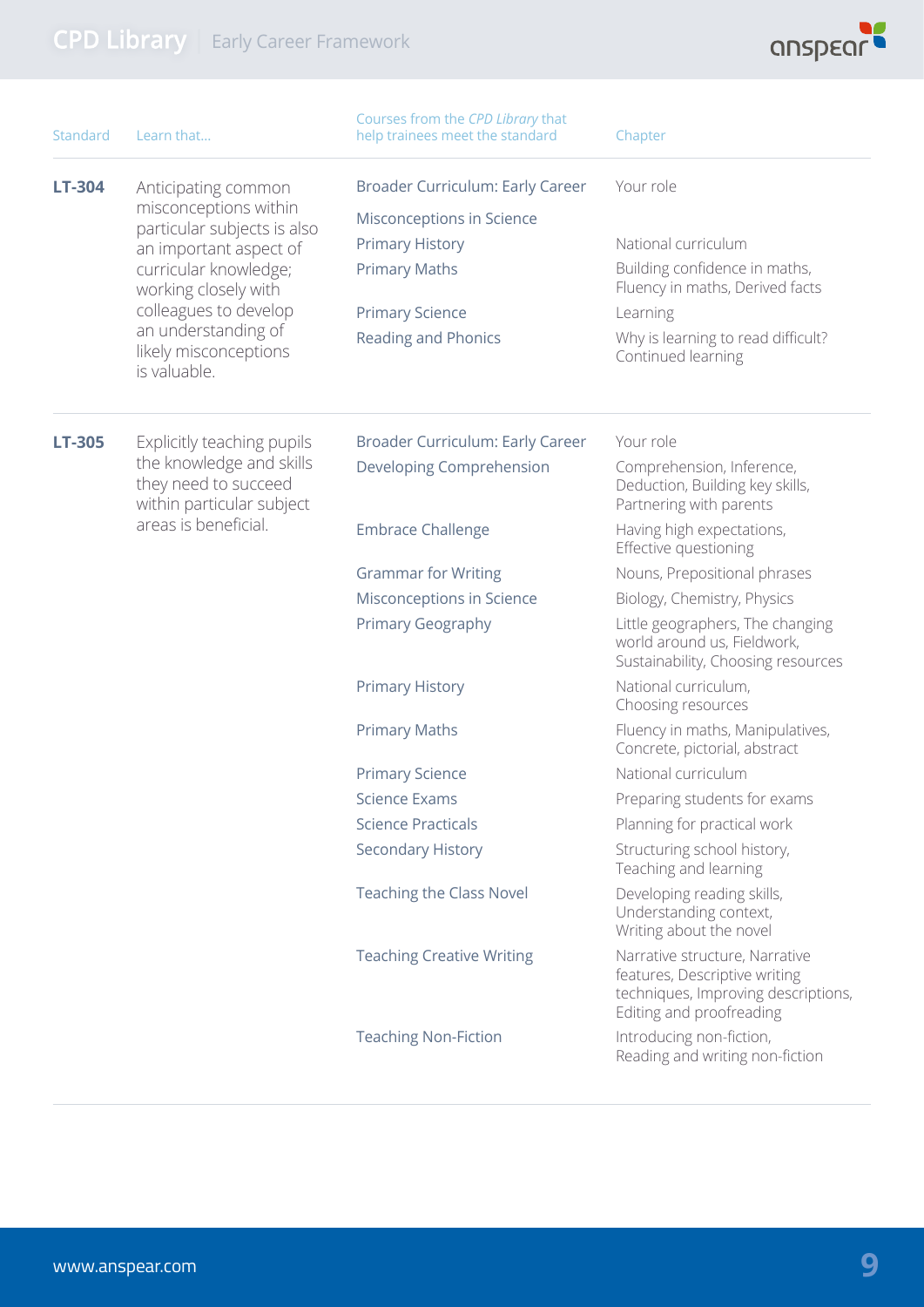

| Standard      | Learn that                                                                                                                            | Courses from the CPD Library that<br>help trainees meet the standard | Chapter                                                                             |
|---------------|---------------------------------------------------------------------------------------------------------------------------------------|----------------------------------------------------------------------|-------------------------------------------------------------------------------------|
| <b>LT-306</b> | In order for pupils to think<br>critically, they must have<br>a secure understanding                                                  | Broader Curriculum: Early Career                                     | Your role                                                                           |
|               |                                                                                                                                       | <b>Embrace Challenge</b>                                             | Having high expectations,<br>Effective questioning                                  |
|               | of knowledge within the<br>subject area they are<br>being asked to think                                                              | Primary Geography                                                    | Little geographers, The changing<br>world around us, Planning and<br>assessment     |
|               | critically about.                                                                                                                     | <b>Primary History</b>                                               | Assessment, Developing challenge                                                    |
|               |                                                                                                                                       | <b>Primary Maths</b>                                                 | Manipulatives, Concrete, pictorial,<br>abstract, Fluency in maths,<br>Derived facts |
|               |                                                                                                                                       | <b>Primary Science</b>                                               | National curriculum                                                                 |
|               |                                                                                                                                       | <b>Science Enquiry</b>                                               | Applications and ethics                                                             |
|               |                                                                                                                                       | <b>Secondary History</b>                                             | Teaching and learning                                                               |
|               |                                                                                                                                       | Talk for Learning                                                    | Questioning                                                                         |
| <b>LT-307</b> | In all subject areas, pupils<br>learn new ideas by linking<br>those ideas to existing<br>knowledge, organising<br>this knowledge into | Broader Curriculum: Early Career                                     | Your role                                                                           |
|               |                                                                                                                                       | Cognitive Load                                                       | Limitations of the brain,<br>Practical applications                                 |
|               |                                                                                                                                       | Developing Comprehension                                             | Comprehension, Inference,<br>Deduction, Building key skills                         |
|               | increasingly complex<br>mental models (or                                                                                             | <b>Effective Lesson Planning</b>                                     | Lesson ideas, Lesson formulas                                                       |
|               | 'schemata'); carefully                                                                                                                | <b>Embrace Challenge</b>                                             | What is effective challenge?                                                        |
|               | sequencing teaching                                                                                                                   | Engagement                                                           | Key aspects                                                                         |
|               | to facilitate this<br>process is important.                                                                                           | Primary Geography                                                    | Planning and assessment,<br>Fieldwork, Sustainability                               |
|               |                                                                                                                                       | <b>Primary History</b>                                               | Developing challenge                                                                |
|               |                                                                                                                                       | <b>Primary Maths</b>                                                 | Manipulatives, Concrete,<br>pictorial, abstract, Fluency in maths,<br>Derived facts |
|               |                                                                                                                                       | <b>Primary Science</b>                                               | National curriculum, Planning                                                       |
|               |                                                                                                                                       | Reading and Phonics                                                  | Sounds for phonics, Letters for<br>phonics, The complex code                        |
|               |                                                                                                                                       | <b>Reading into Writing</b>                                          | Fluency and comprehension,<br>Enriching vocabulary                                  |
|               |                                                                                                                                       | <b>Retrieval Practice</b>                                            | Types of retrieval,<br>Practising memory recall                                     |
|               |                                                                                                                                       | <b>Secondary History</b>                                             | Structuring school history,<br>Teaching and learning                                |
|               |                                                                                                                                       | <b>Supporting EAL Learners</b>                                       | Additional ideas for primary                                                        |
|               |                                                                                                                                       | <b>Supporting HPA Students</b>                                       | Classroom strategies                                                                |
|               |                                                                                                                                       | <b>Supporting SLCN: Primary</b>                                      | Developing sequencing skills                                                        |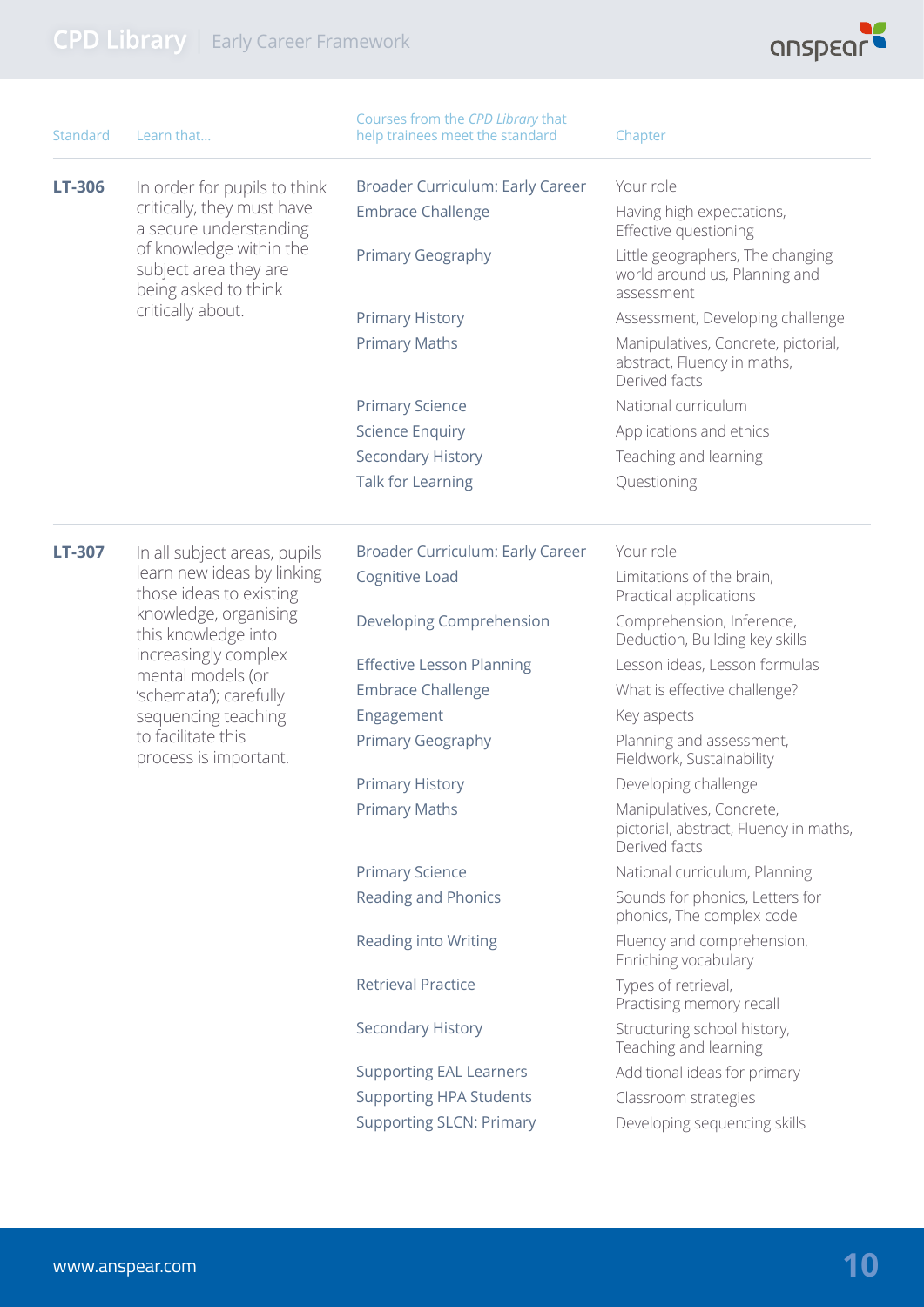

| Standard      | Learn that                                                                                                                                                                                                                               | Courses from the CPD Library that<br>help trainees meet the standard | Chapter                                                                                                                                  |
|---------------|------------------------------------------------------------------------------------------------------------------------------------------------------------------------------------------------------------------------------------------|----------------------------------------------------------------------|------------------------------------------------------------------------------------------------------------------------------------------|
| <b>LT-308</b> | Pupils are likely to                                                                                                                                                                                                                     | Broader Curriculum: Early Career                                     | Your role                                                                                                                                |
|               | struggle to transfer what                                                                                                                                                                                                                | Cognitive Load                                                       | Limitations of the brain                                                                                                                 |
|               | has been learnt in one<br>discipline to a new or                                                                                                                                                                                         | <b>Embrace Challenge</b>                                             | What is effective challenge?                                                                                                             |
|               | unfamiliar context.                                                                                                                                                                                                                      | Primary Geography                                                    | Planning and assessment                                                                                                                  |
|               |                                                                                                                                                                                                                                          | <b>Primary History</b>                                               | National curriculum, Assessment,<br>Developing challenge                                                                                 |
|               |                                                                                                                                                                                                                                          | <b>Primary Maths</b>                                                 | Fluency in maths, Derived facts                                                                                                          |
|               |                                                                                                                                                                                                                                          | <b>Primary Science</b>                                               | National curriculum                                                                                                                      |
| LT-309        | To access the curriculum,<br>early literacy provides<br>fundamental knowledge;<br>reading comprises<br>two elements: word<br>reading and language<br>comprehension;<br>systematic synthetic<br>phonics is the most<br>effective approach | Developing Comprehension                                             | Comprehension, Inference, Deduction                                                                                                      |
|               |                                                                                                                                                                                                                                          | <b>Primary Geography</b>                                             | Little geographers                                                                                                                       |
|               |                                                                                                                                                                                                                                          | <b>Reading and Phonics</b>                                           | Introduction, Why is learning to read<br>difficult?, Teaching methods, Sounds<br>for phonics, Letters for phonics,<br>Continued learning |
|               |                                                                                                                                                                                                                                          | <b>Reading into Writing</b>                                          | Fluency and comprehension,<br>Applied grammar & punctuation,<br>Enriching vocabulary, Reading their<br>own writing                       |
|               | for teaching pupils                                                                                                                                                                                                                      | <b>Science Exams</b>                                                 | Obstacles to student success                                                                                                             |
|               | to decode.                                                                                                                                                                                                                               | <b>Supporting SLCN: EY</b>                                           | The extent of the problem                                                                                                                |
|               |                                                                                                                                                                                                                                          | <b>Supporting SLCN: Primary</b>                                      | The extent of the problem                                                                                                                |
|               |                                                                                                                                                                                                                                          | The EYFS Framework                                                   | Learning & development,<br>Early Learning Goals                                                                                          |
|               |                                                                                                                                                                                                                                          | <b>Understanding Dyslexia</b>                                        | Reading and spelling,<br>Early identification,<br>A classroom approach                                                                   |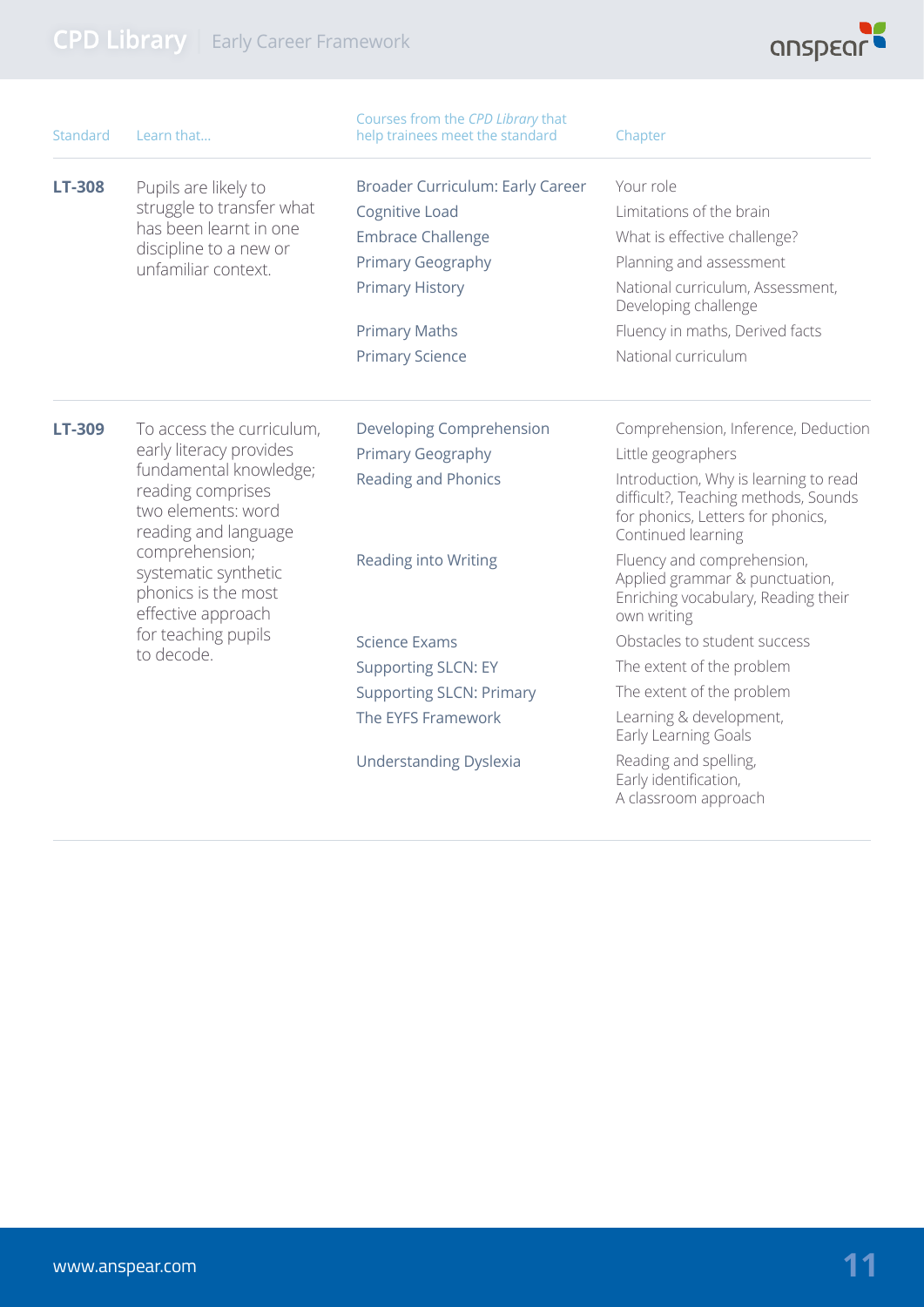

| <b>Standard</b> | Learn that                                             | Courses from the CPD Library that<br>help trainees meet the standard | Chapter                                                                                           |
|-----------------|--------------------------------------------------------|----------------------------------------------------------------------|---------------------------------------------------------------------------------------------------|
| LT-310          | Every teacher can<br>improve pupils' literacy,         | <b>Academic Literacy</b>                                             | Academic literacy, How to teach it,<br>Maintaining it                                             |
|                 | including by explicitly<br>teaching reading,           | Developing Comprehension                                             | Comprehension, Inference,<br>Deduction, Building key skills                                       |
|                 | writing and oral                                       | <b>Grammar for Writing</b>                                           |                                                                                                   |
|                 | language skills specific<br>to individual disciplines. | <b>Improving Boys' Writing</b>                                       | Drafting and editing, Talk for writing,<br>Reading for writing                                    |
|                 |                                                        | <b>Improving Writing</b>                                             | Talk for writing, Linking reading<br>and writing, Modelling writing,<br>Writing frames            |
|                 |                                                        | <b>Inspiring Images</b>                                              | Why use images?                                                                                   |
|                 |                                                        | Lesson Design                                                        | Planning for literacy skills                                                                      |
|                 |                                                        | Marking and Feedback                                                 | What, when and how much?                                                                          |
|                 |                                                        | Primary Geography                                                    | Little geographers                                                                                |
|                 |                                                        | Primary PE                                                           | Effective teaching & learning                                                                     |
|                 |                                                        | <b>Primary Science</b>                                               | Learning                                                                                          |
|                 |                                                        | Reading and Phonics                                                  | Teaching methods, Sounds for<br>phonics, Letters for phonics,<br>Continued learning               |
|                 |                                                        | Reading into Writing                                                 | Fluency and comprehension,<br>Planning and composing writing                                      |
|                 |                                                        | <b>Rich Texts</b>                                                    | Reading for pleasure, Richer reading<br>and writing, Teaching reading<br>strategies, Reading talk |
|                 |                                                        | <b>Secondary History</b>                                             | Teaching and learning                                                                             |
|                 |                                                        | Storytelling                                                         | Importance of storytelling                                                                        |
|                 |                                                        | <b>Supporting EAL Learners</b>                                       | What can teachers do?,<br>Additional ideas for primary                                            |
|                 |                                                        | The EYFS Framework                                                   | Learning & development                                                                            |
|                 |                                                        | <b>Understanding Dyslexia</b>                                        | Reading and spelling, Writing and<br>study skills, A classroom approach                           |
|                 |                                                        | Working with TAs                                                     | Delivering the lesson                                                                             |
|                 |                                                        |                                                                      |                                                                                                   |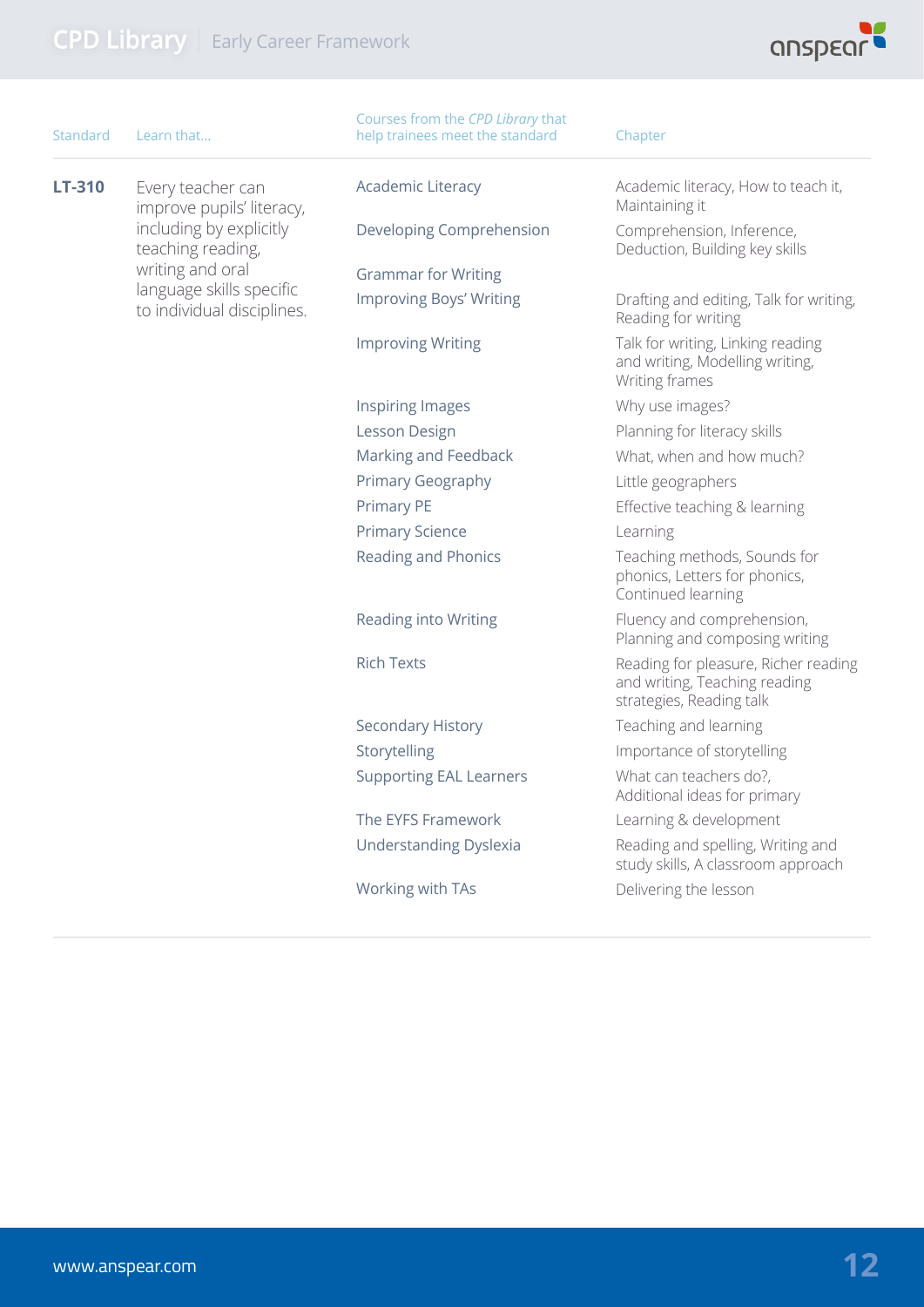

|          | Classroom<br><b>Practice</b>                                                                                                                     | <b>Plan and teach well</b><br>structured lessons                     |                                                                                            |
|----------|--------------------------------------------------------------------------------------------------------------------------------------------------|----------------------------------------------------------------------|--------------------------------------------------------------------------------------------|
| Standard | Learn that                                                                                                                                       | Courses from the CPD Library that<br>help trainees meet the standard | Chapter                                                                                    |
| LT-401   | Effective teaching<br>can transform pupils'                                                                                                      | <b>Academic Literacy</b>                                             | Academic literacy,<br>Starting at the finish                                               |
|          | knowledge, capabilities                                                                                                                          | Engagement                                                           |                                                                                            |
|          | and beliefs about                                                                                                                                | <b>Inspiring Images</b>                                              | Why use images?, In the classroom                                                          |
|          | learning.                                                                                                                                        | <b>Primary Maths</b>                                                 | Building confidence in maths,<br>Talk in the classroom, Fluency<br>in maths                |
|          |                                                                                                                                                  | <b>Primary PE</b>                                                    | Effective teaching & learning                                                              |
|          |                                                                                                                                                  | <b>Reading and Phonics</b>                                           | Continued learning                                                                         |
|          |                                                                                                                                                  | <b>Resilient Learners</b>                                            | Mindset and resilience,<br>The importance of language,<br>Getting it wrong, Moving forward |
|          |                                                                                                                                                  | <b>Science Practicals</b>                                            | Why we do practical work                                                                   |
|          |                                                                                                                                                  | Storytelling                                                         | Importance of storytelling                                                                 |
|          |                                                                                                                                                  | <b>Supporting HPA Students</b>                                       | What is HPA?, Learning environment,<br>Classroom strategies                                |
|          |                                                                                                                                                  | Talk for Learning                                                    | Questioning, Group work                                                                    |
| LT-402   | Effective teachers<br>introduce new material<br>in steps, explicitly linking<br>new ideas to what has<br>been previously studied<br>and learned. | Broader Curriculum: Early Career                                     | Your role                                                                                  |
|          |                                                                                                                                                  | Cognitive Load                                                       | Limitations of the brain,<br>Practical applications                                        |
|          |                                                                                                                                                  | <b>Computer Science at KS3</b>                                       | Strategy for programming;<br>Moving forward                                                |
|          |                                                                                                                                                  | <b>Effective Lesson Planning</b>                                     | Lesson formulas                                                                            |
|          |                                                                                                                                                  | Engagement                                                           | Key aspects                                                                                |
|          |                                                                                                                                                  | <b>Grammar for Writing</b>                                           | <b>LEAD</b> principles                                                                     |
|          |                                                                                                                                                  | Lesson Design                                                        | Pedagogy and structure                                                                     |
|          |                                                                                                                                                  | <b>Primary Maths</b>                                                 | Manipulatives, Concrete, pictorial,<br>abstract, Fluency in maths                          |
|          |                                                                                                                                                  | <b>Primary Science</b>                                               | Learning, National curriculum,<br>Planning                                                 |
|          |                                                                                                                                                  | Reading into Writing                                                 | Planning and composing writing,<br>Applied grammar & punctuation,<br>Enriching vocabulary  |
|          |                                                                                                                                                  | <b>Rich Texts</b>                                                    | Planning with rich texts                                                                   |
|          |                                                                                                                                                  | <b>Supporting EAL Learners</b>                                       | What can teachers do?                                                                      |
|          |                                                                                                                                                  | <b>Supporting SLCN: Primary</b>                                      | Developing sequencing skills                                                               |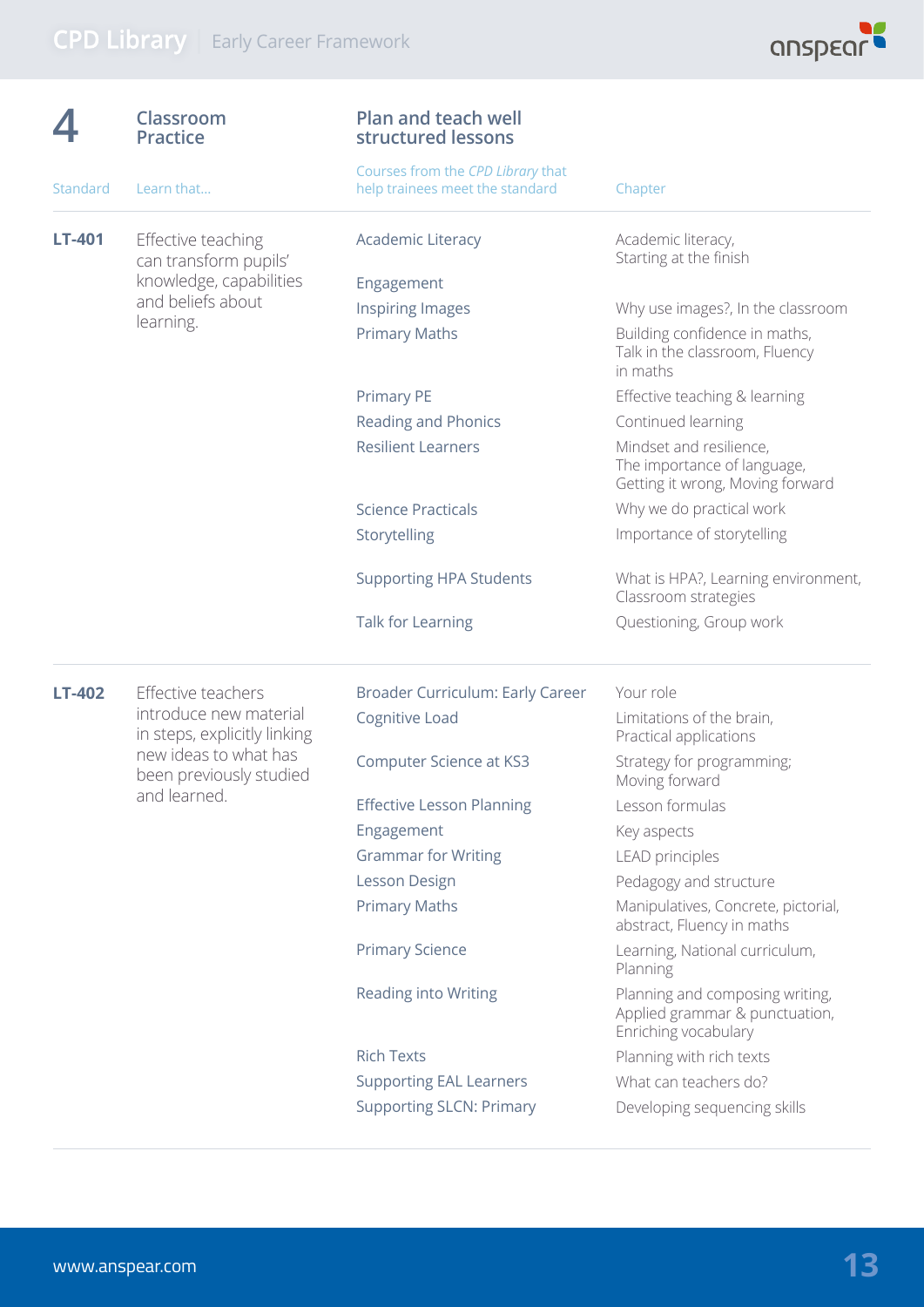

| Standard      | Learn that                                 | Courses from the CPD Library that<br>help trainees meet the standard | Chapter                                                                                                               |
|---------------|--------------------------------------------|----------------------------------------------------------------------|-----------------------------------------------------------------------------------------------------------------------|
| <b>LT-403</b> | Modelling helps pupils<br>understand new   | Academic Literacy                                                    | Starting at the finish, How to teach it,<br>Maintaining it                                                            |
|               | processes and ideas;                       | <b>Active Reading</b>                                                | <b>DARTS</b>                                                                                                          |
|               | good models make                           | Broader Curriculum: Early Career                                     | Your role                                                                                                             |
|               | abstract ideas concrete<br>and accessible. | Developing Comprehension                                             | Deduction, Building key skills                                                                                        |
|               |                                            | Engagement                                                           | Key aspects, The engaging classroom                                                                                   |
|               |                                            | <b>Improving Boys' Writing</b>                                       | Planning for writing, Talking for<br>writing, Reading for writing,<br>Using ICT to support writing,<br>Moving forward |
|               |                                            | <b>Improving Writing</b>                                             | Linking reading and writing,<br>Modelling writing, Writing frames                                                     |
|               |                                            | <b>Inspiring Images</b>                                              |                                                                                                                       |
|               |                                            | Lesson Design                                                        | Pedagogy and structure                                                                                                |
|               |                                            | <b>Primary History</b>                                               | Assessment                                                                                                            |
|               |                                            | <b>Primary Maths</b>                                                 | Manipulatives, Concrete,<br>pictorial, abstract                                                                       |
|               |                                            | Reading and Phonics                                                  | Sounds for phonics,<br>Continued learning                                                                             |
|               |                                            | <b>Reading into Writing</b>                                          | Planning and composing writing,<br>Reading their own writing                                                          |
|               |                                            | <b>Science Enquiry</b>                                               | Creative thinking                                                                                                     |
|               |                                            | <b>Science Practicals</b>                                            | Planning for practical work,<br>Managing practicals                                                                   |
|               |                                            | Secondary History                                                    | Teaching and learning                                                                                                 |
|               |                                            | <b>Supporting SLCN: EY</b>                                           | Receptive language difficulties,<br>Expressive language difficulties,<br>Developing appropriate interactions          |
|               |                                            | <b>Supporting SLCN: Primary</b>                                      | Receptive language difficulties,<br>Expressive language difficulties,<br>Developing sequencing skills                 |
|               |                                            | <b>Teaching Creative Writing</b>                                     | Descriptive writing techniques,<br>Editing and proofreading                                                           |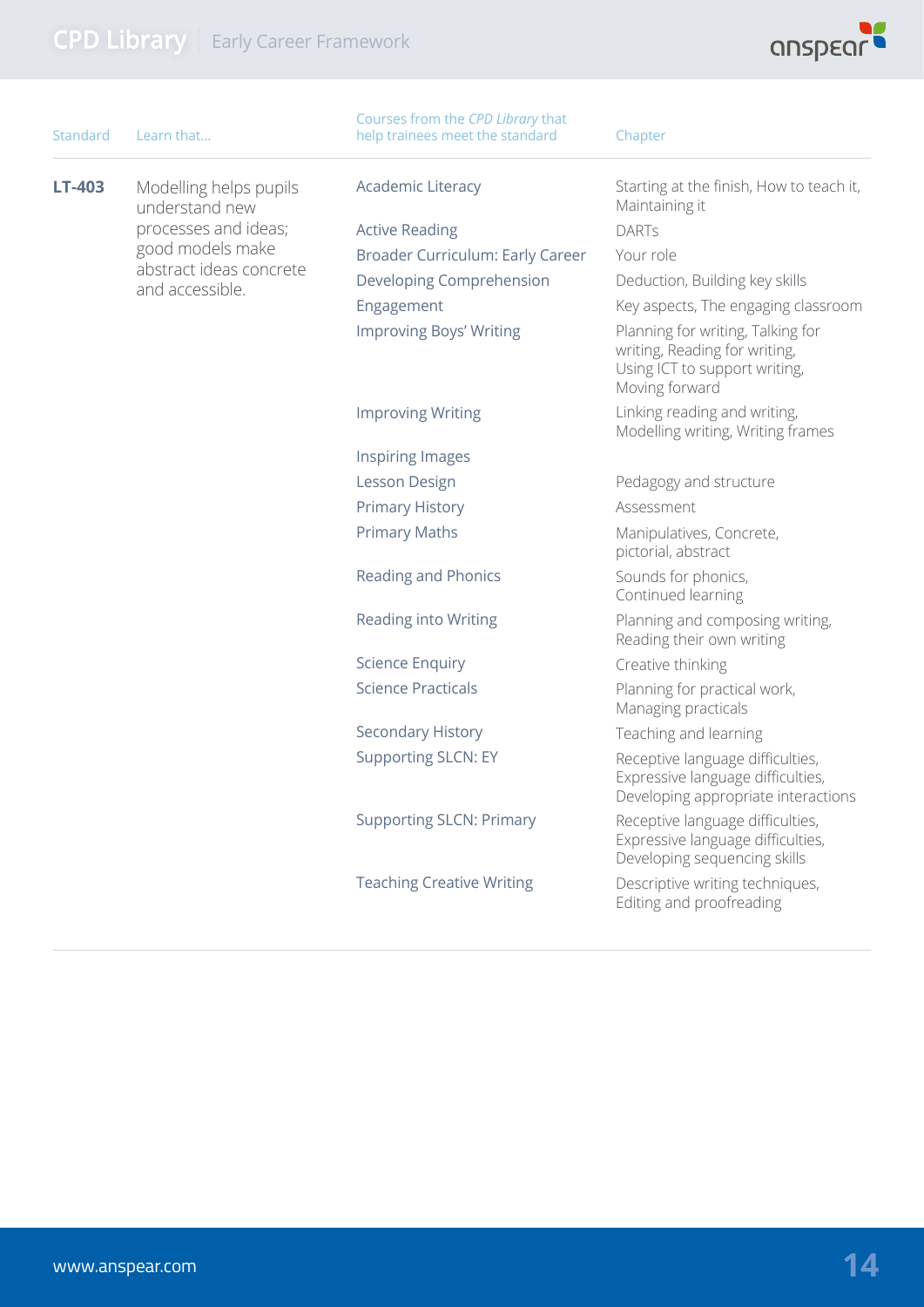

| <b>Standard</b> | Learn that                                                                                                                  | Courses from the CPD Library that<br>help trainees meet the standard | Chapter                                                                                                                 |
|-----------------|-----------------------------------------------------------------------------------------------------------------------------|----------------------------------------------------------------------|-------------------------------------------------------------------------------------------------------------------------|
| <b>LT-404</b>   | Guides, scaffolds and<br>worked examples can<br>help pupils apply new                                                       | Academic Literacy                                                    | Academic literacy, Starting at the<br>finish, How to teach it, Maintaining it                                           |
|                 |                                                                                                                             | <b>Active Reading</b>                                                | Making notes                                                                                                            |
|                 | ideas, but should be                                                                                                        | <b>Effective Lesson Planning</b>                                     | Objectives and sequences                                                                                                |
|                 | gradually removed<br>as pupil expertise                                                                                     | Engagement                                                           | Key aspects                                                                                                             |
|                 | increases.                                                                                                                  | <b>Grammar for Writing</b>                                           | <b>LEAD</b> principles                                                                                                  |
|                 |                                                                                                                             | <b>Improving Boys' Writing</b>                                       | Planning for writing                                                                                                    |
|                 |                                                                                                                             | <b>Improving Writing</b>                                             | Writing frames                                                                                                          |
|                 |                                                                                                                             | Independent Learning                                                 | Developing independence                                                                                                 |
|                 |                                                                                                                             | <b>Primary Maths</b>                                                 | Manipulatives, Concrete,<br>pictorial, abstract                                                                         |
|                 |                                                                                                                             | <b>Primary Science</b>                                               | Learning                                                                                                                |
|                 |                                                                                                                             | Reading and Phonics                                                  | Sounds for phonics,<br>Continued learning                                                                               |
|                 |                                                                                                                             | <b>Reading into Writing</b>                                          | Planning and composing writing,<br>Applied grammar & punctuation,<br>Enriching vocabulary, Reading their<br>own writing |
|                 |                                                                                                                             | <b>Science Enquiry</b>                                               | Evaluative skills                                                                                                       |
|                 |                                                                                                                             | <b>Science Practicals</b>                                            | Planning for practical work                                                                                             |
|                 |                                                                                                                             | <b>Study Skills</b>                                                  | Teaching study skills                                                                                                   |
|                 |                                                                                                                             | <b>Supporting EAL Learners</b>                                       | What can teachers do?                                                                                                   |
|                 |                                                                                                                             | <b>Teaching Non-Fiction</b>                                          | Introducing non-fiction,<br>Reading and writing non-fiction                                                             |
|                 |                                                                                                                             | Working with TAs                                                     | Delivering the lesson                                                                                                   |
| <b>LT-405</b>   | Explicitly teaching pupils<br>metacognitive strategies<br>linked to subject<br>knowledge, including<br>how to plan, monitor | <b>Academic Literacy</b>                                             | How to teach it, Maintaining it                                                                                         |
|                 |                                                                                                                             | <b>Active Reading</b>                                                | Making notes                                                                                                            |
|                 |                                                                                                                             | Broader Curriculum: Early Career                                     | Your role                                                                                                               |
|                 |                                                                                                                             | Engagement                                                           | Key aspects                                                                                                             |
|                 | and evaluate, supports<br>independence and                                                                                  | <b>Grammar for Writing</b>                                           | Writing climate,<br>Your subject knowledge                                                                              |
|                 | academic success.                                                                                                           | <b>Improving Boys' Writing</b>                                       | Planning for writing, Drafting and<br>editing, Reading for writing                                                      |
|                 |                                                                                                                             | <b>Improving Writing</b>                                             | Linking reading and writing;<br>Effective feedback                                                                      |
|                 |                                                                                                                             | <b>Primary PE</b>                                                    | Effective teaching & learning,<br>Learning intentions & outcomes                                                        |
|                 |                                                                                                                             | <b>Primary Science</b>                                               | Learning, National curriculum                                                                                           |
|                 |                                                                                                                             | Promoting Inclusion                                                  | In practice                                                                                                             |
|                 |                                                                                                                             | Reading into Writing                                                 | Planning and composing writing                                                                                          |
|                 |                                                                                                                             |                                                                      |                                                                                                                         |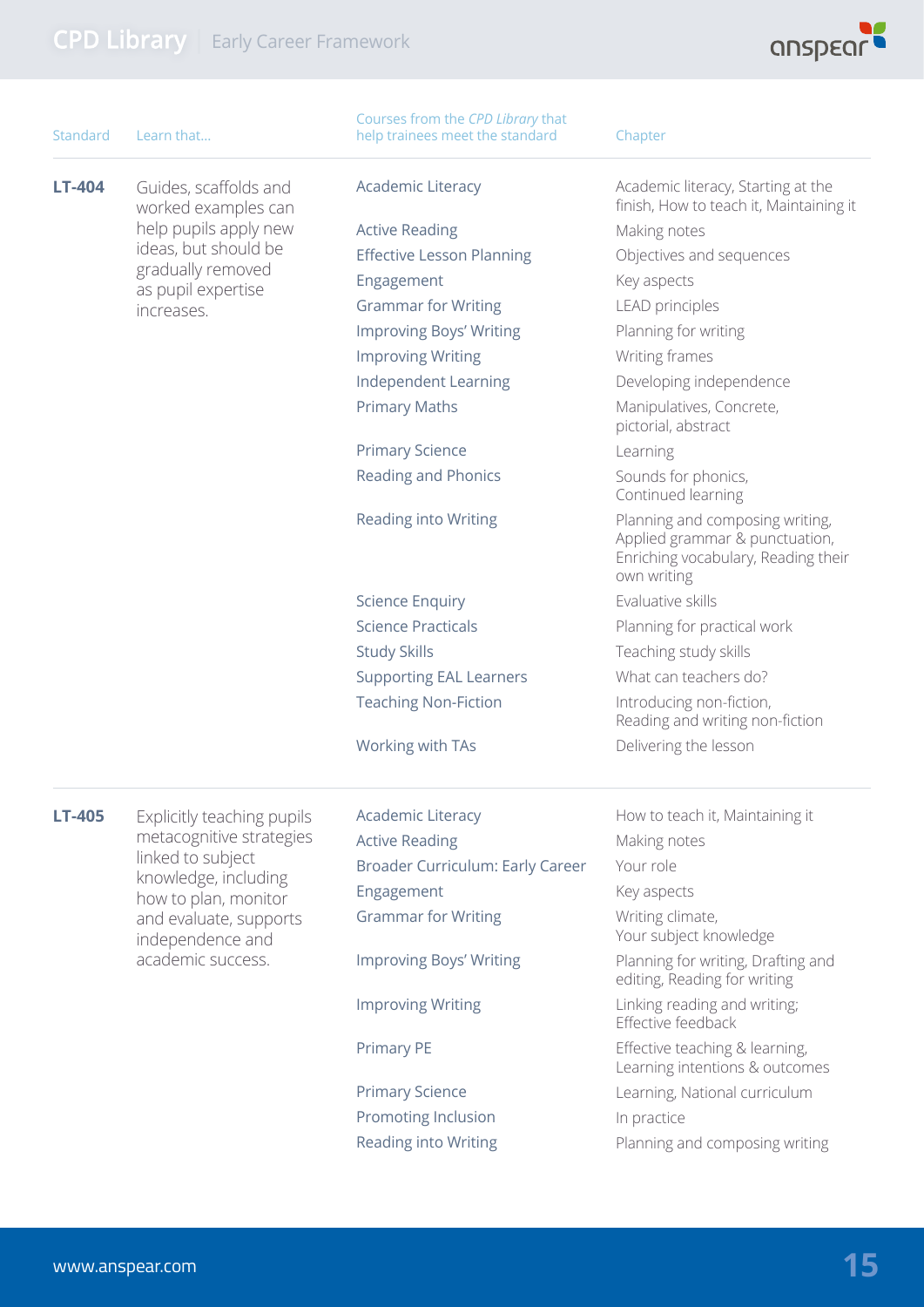

| Standard                   | Learn that                                             | Courses from the CPD Library that<br>help trainees meet the standard | Chapter                                                                                    |
|----------------------------|--------------------------------------------------------|----------------------------------------------------------------------|--------------------------------------------------------------------------------------------|
| <b>LT-405</b><br>continued | Explicitly teaching pupils<br>metacognitive strategies | <b>Science Enquiry</b>                                               | Introduction, Sequential thinking,<br>Evaluative skills, Creative thinking                 |
|                            | linked to subject                                      | <b>Study Skills</b>                                                  | Teaching study skills, Metacognition                                                       |
|                            | knowledge, including<br>how to plan, monitor           | <b>Supporting HPA Students</b>                                       | Learning environment,<br>Classroom strategies                                              |
|                            | and evaluate, supports<br>independence and             | <b>Teaching Creative Writing</b>                                     | Narrative structure                                                                        |
|                            | academic success.                                      | <b>Teaching Shakespeare</b>                                          | Writing about Shakespeare                                                                  |
| <b>LT-406</b>              | Questioning is an                                      | <b>Academic Literacy</b>                                             | How to teach it                                                                            |
|                            | essential tool for<br>teachers; questions              | <b>Active Questioning</b>                                            | Introduction, How it works,<br>Techniques, In practice                                     |
|                            | can be used for many<br>purposes, including            | Assessment for Learning                                              | Applying AfL in your classroom                                                             |
|                            | to check pupils' prior                                 | Broader Curriculum: Early Career                                     | Your role                                                                                  |
|                            | knowledge, assess                                      | Developing Comprehension                                             | Deduction, Developing questioning                                                          |
|                            | understanding and                                      | <b>Effective Lesson Planning</b>                                     | Lesson ideas                                                                               |
|                            | break down problems.                                   | <b>Embrace Challenge</b>                                             | What is effective challenge?,<br>Effective questioning                                     |
|                            |                                                        | Engagement                                                           | Key aspects                                                                                |
|                            |                                                        | ICT in the Classroom                                                 | Approaches                                                                                 |
|                            |                                                        | <b>Improving Boys' Writing</b>                                       | Talk for writing                                                                           |
|                            |                                                        | Independent Learning                                                 | Developing independence                                                                    |
|                            |                                                        | Marking and Feedback                                                 | Assessment, What, when and how<br>much?, Pupil response to feedback                        |
|                            |                                                        | Misconceptions in Science                                            | Dealing with misconceptions, Physics                                                       |
|                            |                                                        | <b>Primary History</b>                                               | Assessment, Developing challenge                                                           |
|                            |                                                        | <b>Primary PE</b>                                                    | Effective teaching & learning,<br>Effective questioning                                    |
|                            |                                                        | <b>Primary Science</b>                                               | Learning                                                                                   |
|                            |                                                        | Reading into Writing                                                 | Fluency and comprehension                                                                  |
|                            |                                                        | <b>Resilient Learners</b>                                            | The importance of language                                                                 |
|                            |                                                        | <b>Rich Texts</b>                                                    | Reading talk                                                                               |
|                            |                                                        | <b>Science Enquiry</b>                                               | Sequential thinking                                                                        |
|                            |                                                        | <b>Study Skills</b>                                                  | Metacognition                                                                              |
|                            |                                                        | <b>Supporting HPA Students</b>                                       | Classroom strategies                                                                       |
|                            |                                                        | <b>Supporting SLCN: EY</b>                                           | What is SLCN?, Expressive language<br>difficulties, Developing appropriate<br>interactions |
|                            |                                                        | <b>Supporting SLCN: Primary</b>                                      | What is SLCN?<br>Expressive language difficulties                                          |
|                            |                                                        | Talk for Learning                                                    | Questioning                                                                                |
|                            |                                                        | <b>Understanding Dyslexia</b>                                        | Teaching reading                                                                           |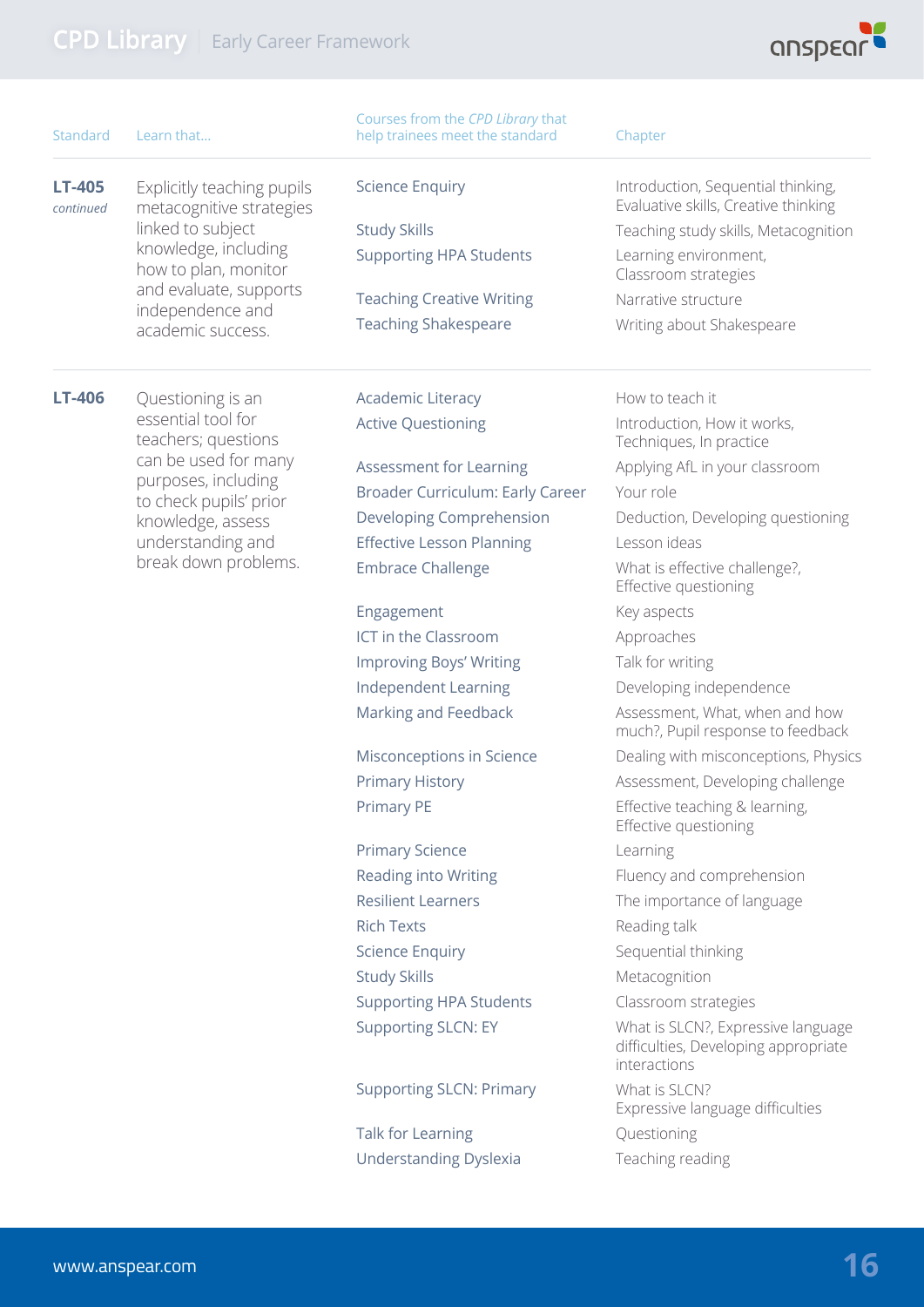

| Standard      | Learn that                                                                     | Courses from the CPD Library that<br>help trainees meet the standard | Chapter                                                       |
|---------------|--------------------------------------------------------------------------------|----------------------------------------------------------------------|---------------------------------------------------------------|
| LT-407        | High-quality classroom<br>talk can support                                     | <b>Academic Literacy</b>                                             | Academic literacy, Starting at<br>the finish, How to teach it |
|               | pupils to articulate                                                           | <b>Collaborative Learning</b>                                        | <b>Strategies</b>                                             |
|               | key ideas, consolidate                                                         | Developing Comprehension                                             | Building key skills                                           |
|               | understanding and<br>extend their vocabulary.                                  | Engagement                                                           | Key aspects                                                   |
|               |                                                                                | <b>Grammar for Writing</b>                                           | Writing climate                                               |
|               |                                                                                | <b>Improving Boys' Writing</b>                                       | Talk for writing                                              |
|               |                                                                                | <b>Improving Writing</b>                                             | Talk for writing                                              |
|               |                                                                                | <b>Primary Maths</b>                                                 | Talk in the classroom                                         |
|               |                                                                                | <b>Primary Science</b>                                               | Learning                                                      |
|               |                                                                                | Reading into Writing                                                 | Enriching vocabulary                                          |
|               |                                                                                | <b>Rich Texts</b>                                                    | Reading talk                                                  |
|               |                                                                                | Secondary History                                                    | Teaching and learning                                         |
|               |                                                                                | Storytelling                                                         | Importance of storytelling                                    |
|               |                                                                                | Talk for Learning                                                    | Questioning, Group work                                       |
|               |                                                                                | <b>Understanding Dyslexia</b>                                        | Writing and study skills                                      |
| <b>LT-408</b> | Practice is an integral<br>part of effective teaching;<br>ensuring pupils have | Cognitive Load                                                       | Limitations of the brain,<br>Limitations of the theory        |
|               |                                                                                | Engagement                                                           | Key aspects                                                   |
|               | repeated opportunities                                                         | Independent Learning                                                 | Developing independence                                       |
|               | to practise, with<br>appropriate guidance                                      | Misconceptions in Science                                            | Dealing with misconceptions                                   |
|               | and support,                                                                   | <b>Primary Maths</b>                                                 | Fluency in maths                                              |
|               | increases success.                                                             | <b>Reading and Phonics</b>                                           | Teaching methods, The complex<br>code, Continued learning     |
|               |                                                                                | <b>Retrieval Practice</b>                                            | Improving memory,<br>Practising memory recall                 |
|               |                                                                                | <b>Science Exams</b>                                                 | Preparing for exams                                           |
|               |                                                                                | <b>Science Practicals</b>                                            | Why we do practical work                                      |

Study Skills

Teaching study skills, Metacognition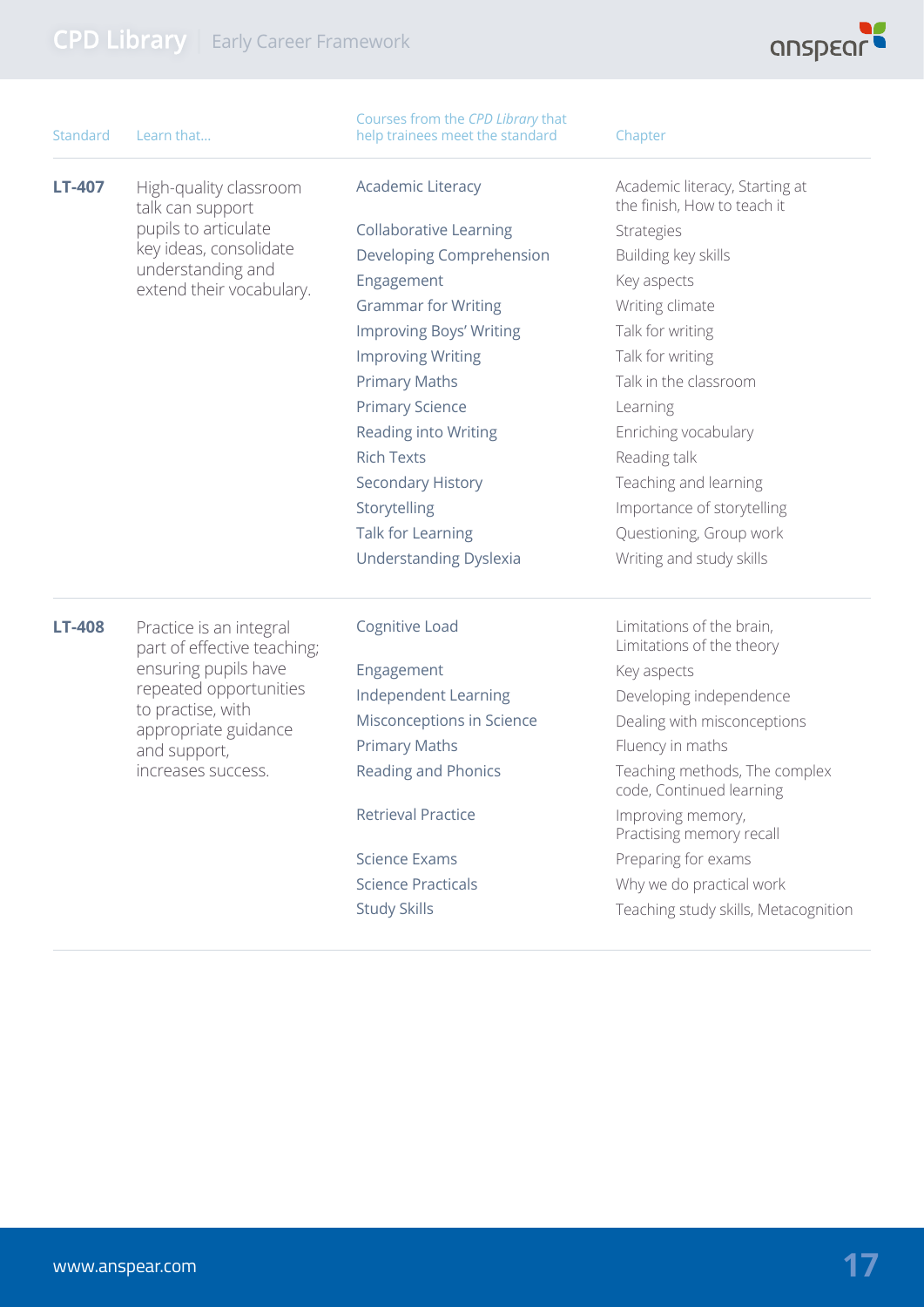

| Standard      | Learn that                                                                                                                                                                                                                | Courses from the CPD Library that<br>help trainees meet the standard                                                                                                                                                                                                                                                                                                                         | Chapter                                                                                                                                                                                                                                                                                                                                         |
|---------------|---------------------------------------------------------------------------------------------------------------------------------------------------------------------------------------------------------------------------|----------------------------------------------------------------------------------------------------------------------------------------------------------------------------------------------------------------------------------------------------------------------------------------------------------------------------------------------------------------------------------------------|-------------------------------------------------------------------------------------------------------------------------------------------------------------------------------------------------------------------------------------------------------------------------------------------------------------------------------------------------|
| LT-409        | Paired and group activities<br>can increase pupil<br>success, but to<br>work together effectively<br>pupils need guidance,<br>support and practice.                                                                       | <b>Academic Literacy</b><br><b>Active Reading</b><br>Broader Curriculum: Early Career<br><b>Collaborative Learning</b><br>Engagement<br><b>Improving Boys' Writing</b><br><b>Independent Learning</b><br>Primary PE<br><b>Primary Science</b><br><b>Science Enquiry</b><br><b>Science Practicals</b><br><b>Supporting HPA Students</b><br>Talk for Learning<br><b>Understanding Dyslexia</b> | How to teach it, Quick fixes<br>DARTs, Working collaboratively<br>Your role<br>Strategies<br>Key aspects<br>Planning for writing, Talk for writing<br>Developing independence<br>Effective teaching & learning<br>Learning<br>Applications and ethics<br>Why we do practical work<br>Classroom strategies<br>Group work<br>Reading and spelling |
| LT-410        | How pupils are grouped<br>is also important; care<br>should be taken to<br>monitor the impact<br>of groupings on pupil<br>attainment, behaviour<br>and motivation.                                                        | <b>Academic Literacy</b><br><b>Active Reading</b><br>Broader Curriculum: Early Career<br><b>Collaborative Learning</b><br>Lesson Design<br><b>Primary Science</b><br>Reading into Writing<br><b>Science Exams</b><br><b>Science Practicals</b><br>Talk for Learning                                                                                                                          | Quick fixes<br>Working collaboratively<br>Your role<br>Strategies<br>Planning for good behaviour<br>Learning<br>Fluency and comprehension<br>Obstacles to student success<br>Why we do practical work<br>Group work                                                                                                                             |
| <b>LT-411</b> | Homework can improve<br>pupil outcomes,<br>particularly for older<br>pupils, but it is likely that<br>the quality of homework<br>and its relevance to<br>main class teaching is<br>more important than<br>the amount set. | First Year of Teaching<br><b>Independent Learning</b><br>Marking and Feedback                                                                                                                                                                                                                                                                                                                | Time and organisation<br>Homework<br>Main issues, Workload challenge,<br>Effective marking, What, when<br>and how much?                                                                                                                                                                                                                         |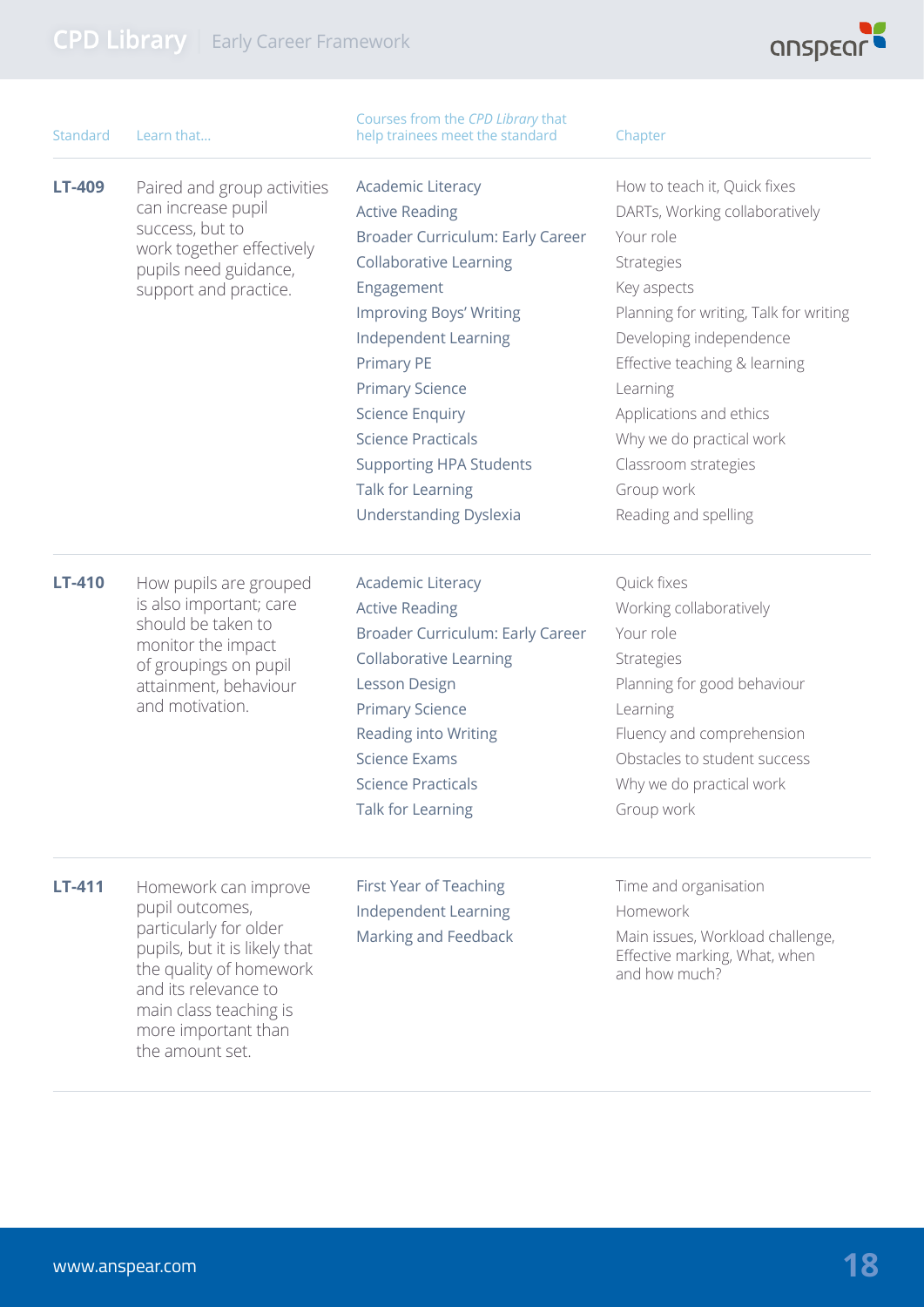

|          | <b>Adaptive Teaching</b>                                | <b>Adapt teaching</b>                                                |                                                                                                                                                                                     |  |
|----------|---------------------------------------------------------|----------------------------------------------------------------------|-------------------------------------------------------------------------------------------------------------------------------------------------------------------------------------|--|
| Standard | Learn that                                              | Courses from the CPD Library that<br>help trainees meet the standard | Chapter                                                                                                                                                                             |  |
| LT-501   | Pupils are likely to learn<br>at different rates and to | <b>Alternative Provision</b><br>Broader Curriculum: Early Career     | Your role                                                                                                                                                                           |  |
|          | require different levels                                | <b>Computer Science at KS3</b>                                       | Curriculum                                                                                                                                                                          |  |
|          | and types of support                                    | <b>Effective Lesson Planning</b>                                     | Lesson formulas                                                                                                                                                                     |  |
|          | from teachers<br>to succeed.                            | <b>Equality and Diversity</b>                                        | Reasonable adjustments                                                                                                                                                              |  |
|          |                                                         | ICT in the Classroom                                                 | Approaches                                                                                                                                                                          |  |
|          |                                                         | <b>Learning Needs</b>                                                | Challenging behaviour, Gifted and<br>talented, Learning disabilities,<br>SEND, Dyslexia, ADHD, Autism,<br>Down's syndrome, FASD, Fragile X,<br>Communication needs, Tics/Tourette's |  |
|          |                                                         | Lesson Design                                                        | Planning for assessment                                                                                                                                                             |  |
|          |                                                         | <b>Medical Conditions</b>                                            | Quality of life                                                                                                                                                                     |  |
|          |                                                         | <b>Primary Maths</b>                                                 | Gifted and talented pupils                                                                                                                                                          |  |
|          |                                                         | Primary PE                                                           | Effective teaching & learning                                                                                                                                                       |  |
|          |                                                         | Promoting Inclusion                                                  | Thinking about inclusion,<br>Inclusive pedagogy                                                                                                                                     |  |
|          |                                                         | <b>Science Exams</b>                                                 | Obstacles to student success                                                                                                                                                        |  |
|          |                                                         | <b>Social Needs</b>                                                  |                                                                                                                                                                                     |  |
|          |                                                         | <b>Supporting EAL Learners</b>                                       | Challenges for EAL learners                                                                                                                                                         |  |
|          |                                                         | <b>Supporting HPA Students</b>                                       | What is HPA?,<br>Learning environment                                                                                                                                               |  |
|          |                                                         | <b>Supporting SLCN: EY</b>                                           | The extent of the problem, What is<br>SLCN?, Receptive language difficulties,<br>Expressive language difficulties                                                                   |  |
|          |                                                         | <b>Supporting SLCN: Primary</b>                                      | The extent of the problem, What is<br>SLCN?, Receptive language difficulties,<br>Expressive language difficulties,<br>Developing sequencing skills                                  |  |
|          |                                                         | The EYFS Framework                                                   | Key aspects, Learning &<br>development, Early Learning Goals,<br>Effective learning                                                                                                 |  |
|          |                                                         | <b>Understanding ADHD</b>                                            | Challenges                                                                                                                                                                          |  |
|          |                                                         | <b>Understanding Autism</b>                                          | Social communication, Routines<br>and interests, What works?                                                                                                                        |  |
|          |                                                         | <b>Understanding Dyslexia</b>                                        | What is dyslexia?, Reading and<br>spelling, Writing and study skills,<br>Memory and processing speed,<br>A classroom approach                                                       |  |
|          |                                                         | Working with TAs                                                     | Preparation and planning,<br>Delivering the lesson                                                                                                                                  |  |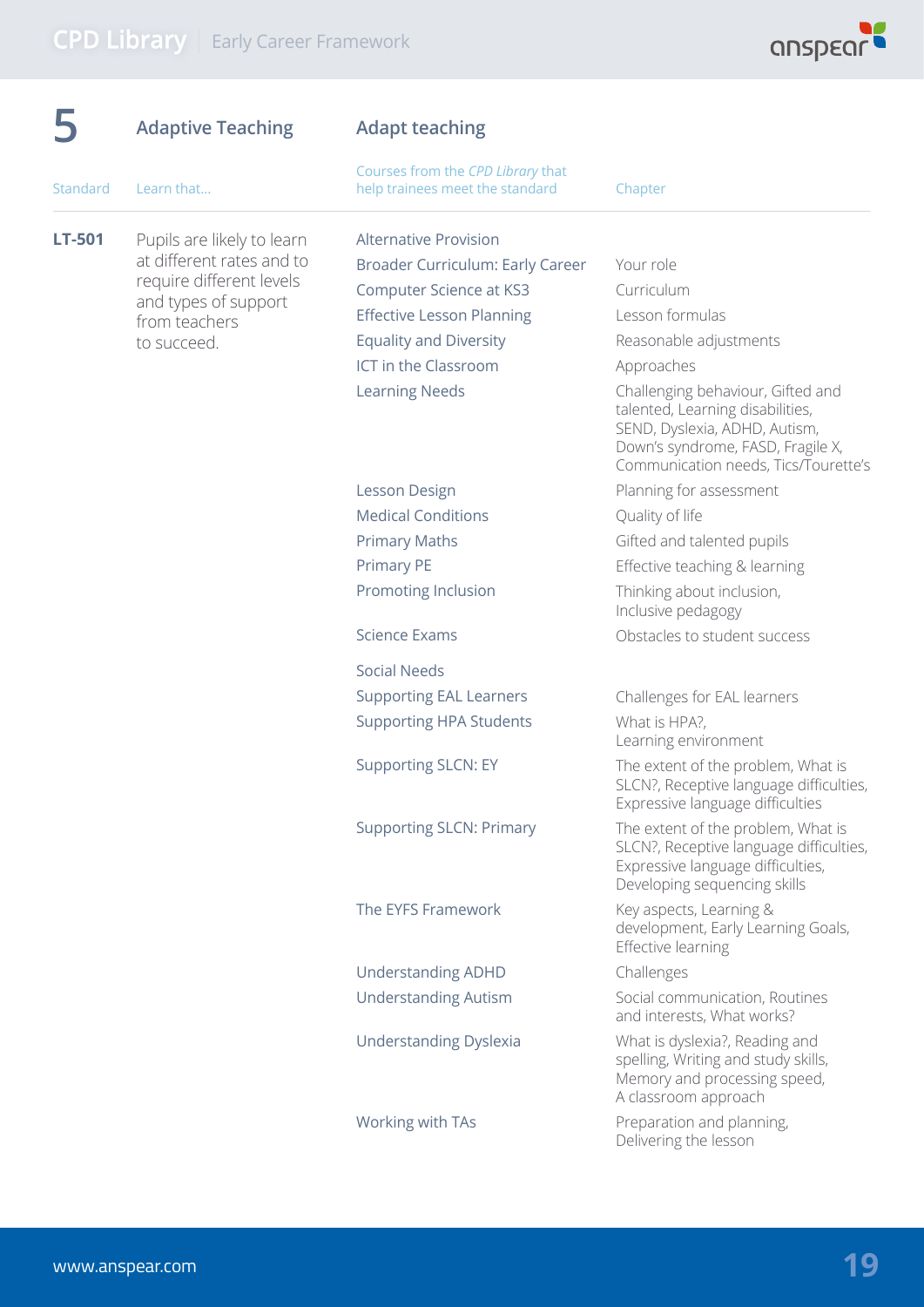

| Standard      | Learn that                                                                 | Courses from the CPD Library that<br>help trainees meet the standard | Chapter                                                                                                                                                                             |
|---------------|----------------------------------------------------------------------------|----------------------------------------------------------------------|-------------------------------------------------------------------------------------------------------------------------------------------------------------------------------------|
| <b>LT-502</b> | Seeking to understand<br>pupils' differences,<br>including their different | <b>Academic Literacy</b>                                             | Starting at the finish                                                                                                                                                              |
|               |                                                                            | <b>Alternative Provision</b>                                         |                                                                                                                                                                                     |
|               | levels of prior knowledge                                                  | Broader Curriculum: Early Career                                     | Your role                                                                                                                                                                           |
|               | and potential barriers to                                                  | Cognitive Load                                                       | Limitations of the theory                                                                                                                                                           |
|               | learning, is an essential                                                  | <b>Effective Lesson Planning</b>                                     | Lesson formulas                                                                                                                                                                     |
|               | part of teaching.                                                          | <b>Equality and Diversity</b>                                        | Experiences of discrimination,<br>Reasonable adjustments, Access                                                                                                                    |
|               |                                                                            | <b>Improving Boys' Writing</b>                                       | Introduction, Planning for writing,<br>Talk for writing                                                                                                                             |
|               |                                                                            | <b>Improving Writing</b>                                             | Writing frames                                                                                                                                                                      |
|               |                                                                            | <b>Learning Needs</b>                                                | Challenging behaviour, Gifted and<br>talented, Learning disabilities,<br>SEND, Dyslexia, ADHD, Autism,<br>Down's syndrome, FASD, Fragile X,<br>Communication needs, Tics/Tourette's |
|               |                                                                            | Lesson Design                                                        | Planning for literacy skills                                                                                                                                                        |
|               |                                                                            | <b>Medical Conditions</b>                                            | Quality of life, Support at school                                                                                                                                                  |
|               |                                                                            | <b>Mental Health</b>                                                 |                                                                                                                                                                                     |
|               |                                                                            | <b>Primary Maths</b>                                                 | Gifted and talented pupils                                                                                                                                                          |
|               |                                                                            | Promoting Inclusion                                                  | Thinking about inclusion,<br>Getting it right with behaviour,<br>Inclusive pedagogy                                                                                                 |
|               |                                                                            | <b>Reflective Practice</b>                                           | Understanding your pupils                                                                                                                                                           |
|               |                                                                            | <b>Science Exams</b>                                                 | Obstacles to student success                                                                                                                                                        |
|               |                                                                            | <b>Science Practicals</b>                                            | Planning for practical work                                                                                                                                                         |
|               |                                                                            | Secondary History                                                    | Conceptualising history                                                                                                                                                             |
|               |                                                                            | <b>Social Needs</b>                                                  |                                                                                                                                                                                     |
|               |                                                                            | Socially Inclusive Classroom                                         | Your classroom                                                                                                                                                                      |
|               |                                                                            | <b>Study Skills</b>                                                  | Why are study skills important?                                                                                                                                                     |
|               |                                                                            | <b>Supporting EAL Learners</b>                                       | Who is an EAL learner?,<br>Challenges for EAL learners                                                                                                                              |
|               |                                                                            | <b>Supporting SLCN: EY</b>                                           | The extent of the problem,<br>Receptive language difficulties,<br>Expressive language difficulties                                                                                  |
|               |                                                                            | <b>Supporting SLCN: Primary</b>                                      | The extent of the problem,<br>Receptive language difficulties,<br>Expressive language difficulties                                                                                  |
|               |                                                                            | Talk for Learning                                                    | Questioning, Group work                                                                                                                                                             |
|               |                                                                            | The EYFS Framework                                                   | Key aspects                                                                                                                                                                         |
|               |                                                                            | <b>Trauma and ACEs</b>                                               | Trauma and ACEs                                                                                                                                                                     |
|               |                                                                            | <b>Understanding ADHD</b>                                            | Introduction, Challenges                                                                                                                                                            |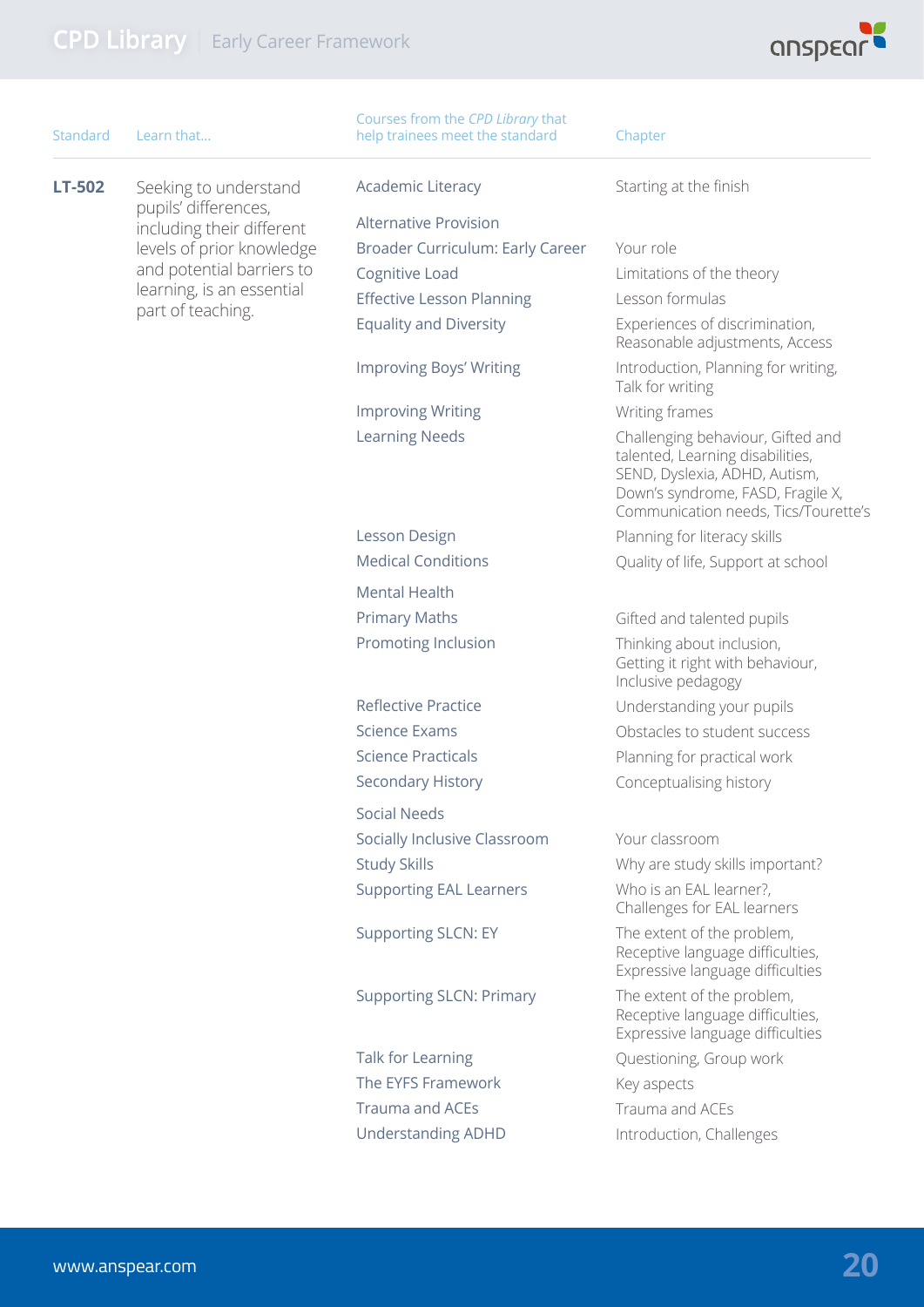

| Standard                   | Learn that                                                                                              | Courses from the CPD Library that<br>help trainees meet the standard | Chapter                                                                                                                                                                                   |
|----------------------------|---------------------------------------------------------------------------------------------------------|----------------------------------------------------------------------|-------------------------------------------------------------------------------------------------------------------------------------------------------------------------------------------|
| <b>LT-502</b><br>continued | Seeking to understand<br>pupils' differences,<br>including their different<br>levels of prior knowledge | <b>Understanding Autism</b>                                          | What is autism?, Social<br>communication, Routines and<br>interests, Sensory differences,<br>What works?                                                                                  |
|                            | and potential barriers to<br>learning, is an essential<br>part of teaching.                             | <b>Understanding Dyslexia</b>                                        | What is dyslexia?, What is it like to<br>have dyslexia?, Reading and spelling,<br>Writing and study skills, Memory and<br>processing speed, Early identification,<br>A classroom approach |
|                            |                                                                                                         | Understanding the Child                                              | Introduction, Family, Wellbeing,<br>Social, Medical                                                                                                                                       |
|                            |                                                                                                         | <b>Year 7 Transitions</b>                                            | Preparation                                                                                                                                                                               |
| LT-503                     | Adapting teaching in a                                                                                  | Attachment                                                           | Strategies for staff                                                                                                                                                                      |
|                            | responsive way, including                                                                               | Cognitive Load                                                       | Limitations of the theory                                                                                                                                                                 |
|                            | by providing targeted<br>support to pupils who                                                          | <b>Effective Lesson Planning</b>                                     | Lesson formulas                                                                                                                                                                           |
|                            | are struggling, is likely to<br>increase pupil success.                                                 | <b>Learning Needs</b>                                                | Challenging behaviour, Learning<br>disabilities, SEND, Dyslexia, ADHD,<br>Autism, Down's syndrome, FASD,<br>Fragile X, Communication needs,<br>Tics/Tourette's syndrome                   |
|                            |                                                                                                         | Lesson Design                                                        | Planning for good behaviour,<br>Planning for literacy skills                                                                                                                              |
|                            |                                                                                                         | <b>Managing Behaviour</b>                                            | Background, Your classroom, Praise,<br>Interventions, Low level disruption                                                                                                                |
|                            |                                                                                                         | <b>Medical Conditions</b>                                            | Support at school                                                                                                                                                                         |
|                            |                                                                                                         | <b>Primary Maths</b>                                                 | Gifted and talented pupils                                                                                                                                                                |
|                            |                                                                                                         | Promoting Inclusion                                                  | Narrowing the gap,<br>Inclusive pedagogy                                                                                                                                                  |
|                            |                                                                                                         | <b>Reflective Practice</b>                                           | Understanding your pupils                                                                                                                                                                 |
|                            |                                                                                                         | <b>Science Exams</b>                                                 | Obstacles to student success                                                                                                                                                              |
|                            |                                                                                                         | <b>Supporting EAL Learners</b>                                       | What can teachers do?,<br>Additional ideas for primary                                                                                                                                    |
|                            |                                                                                                         | <b>Supporting SLCN: EY</b>                                           | The extent of the problem,<br>Receptive language difficulties,<br>Expressive language difficulties,<br>Developing appropriate interactions                                                |
|                            |                                                                                                         | <b>Supporting SLCN: Primary</b>                                      | The extent of the problem, Receptive<br>language difficulties, Expressive<br>language difficulties, Developing<br>sequencing skills                                                       |
|                            |                                                                                                         | The EYFS Framework                                                   | Key aspects, Learning & development,<br>Early Learning Goals                                                                                                                              |
|                            |                                                                                                         | <b>Understanding ADHD</b>                                            | Coach approach                                                                                                                                                                            |
|                            |                                                                                                         | <b>Understanding Dyslexia</b>                                        | Reading and spelling, Writing and<br>study skills, Memory and processing<br>speed, A classroom approach                                                                                   |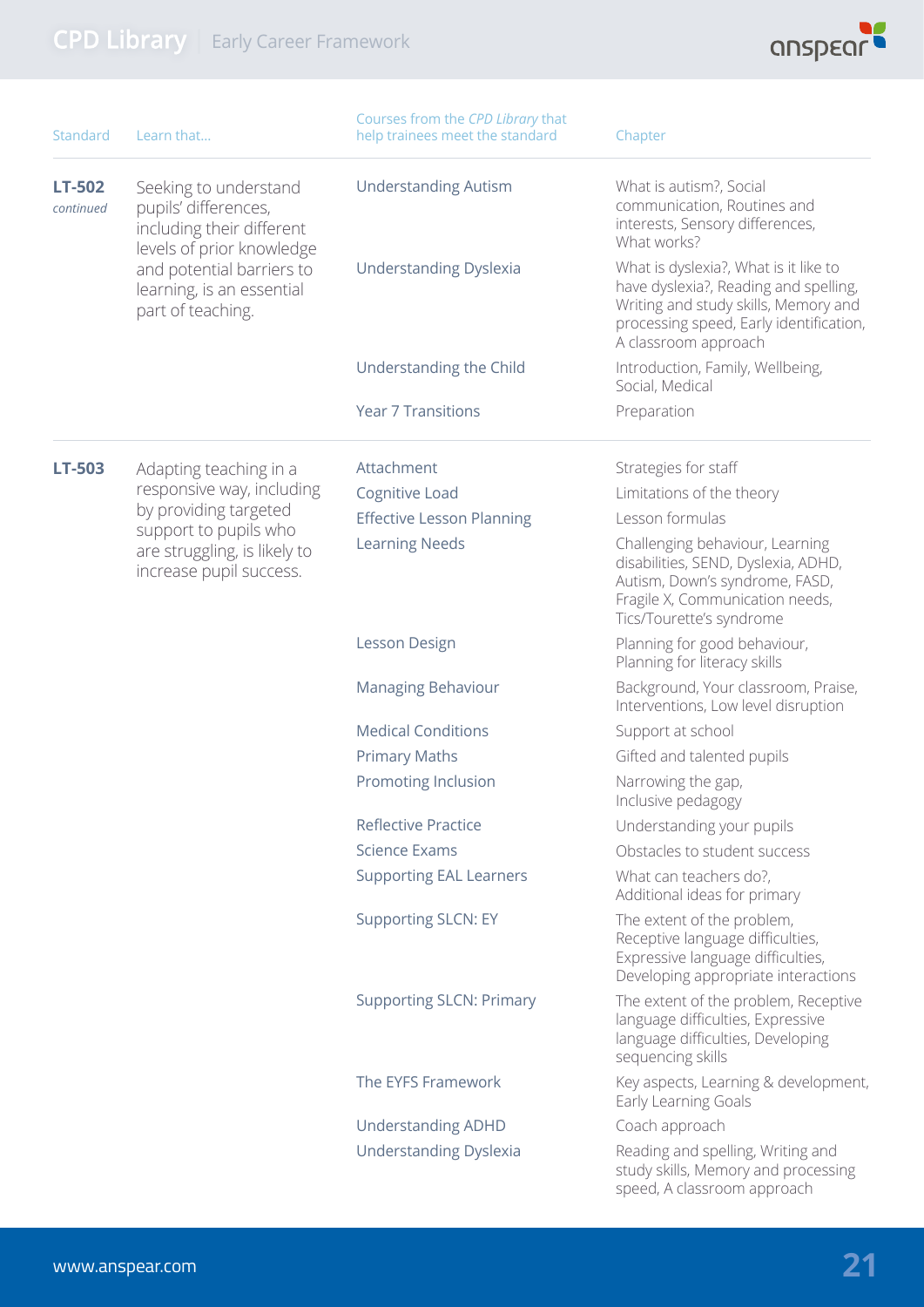

| Standard      | Learn that                                                                                                                                                                                                                             | Courses from the CPD Library that<br>help trainees meet the standard | Chapter                                                                |
|---------------|----------------------------------------------------------------------------------------------------------------------------------------------------------------------------------------------------------------------------------------|----------------------------------------------------------------------|------------------------------------------------------------------------|
| LT-504        | Adaptive teaching is less<br>likely to be valuable if it                                                                                                                                                                               | <b>Academic Literacy</b>                                             | How to teach it                                                        |
|               |                                                                                                                                                                                                                                        | <b>Active Reading</b>                                                | <b>DARTs</b>                                                           |
|               | causes the teacher to<br>artificially create distinct                                                                                                                                                                                  | <b>Collaborative Learning</b>                                        | Strategies                                                             |
|               | tasks for different groups                                                                                                                                                                                                             | <b>Effective Lesson Planning</b>                                     | Lesson formulas                                                        |
|               | of pupils or to set lower                                                                                                                                                                                                              | <b>Embrace Challenge</b>                                             | What is effective challenge?                                           |
|               | expectations for                                                                                                                                                                                                                       | Engagement                                                           | Key aspects, The engaging classroom                                    |
|               | particular pupils.                                                                                                                                                                                                                     | Lesson Design                                                        | Planning for good behaviour,<br>Planning for literacy skills           |
|               |                                                                                                                                                                                                                                        | Promoting Inclusion                                                  | Inclusive pedagogy                                                     |
|               |                                                                                                                                                                                                                                        | Reading into Writing                                                 | Reading their own writing                                              |
|               |                                                                                                                                                                                                                                        | <b>Supporting EAL Learners</b>                                       | What can teachers do?                                                  |
|               |                                                                                                                                                                                                                                        | Talk for Learning                                                    | Group work                                                             |
|               |                                                                                                                                                                                                                                        | <b>Teaching Poetry</b>                                               | Teaching approaches                                                    |
| <b>LT-505</b> | Flexibly grouping pupils<br>within a class to provide<br>more tailored support<br>can be effective, but<br>care should be taken<br>to monitor its impact<br>on engagement and<br>motivation, particularly<br>for low attaining pupils. | <b>Active Reading</b>                                                | DARTs, Working collaboratively                                         |
|               |                                                                                                                                                                                                                                        | Broader Curriculum: Early Career                                     | Your role                                                              |
|               |                                                                                                                                                                                                                                        | <b>Collaborative Learning</b>                                        | Strategies                                                             |
|               |                                                                                                                                                                                                                                        | Promoting Inclusion                                                  | Inclusive pedagogy                                                     |
|               |                                                                                                                                                                                                                                        | <b>Supporting EAL Learners</b>                                       | What can teachers do?                                                  |
|               |                                                                                                                                                                                                                                        | Talk for Learning                                                    | Group work                                                             |
| LT-506        | There is a common<br>misconception that                                                                                                                                                                                                | ICT in the Classroom                                                 | Approaches                                                             |
|               | pupils have distinct                                                                                                                                                                                                                   | Inspiring Images                                                     |                                                                        |
|               | and identifiable learning<br>styles. This is not                                                                                                                                                                                       | <b>Primary Maths</b>                                                 | Talk in the classroom, Manipulatives,<br>Concrete, pictorial, abstract |
|               | supported by evidence<br>and attempting to tailor                                                                                                                                                                                      | <b>Primary PE</b><br>Talk for Learning                               | Effective teaching & learning                                          |
|               | lessons to learning                                                                                                                                                                                                                    | <b>Teaching Poetry</b>                                               | Teaching approaches                                                    |
|               | styles is unlikely to<br>be beneficial.                                                                                                                                                                                                | <b>Teaching Shakespeare</b>                                          | Active approaches,                                                     |
|               |                                                                                                                                                                                                                                        | <b>Teaching the Class Novel</b>                                      | Drama-style approaches                                                 |
|               |                                                                                                                                                                                                                                        |                                                                      | Using drama approaches                                                 |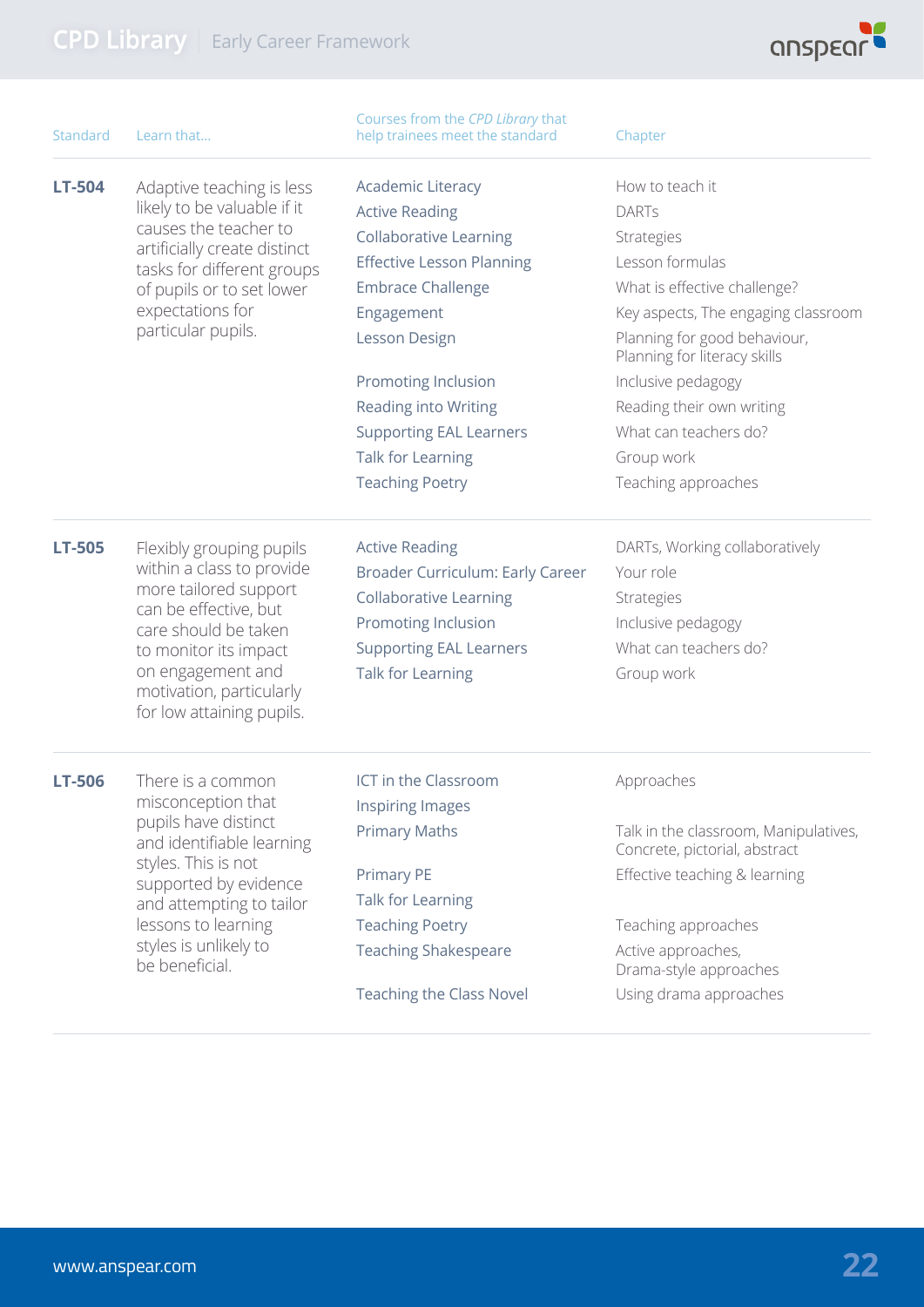

| Standard | Learn that                                                                                                                  | Courses from the CPD Library that<br>help trainees meet the standard | Chapter                                                                                                                                                        |
|----------|-----------------------------------------------------------------------------------------------------------------------------|----------------------------------------------------------------------|----------------------------------------------------------------------------------------------------------------------------------------------------------------|
| LT-507   | Pupils with special<br>educational needs or                                                                                 | <b>Equality and Diversity</b><br><b>Improving Writing</b>            | Reasonable adjustments, Access<br>Writing frames                                                                                                               |
|          | disabilities are likely<br>to require additional<br>or adapted support;<br>working closely with<br>colleagues, families and | <b>Learning Needs</b>                                                | Challenging behaviour, Learning<br>disabilities, SEND, Dyslexia, ADHD,<br>Autism, Down's syndrome, FASD,<br>Fragile X, Communication needs,<br>Tics/Tourette's |
|          | pupils to understand                                                                                                        | <b>Medical Conditions</b>                                            | Support at school                                                                                                                                              |
|          | barriers and identify<br>effective strategies                                                                               | <b>Mental Health</b>                                                 | Support                                                                                                                                                        |
|          | is essential.                                                                                                               | Promoting Inclusion                                                  | Getting it right with behaviour,<br>Inclusive pedagogy                                                                                                         |
|          |                                                                                                                             | <b>Science Exams</b>                                                 | Obstacles to student success                                                                                                                                   |
|          |                                                                                                                             | <b>Supporting SLCN: EY</b>                                           | The extent of the problem,<br>Receptive language difficulties,<br>Expressive language difficulties                                                             |
|          |                                                                                                                             | <b>Supporting SLCN: Primary</b>                                      | The extent of the problem,<br>Receptive language difficulties,<br>Expressive language difficulties                                                             |
|          |                                                                                                                             | <b>Trauma and ACEs</b>                                               | Supporting young people                                                                                                                                        |
|          |                                                                                                                             | <b>Understanding ADHD</b>                                            | Wheel of life                                                                                                                                                  |
|          |                                                                                                                             | <b>Understanding Autism</b>                                          | Social communication, Sensory<br>differences, What works?                                                                                                      |
|          |                                                                                                                             | <b>Understanding Dyslexia</b>                                        | Reading and spelling, Writing and<br>study skills, Memory and processing<br>speed, Early identification,<br>A classroom approach,<br>Effective intervention    |
|          |                                                                                                                             | Understanding the Child                                              | Wellbeing, Medical                                                                                                                                             |
|          |                                                                                                                             | Working with TAs                                                     | Preparation and planning                                                                                                                                       |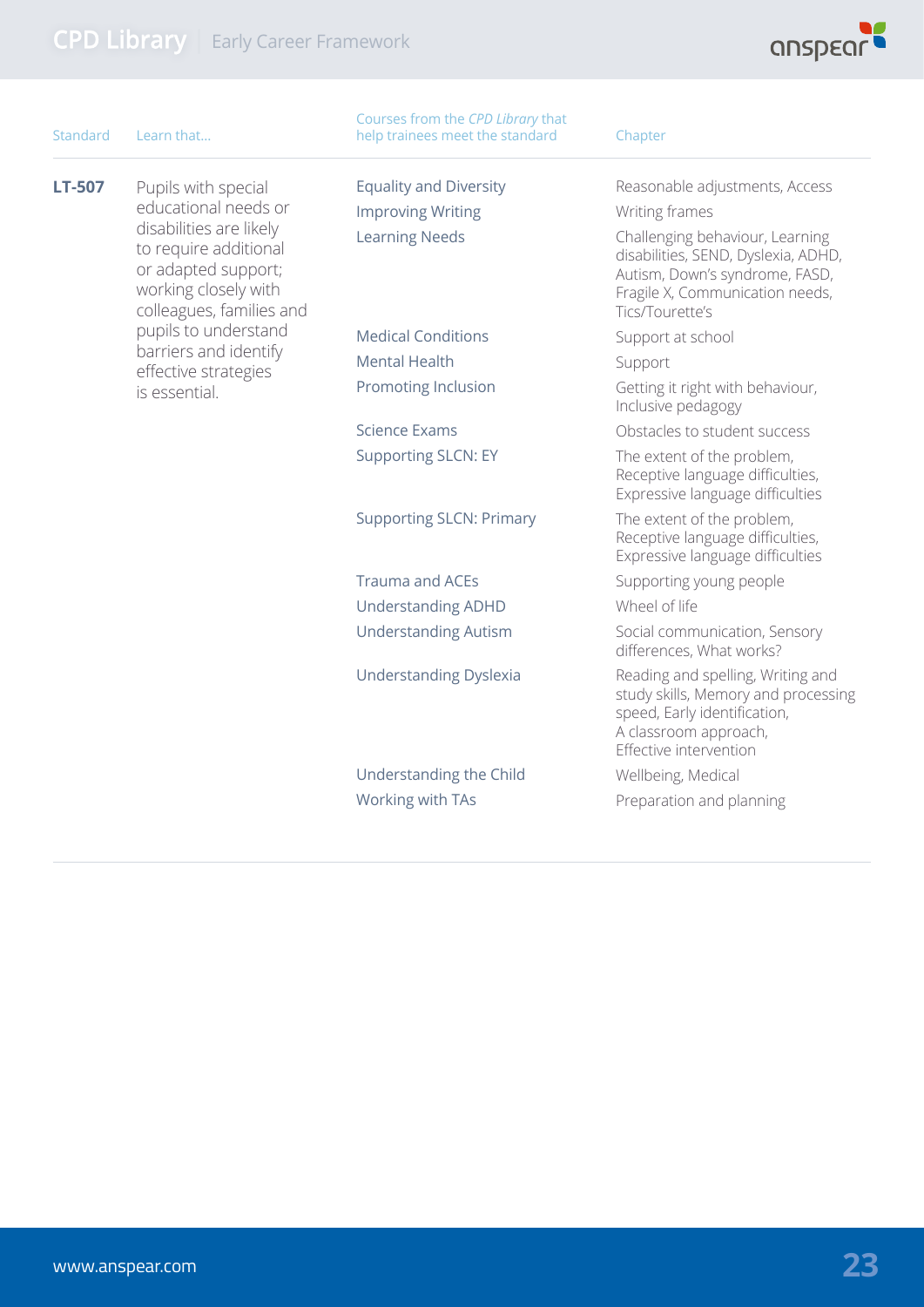|               | <b>Assessment</b>                                                                                                                                   | <b>Make accurate and productive</b><br>use of assessment                                                                                                                                                                                                                                                      |                                                                                                                                                                                                                                                                                                                |  |
|---------------|-----------------------------------------------------------------------------------------------------------------------------------------------------|---------------------------------------------------------------------------------------------------------------------------------------------------------------------------------------------------------------------------------------------------------------------------------------------------------------|----------------------------------------------------------------------------------------------------------------------------------------------------------------------------------------------------------------------------------------------------------------------------------------------------------------|--|
| Standard      | Learn that                                                                                                                                          | Courses from the CPD Library that<br>help trainees meet the standard                                                                                                                                                                                                                                          | Chapter                                                                                                                                                                                                                                                                                                        |  |
| <b>LT-601</b> | Effective assessment<br>is critical to teaching<br>because it provides<br>teachers with<br>information about<br>pupils' understanding<br>and needs. | <b>Active Questioning</b><br>Assessment for Learning<br><b>Effective Lesson Planning</b><br>Marking and Feedback<br>Primary Geography<br><b>Primary PE</b><br><b>Primary History</b><br><b>Primary Science</b><br><b>Reflective Practice</b><br><b>Supporting SLCN: EY</b><br><b>Supporting SLCN: Primary</b> | Techniques<br>The AfL Classroom<br>Lesson formulas<br>Effective marking, Assessment<br>Planning and assessment<br>Assessment, Effective questioning,<br>Assessment for Learning<br>Assessment<br>Assessment<br>Understanding your pupils<br>Receptive language difficulties<br>Receptive language difficulties |  |
| <b>LT-602</b> | Good assessment<br>helps teachers avoid<br>being over-influenced<br>by potentially misleading<br>factors, such as how<br>busy pupils appear.        | <b>Active Questioning</b><br>Marking and Feedback<br>Primary Geography<br><b>Primary History</b><br><b>Primary PE</b><br><b>Primary Science</b>                                                                                                                                                               | Techniques<br>Effective marking, Assessment<br>Planning and assessment<br>Assessment<br>Assessment for Learning<br>Assessment                                                                                                                                                                                  |  |
| LT-603        | Before using any<br>assessment, teachers<br>should be clear about<br>the decision it will be<br>used to support and be<br>able to justify its use.  | <b>Academic Literacy</b><br><b>Active Questioning</b><br>Assessment for Learning<br>Broader Curriculum: Early Career<br>Marking and Feedback<br>Primary Geography<br><b>Primary History</b><br>Primary PE<br><b>Primary Science</b>                                                                           | Quick fixes<br>Techniques<br>What is AfL?, The AfL classroom<br>Your role<br>Effective marking, Assessment<br>Planning and assessment<br>Assessment<br>Assessment for Learning<br>Assessment                                                                                                                   |  |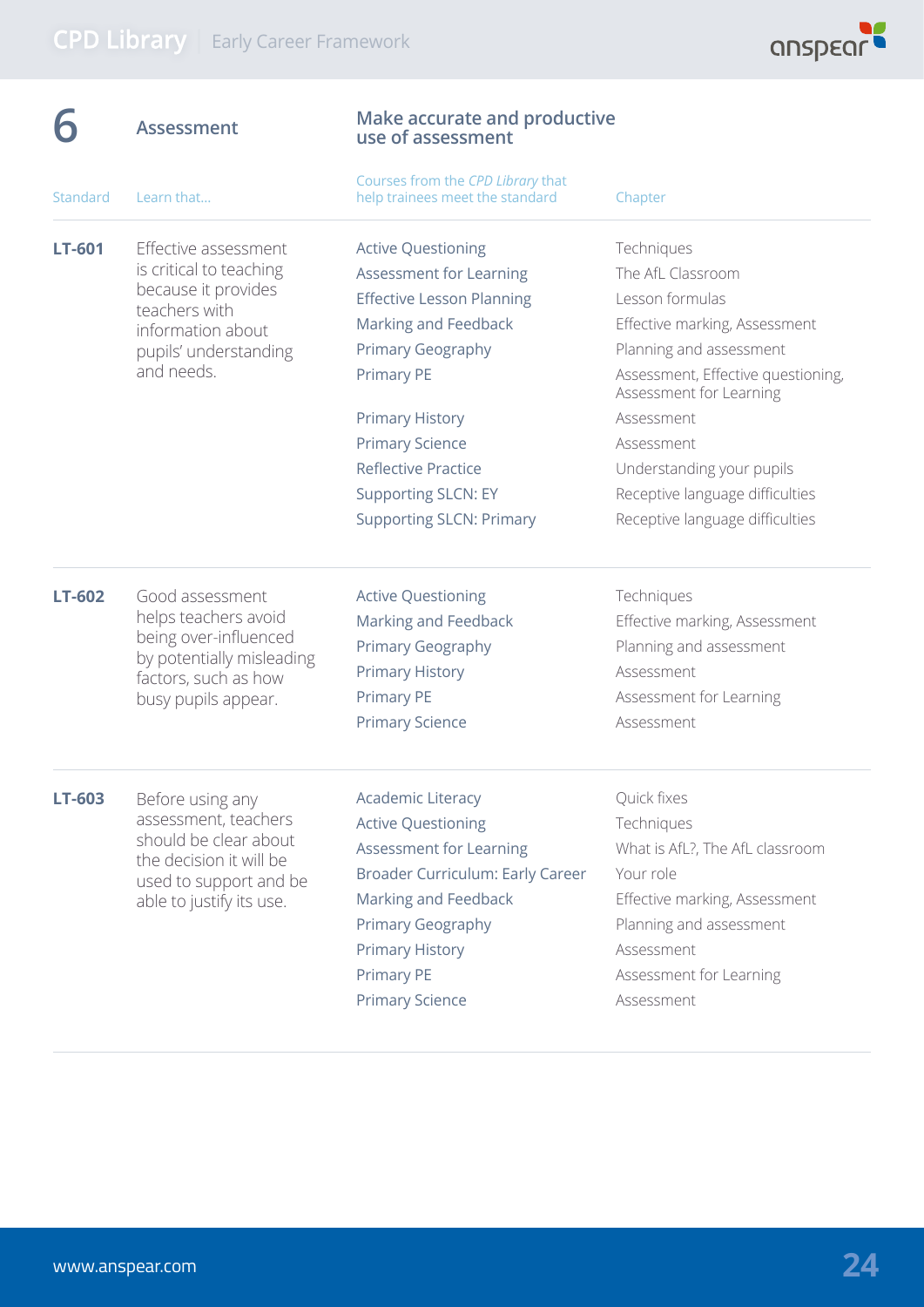

| Standard      | Learn that                                                                                                                                                  | Courses from the CPD Library that<br>help trainees meet the standard | Chapter                                                                            |
|---------------|-------------------------------------------------------------------------------------------------------------------------------------------------------------|----------------------------------------------------------------------|------------------------------------------------------------------------------------|
| LT-604        | To be of value, teachers<br>use information from<br>assessments to inform<br>the decisions they make;<br>in turn, pupils must be<br>able to act on feedback | <b>Active Questioning</b>                                            | Techniques                                                                         |
|               |                                                                                                                                                             | Assessment for Learning                                              | What is AfL?, The AfL Classroom                                                    |
|               |                                                                                                                                                             | Lesson Design                                                        | Planning for assessment                                                            |
|               |                                                                                                                                                             | Marking and Feedback                                                 | Effective marking, Feedback,<br>Assessment, Pupil response                         |
|               | for it to have an effect.                                                                                                                                   | Primary Geography                                                    | Planning and assessment                                                            |
|               |                                                                                                                                                             | Primary PE                                                           | Assessment for Learning, Feedback                                                  |
|               |                                                                                                                                                             | <b>Primary Science</b>                                               | Assessment                                                                         |
|               |                                                                                                                                                             | <b>Reflective Practice</b>                                           | Pupils understanding their learning,<br>Understanding your pupils                  |
|               |                                                                                                                                                             | <b>Resilient Learners</b>                                            | Designing assessments                                                              |
|               |                                                                                                                                                             | <b>Trainee Teachers</b>                                              | Marking                                                                            |
| LT-605        | High-quality feedback                                                                                                                                       | <b>Active Questioning</b>                                            | Techniques                                                                         |
|               | can be written or<br>verbal; it is likely to be<br>accurate and clear,<br>encourage further effort,                                                         | Assessment for Learning                                              | Applying AfL in your classroom                                                     |
|               |                                                                                                                                                             | First Year of Teaching                                               | Marking                                                                            |
|               |                                                                                                                                                             | <b>Improving Boys' Writing</b>                                       | Effective feedback                                                                 |
|               | and provide specific                                                                                                                                        | <b>Improving Writing</b>                                             | Effective feedback                                                                 |
|               | guidance on how                                                                                                                                             | Independent Learning                                                 | Developing independence                                                            |
|               | to improve.                                                                                                                                                 | Lesson Design                                                        | Planning for assessment                                                            |
|               |                                                                                                                                                             | Marking and Feedback                                                 | Effective marking, Non-marking<br>schools, Feedback, Pupil response,<br>Strategies |
|               |                                                                                                                                                             | <b>Primary PE</b>                                                    | Assessment for Learning, Feedback                                                  |
|               |                                                                                                                                                             | <b>Reflective Practice</b>                                           | Understanding your pupils                                                          |
|               |                                                                                                                                                             | <b>Resilient Learners</b>                                            | Moving forward                                                                     |
|               |                                                                                                                                                             | Working with TAs                                                     | Delivering the lesson                                                              |
| <b>LT-606</b> | Over time, feedback                                                                                                                                         | <b>Active Questioning</b>                                            | Techniques                                                                         |
|               | should support pupils<br>to monitor and regulate                                                                                                            | <b>Active Reading</b>                                                | Making notes                                                                       |
|               |                                                                                                                                                             | Assessment for Learning                                              | What is AfL?, AfL in your classroom                                                |
|               | their own learning.                                                                                                                                         | <b>Improving Writing</b>                                             | Effective feedback                                                                 |
|               |                                                                                                                                                             | Independent Learning                                                 | Moving forward                                                                     |
|               |                                                                                                                                                             | Marking and Feedback                                                 | Effective marking, Feedback,<br>Pupil response                                     |
|               |                                                                                                                                                             | Primary PE                                                           | Assessment for Learning,<br>Feedback                                               |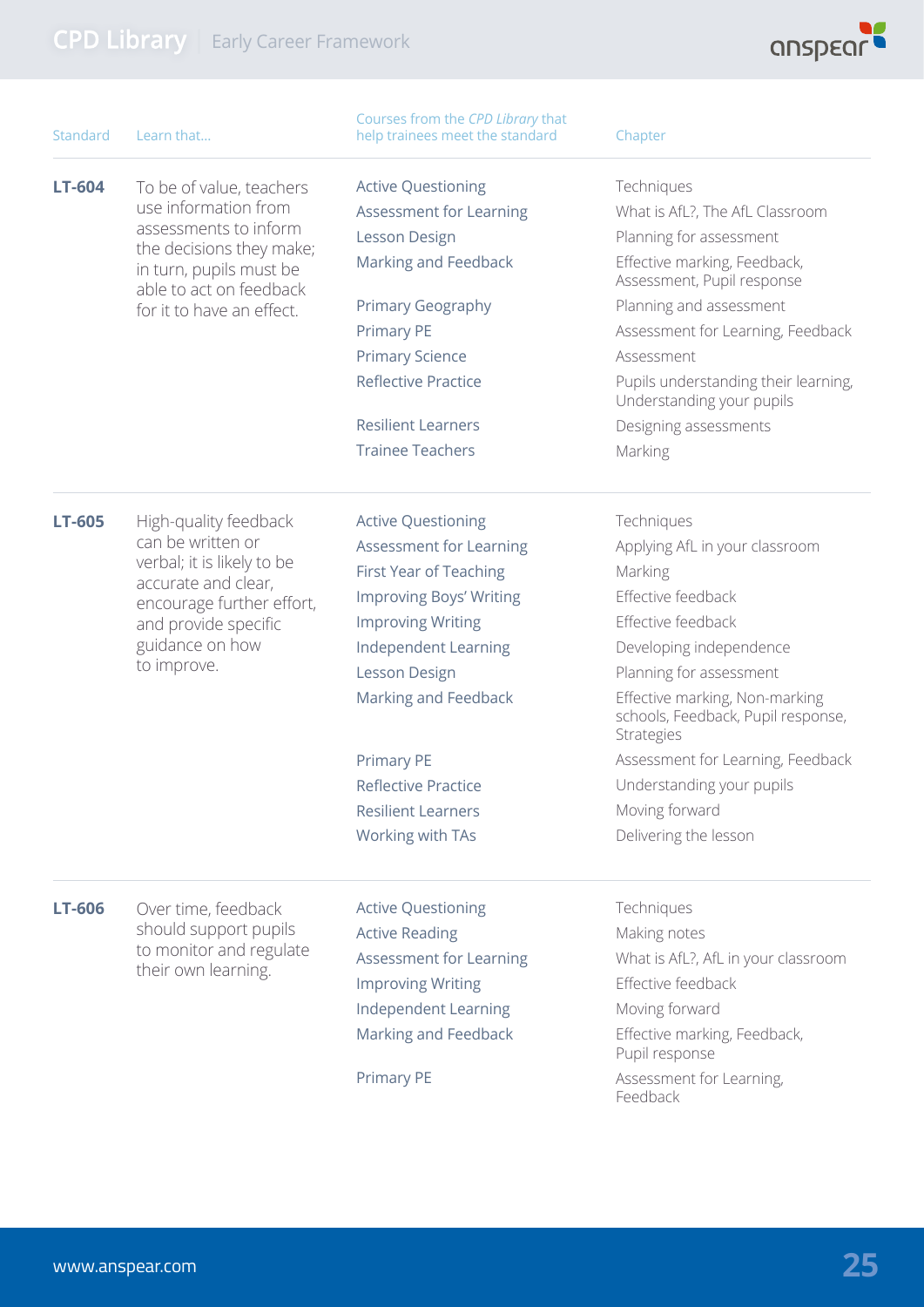

| Standard                   | Learn that                                                                                                                                                   | Courses from the CPD Library that<br>help trainees meet the standard | Chapter                                                                                        |
|----------------------------|--------------------------------------------------------------------------------------------------------------------------------------------------------------|----------------------------------------------------------------------|------------------------------------------------------------------------------------------------|
| <b>LT-606</b><br>continued | Over time, feedback<br>should support pupils                                                                                                                 | <b>Reflective Practice</b>                                           | Pupils understanding their learning,<br>Understanding your pupils                              |
|                            | to monitor and regulate                                                                                                                                      | <b>Supporting HPA Students</b>                                       | Learning environment                                                                           |
|                            | their own learning.                                                                                                                                          | Working with TAs                                                     | Delivering the lesson                                                                          |
| LT-607                     | Working with colleagues                                                                                                                                      | <b>Academic Literacy</b>                                             | Quick fixes                                                                                    |
|                            | to identify efficient<br>approaches to<br>assessment is important;<br>assessment can become<br>onerous and have a<br>disproportionate impact<br>on workload. | <b>Active Questioning</b>                                            | In practice                                                                                    |
|                            |                                                                                                                                                              | Assessment for Learning                                              | AfL in practice, The AfL classroom                                                             |
|                            |                                                                                                                                                              | First Year of Teaching                                               | Marking                                                                                        |
|                            |                                                                                                                                                              | Marking and Feedback                                                 | Main issues, Workload challenge,<br>Effective working, Assessment,<br>What, when and how much? |
|                            |                                                                                                                                                              | <b>Primary PE</b>                                                    | Learning intentions & outcomes                                                                 |
|                            |                                                                                                                                                              | <b>Trainee Teachers</b>                                              | Marking                                                                                        |
|                            |                                                                                                                                                              | Working with TAs                                                     | Delivering the lesson                                                                          |
|                            |                                                                                                                                                              |                                                                      |                                                                                                |
|                            | <b>Managing Behaviour</b>                                                                                                                                    | <b>Manage behaviour effectively</b>                                  |                                                                                                |

| <b>Standard</b> | Learn that                                                              | Courses from the CPD Library that<br>help trainees meet the standard | Chapter                                                                  |
|-----------------|-------------------------------------------------------------------------|----------------------------------------------------------------------|--------------------------------------------------------------------------|
| <b>LT-701</b>   | Establishing and<br>reinforcing routines,<br>including through positive | Attachment                                                           | Strategies for staff                                                     |
|                 |                                                                         | Broader Curriculum: Early Career                                     | Your role                                                                |
|                 |                                                                         | Engagement                                                           | What is engagement?                                                      |
|                 | reinforcement, can<br>help create an effective                          | Grey and Invisible Students                                          | Changing practice                                                        |
|                 | learning environment.                                                   | Managing Behaviour                                                   | Your classroom,<br>Relationships, Interventions,<br>Low level disruption |
|                 |                                                                         | Marking and Feedback                                                 | Feedback, Strategies                                                     |
|                 |                                                                         | <b>Primary Maths</b>                                                 | Building confidence in maths                                             |
|                 |                                                                         | Primary PE                                                           | Assessment for Learning, Feedback                                        |
|                 |                                                                         | <b>Primary Science</b>                                               | Learning                                                                 |
|                 |                                                                         | Promoting Inclusion                                                  | In practice                                                              |
|                 |                                                                         | <b>Reflective Practice</b>                                           | Pupils understanding their learning,<br>Understanding your pupils        |
|                 |                                                                         | <b>Resilient Learners</b>                                            | Moving forward                                                           |
|                 |                                                                         | Talk for Learning                                                    | Questioning, Group work                                                  |
|                 |                                                                         | The EYFS Framework                                                   | Key aspects                                                              |
|                 |                                                                         | <b>Understanding ADHD</b>                                            | <b>Strategies</b>                                                        |
|                 |                                                                         | <b>Understanding Autism</b>                                          | Social communication, What works?                                        |
|                 |                                                                         |                                                                      |                                                                          |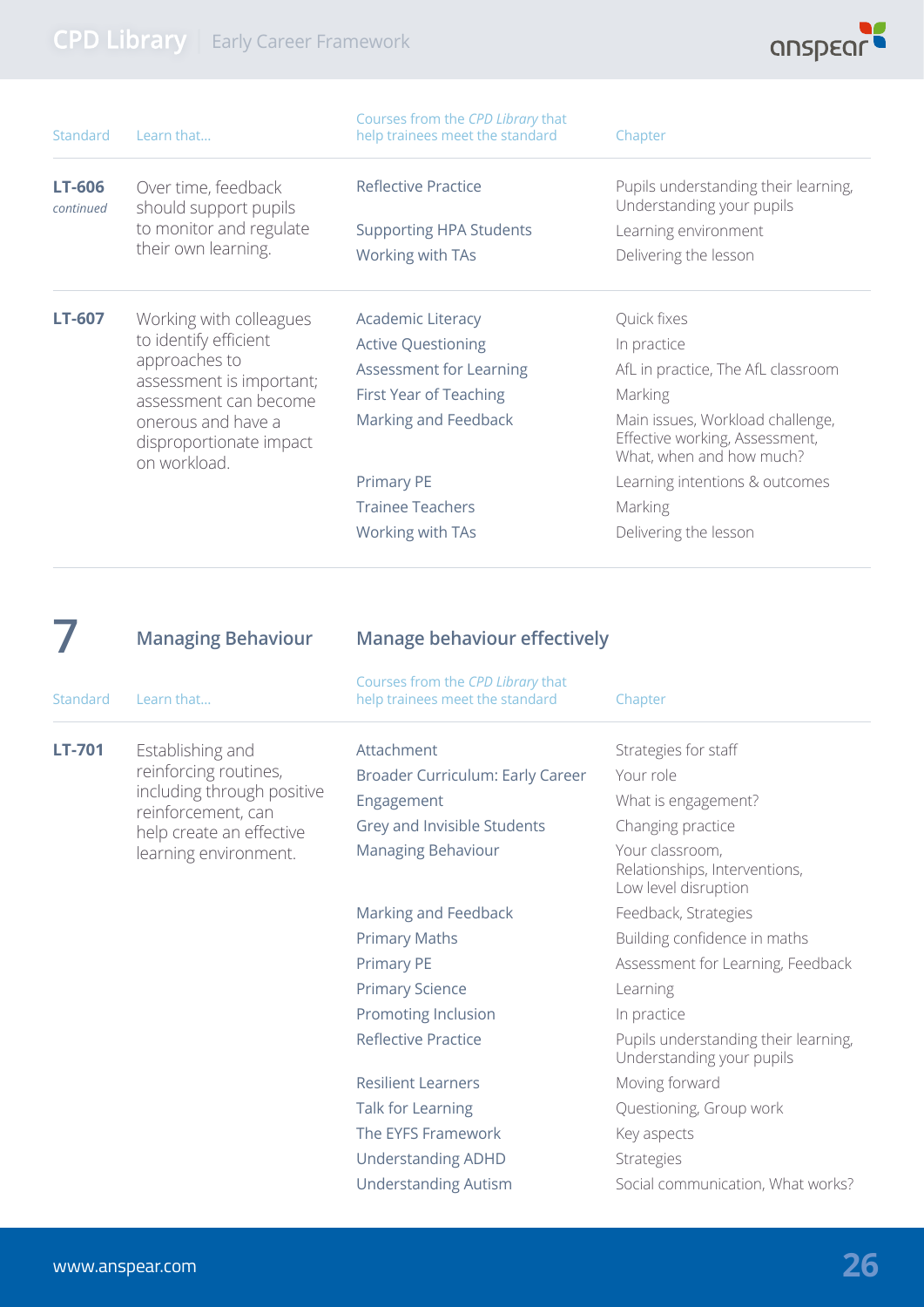

| <b>Standard</b> | Learn that                                                                                                                                    | Courses from the CPD Library that<br>help trainees meet the standard | Chapter                                                                                                                                                        |
|-----------------|-----------------------------------------------------------------------------------------------------------------------------------------------|----------------------------------------------------------------------|----------------------------------------------------------------------------------------------------------------------------------------------------------------|
| LT-702          | A predictable and secure<br>environment benefits all<br>pupils, but is particularly<br>valuable for pupils with<br>special educational needs. | Broader Curriculum: Early Career                                     | Your role                                                                                                                                                      |
|                 |                                                                                                                                               | <b>Equality and Diversity</b>                                        | Reasonable adjustments, Access                                                                                                                                 |
|                 |                                                                                                                                               | Engagement                                                           | What is engagement?                                                                                                                                            |
|                 |                                                                                                                                               | <b>Learning Needs</b>                                                | Challenging behaviour, Learning<br>disabilities, SEND, Dyslexia, ADHD,<br>Autism, Down's syndrome, FASD,<br>Fragile X, Communication needs,<br>Tics/Tourette's |
|                 |                                                                                                                                               | <b>Managing Behaviour</b>                                            | Your classroom                                                                                                                                                 |
|                 |                                                                                                                                               | Promoting Inclusion                                                  | Narrowing the gap, Inclusive<br>pedagogy, In practice                                                                                                          |
|                 |                                                                                                                                               | <b>Supporting EAL Learners</b>                                       | What can teachers do?                                                                                                                                          |
|                 |                                                                                                                                               | <b>Supporting SLCN: EY</b>                                           | What is SLCN?, Receptive language<br>difficulties, Expressive language<br>difficulties, Developing appropriate<br>interactions                                 |
|                 |                                                                                                                                               | <b>Supporting SLCN: Primary</b>                                      | What is SLCN?, Receptive language<br>difficulties, Expressive language<br>difficulties                                                                         |
|                 |                                                                                                                                               | Talk for Learning                                                    | Questioning, Group work                                                                                                                                        |
|                 |                                                                                                                                               | The EYFS Framework                                                   | Key aspects                                                                                                                                                    |
|                 |                                                                                                                                               | <b>Understanding ADHD</b>                                            | Strategies                                                                                                                                                     |
|                 |                                                                                                                                               | <b>Understanding Autism</b>                                          | Social communication, What works?                                                                                                                              |
|                 |                                                                                                                                               | Understanding the Child                                              | Mental health                                                                                                                                                  |
| LT-703          | The ability to self-regulate                                                                                                                  | <b>Alternative Provision</b>                                         | Who attends?                                                                                                                                                   |
|                 | one's emotions affects<br>pupils' ability to learn,<br>success in school and<br>future lives.                                                 | Broader Curriculum: Early Career                                     | Your role                                                                                                                                                      |
|                 |                                                                                                                                               | <b>Managing Behaviour</b>                                            | Low level disruption,<br>Resourcefulness                                                                                                                       |
|                 |                                                                                                                                               | Marking and Feedback                                                 | Effective marking, Non-marking<br>schools, Feedback, Pupil response                                                                                            |
|                 |                                                                                                                                               | <b>Mental Health</b>                                                 |                                                                                                                                                                |
|                 |                                                                                                                                               | <b>Primary Maths</b>                                                 | Building confidence in maths                                                                                                                                   |
|                 |                                                                                                                                               | <b>Primary PE</b>                                                    | Defining the PE agenda                                                                                                                                         |
|                 |                                                                                                                                               | Promoting Inclusion                                                  | Getting it right with behaviour,<br>In practice                                                                                                                |
|                 |                                                                                                                                               | <b>Reflective Practice</b>                                           | Pupils understanding their learning,<br>Understanding your pupils,<br>Understanding your learning                                                              |
|                 |                                                                                                                                               | <b>Resilient Learners</b>                                            | Mindset and resilience                                                                                                                                         |
|                 |                                                                                                                                               | <b>Science Exams</b>                                                 | Obstacles to student success                                                                                                                                   |
|                 |                                                                                                                                               | <b>Social Needs</b>                                                  | Emotional wellbeing                                                                                                                                            |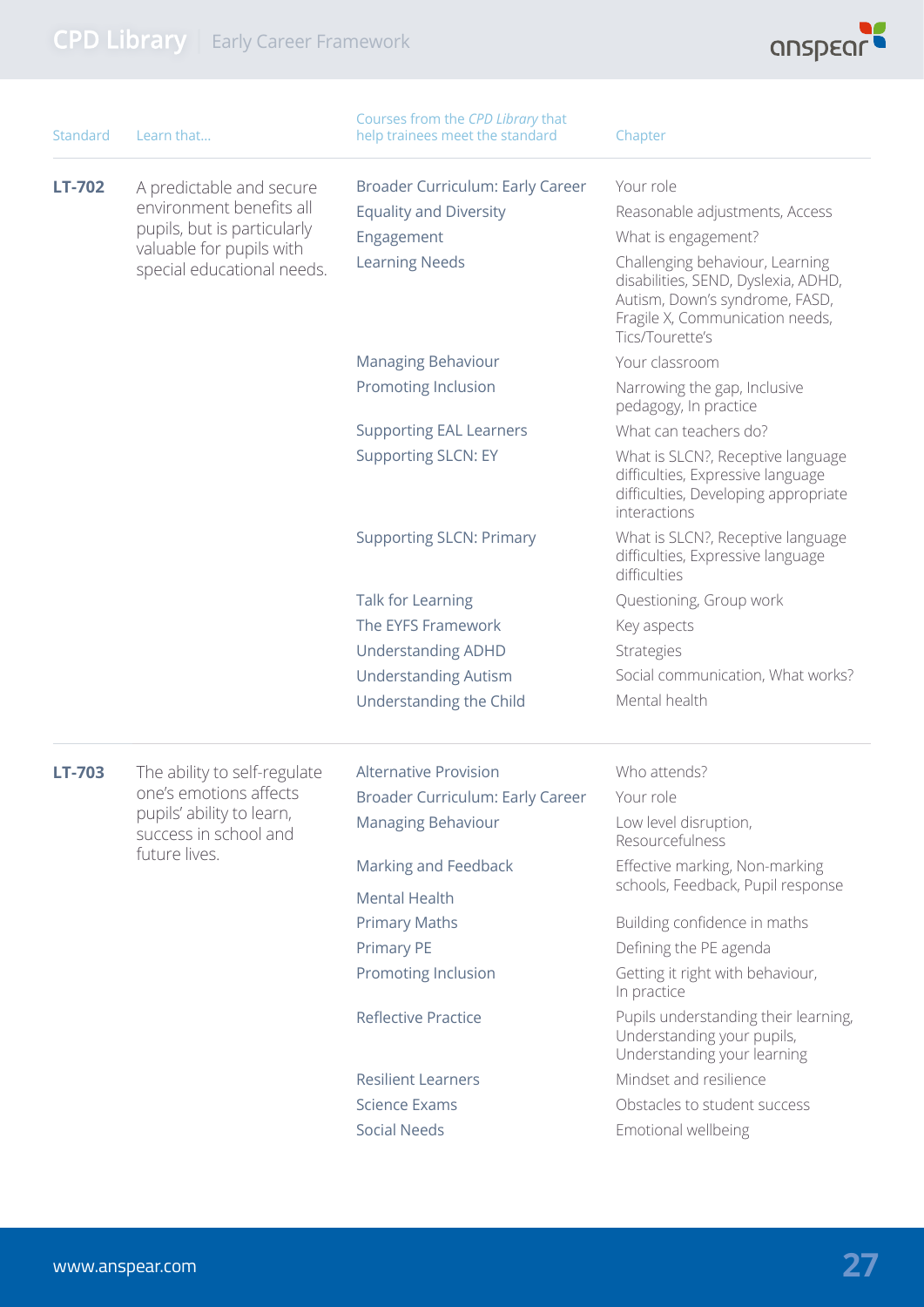

| Standard                   | Learn that                                                                                      | Courses from the CPD Library that<br>help trainees meet the standard | Chapter                                                                                                             |
|----------------------------|-------------------------------------------------------------------------------------------------|----------------------------------------------------------------------|---------------------------------------------------------------------------------------------------------------------|
| <b>LT-703</b><br>continued | The ability to self-regulate<br>one's emotions affects                                          | <b>Study Skills</b>                                                  | Why are study skills important?,<br>Metacognition                                                                   |
|                            | pupils' ability to learn,                                                                       | The EYFS Framework                                                   | Learning & development                                                                                              |
|                            | success in school and                                                                           | <b>Trainee Teachers</b>                                              | Wellbeing                                                                                                           |
|                            | future lives.                                                                                   | <b>Understanding ADHD</b>                                            | Wheel of life                                                                                                       |
| <b>LT-704</b>              | Teachers can influence                                                                          | Broader Curriculum: Early Career                                     | Your role                                                                                                           |
|                            | pupils' resilience and                                                                          | <b>Improving Writing</b>                                             | Effective feedback                                                                                                  |
|                            | beliefs about their<br>ability to succeed, by                                                   | Lesson Design                                                        | Planning for good behaviour,<br>Planning for assessment                                                             |
|                            | ensuring all pupils have<br>the opportunity to                                                  | <b>Managing Behaviour</b>                                            | Praise                                                                                                              |
|                            | experience meaningful                                                                           | Marking and Feedback                                                 | Feedback                                                                                                            |
|                            | success.                                                                                        | <b>Primary Maths</b>                                                 | Building confidence in maths                                                                                        |
|                            |                                                                                                 | Primary PE                                                           | Assessment for Learning, Feedback                                                                                   |
|                            |                                                                                                 | Promoting Inclusion                                                  | In practice                                                                                                         |
|                            |                                                                                                 | <b>Reading and Phonics</b>                                           | Continued learning                                                                                                  |
|                            |                                                                                                 | <b>Resilient Learners</b>                                            | Getting it wrong, Designing<br>assessments, Moving forward                                                          |
|                            |                                                                                                 | Talk for Learning                                                    | Questioning                                                                                                         |
|                            |                                                                                                 | <b>Understanding ADHD</b>                                            | Wheel of life                                                                                                       |
|                            |                                                                                                 | <b>Understanding Dyslexia</b>                                        | What is it like to have dyslexia?,<br>Reading and spelling, Memory<br>and processing speed,<br>A classroom approach |
| <b>LT-705</b>              | Building effective                                                                              | <b>Beat Bullying</b>                                                 | Implementing change                                                                                                 |
|                            | relationships is easier<br>when pupils believe<br>that their feelings will<br>be considered and | Broader Curriculum: Early Career                                     | Your role                                                                                                           |
|                            |                                                                                                 | Considerate Form Tutor                                               | Considerate of time                                                                                                 |
|                            |                                                                                                 | Grey and Invisible Students                                          | Changing practice                                                                                                   |
|                            | understood.                                                                                     | Managing Behaviour                                                   | Your classroom, Relationships,<br>Praise                                                                            |
|                            |                                                                                                 | <b>Mental Health</b>                                                 | Mental health, Support                                                                                              |
|                            |                                                                                                 | Promoting Inclusion                                                  | Inclusive pedagogy, In practice                                                                                     |
|                            |                                                                                                 | <b>Resilient Learners</b>                                            | Moving forward                                                                                                      |
|                            |                                                                                                 | <b>Science Exams</b>                                                 | Obstacles to student success                                                                                        |
|                            |                                                                                                 | <b>Supporting EAL Learners</b>                                       | What can teachers do?                                                                                               |
|                            |                                                                                                 | Talk for Learning                                                    | Questioning, Group work                                                                                             |
|                            |                                                                                                 | <b>Understanding ADHD</b>                                            | Wheel of life                                                                                                       |
|                            |                                                                                                 | <b>Understanding Dyslexia</b>                                        | What is it like to have dyslexia?,<br>A classroom approach                                                          |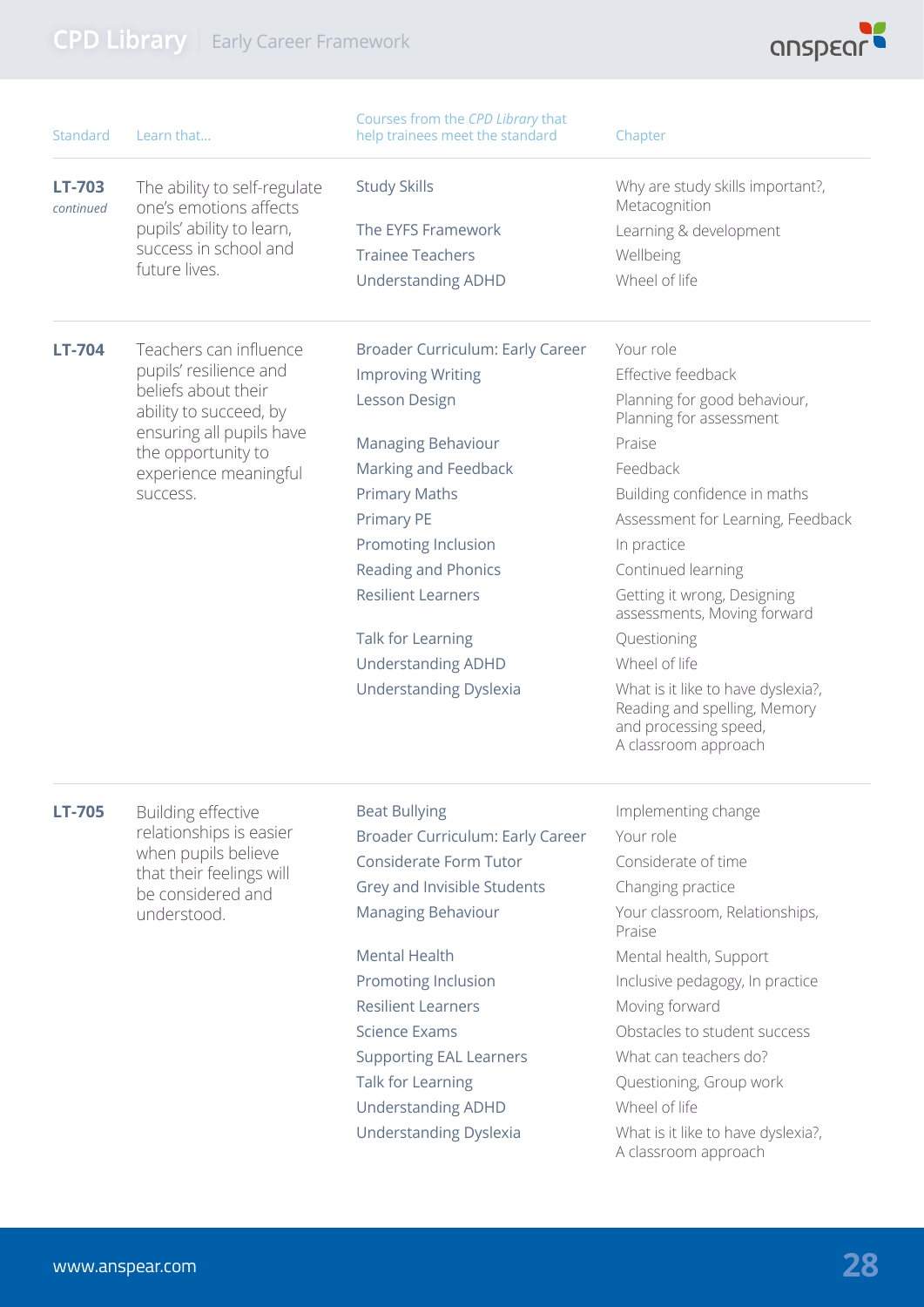

| Standard      | Learn that                                                                                                                   | Courses from the CPD Library that<br>help trainees meet the standard | Chapter                                                     |
|---------------|------------------------------------------------------------------------------------------------------------------------------|----------------------------------------------------------------------|-------------------------------------------------------------|
| <b>LT-706</b> | Pupils are motivated by                                                                                                      | Broader Curriculum: Early Career                                     | Your role                                                   |
|               | intrinsic factors (related to<br>their identity and values)                                                                  | <b>Effective Lesson Planning</b>                                     | Lesson ideas                                                |
|               |                                                                                                                              | Managing Behaviour                                                   | Praise                                                      |
|               | and extrinsic factors<br>(related to reward).                                                                                | Marking and Feedback                                                 | Feedback                                                    |
|               |                                                                                                                              | <b>Primary PE</b>                                                    | Assessment for Learning                                     |
|               |                                                                                                                              | Promoting Inclusion                                                  | In practice                                                 |
|               |                                                                                                                              | <b>Reflective Practice</b>                                           | Pupils understanding their learning                         |
|               |                                                                                                                              | <b>Supporting HPA Students</b>                                       | Learning environment                                        |
| <b>LT-707</b> | Pupils' investment in<br>learning is also driven by<br>their prior experiences<br>and perceptions of<br>success and failure. | Broader Curriculum: Early Career                                     | Your role                                                   |
|               |                                                                                                                              | Managing Behaviour                                                   | Praise - recognition and reward                             |
|               |                                                                                                                              | Marking and Feedback                                                 | Feedback                                                    |
|               |                                                                                                                              | <b>Primary Maths</b>                                                 | Building confidence in maths                                |
|               |                                                                                                                              | <b>Primary Science</b>                                               | Learning                                                    |
|               |                                                                                                                              | Promoting Inclusion                                                  | In practice                                                 |
|               |                                                                                                                              | <b>Reflective Practice</b>                                           | Pupils understanding their learning                         |
|               |                                                                                                                              | <b>Resilient Learners</b>                                            | Mindset and resilience,<br>Getting it wrong, Moving forward |
|               |                                                                                                                              | <b>Science Enquiry</b>                                               | Creative thinking                                           |
|               |                                                                                                                              | <b>Understanding Dyslexia</b>                                        | What is it like to have dyslexia?<br>Reading and spelling   |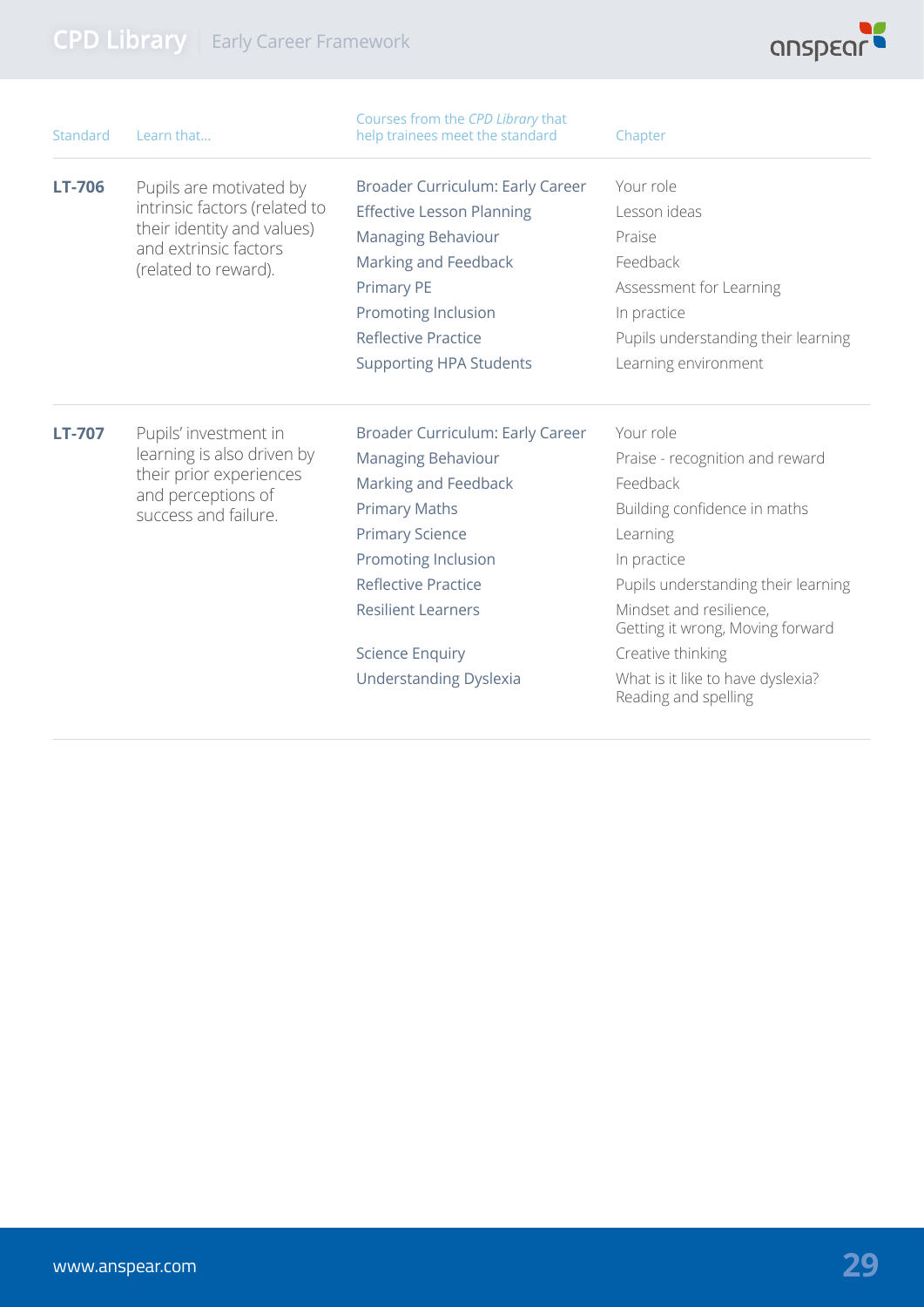

| <b>Professional</b><br><b>Behaviours</b>                                                                                                                                                                            | <b>Fulfil wider professional</b><br>responsibilities                                                                                                                                                                                                                                                                                                                                                                                                                                                                                                                                       |                                                                                                                                                                                                                                                                                                                                                                                                                                                                                                                                                                                                                                                                                                     |
|---------------------------------------------------------------------------------------------------------------------------------------------------------------------------------------------------------------------|--------------------------------------------------------------------------------------------------------------------------------------------------------------------------------------------------------------------------------------------------------------------------------------------------------------------------------------------------------------------------------------------------------------------------------------------------------------------------------------------------------------------------------------------------------------------------------------------|-----------------------------------------------------------------------------------------------------------------------------------------------------------------------------------------------------------------------------------------------------------------------------------------------------------------------------------------------------------------------------------------------------------------------------------------------------------------------------------------------------------------------------------------------------------------------------------------------------------------------------------------------------------------------------------------------------|
| Learn that                                                                                                                                                                                                          | Courses from the CPD Library that<br>help trainees meet the standard                                                                                                                                                                                                                                                                                                                                                                                                                                                                                                                       | Chapter                                                                                                                                                                                                                                                                                                                                                                                                                                                                                                                                                                                                                                                                                             |
| Effective professional<br>development is likely<br>to be sustained over<br>time, involve expert<br>support or coaching<br>and opportunities for<br>collaboration.                                                   | Broader Curriculum: Early Career<br><b>CPD Explained</b><br><b>Equality and Diversity</b><br><b>First Year of Teaching</b><br>Managing Behaviour<br>Promoting Inclusion<br><b>Reflective Practice</b><br><b>Supporting Adopted Children</b>                                                                                                                                                                                                                                                                                                                                                | Your role<br>Effective CPD, CPD in practice<br>Equality legislation<br>Work-life balance<br>Reflection<br>In practice<br>Understanding your learning<br>Mental health, LA support                                                                                                                                                                                                                                                                                                                                                                                                                                                                                                                   |
| Reflective practice,<br>supported by feedback<br>from and observation of<br>experienced colleagues,<br>professional debate, and<br>learning from educational<br>research, is also likely to<br>support improvement. | <b>Active Questioning</b><br><b>Active Reading</b><br>Assessment for Learning<br>Broader Curriculum: Early Career<br><b>CPD Explained</b><br><b>Collaborative Learning</b><br><b>Embrace Challenge</b><br>Engagement<br>First Year of Teaching<br><b>Grammar for Writing</b><br>ICT in the Classroom<br>Independent Learning<br>Lesson Design<br>Managing Behaviour<br>Primary PE<br>Promoting Inclusion<br><b>Reflective Practice</b><br><b>Resilient Learners</b><br><b>Science Practicals</b><br><b>Staff Induction</b><br>Storytelling<br>Talk for Learning<br><b>Trainee Teachers</b> | In practice<br>AfL audit, AfL in practice<br>Audit, Putting DARTs into practice<br>Broad and balanced, Your role<br>The importance of CPD,<br>CPD in practice<br>Audit<br>What is effective challenge?,<br>Effective questioning<br>Engagement audit, In practice<br>Planning, Work-life balance,<br>PPA time<br><b>LEAD</b> principles<br>Audit, In practice<br>In practice<br>Moving forward<br>Background<br>Learning intentions & outcomes<br>Inclusive pedagogy<br>Understanding your pupils,<br>Understanding your learning<br>Audit, In practice<br>Planning for practical work<br>Your first half term<br>Strategies for teachers<br>Questioning, Group work<br>Understanding expectations, |
|                                                                                                                                                                                                                     |                                                                                                                                                                                                                                                                                                                                                                                                                                                                                                                                                                                            |                                                                                                                                                                                                                                                                                                                                                                                                                                                                                                                                                                                                                                                                                                     |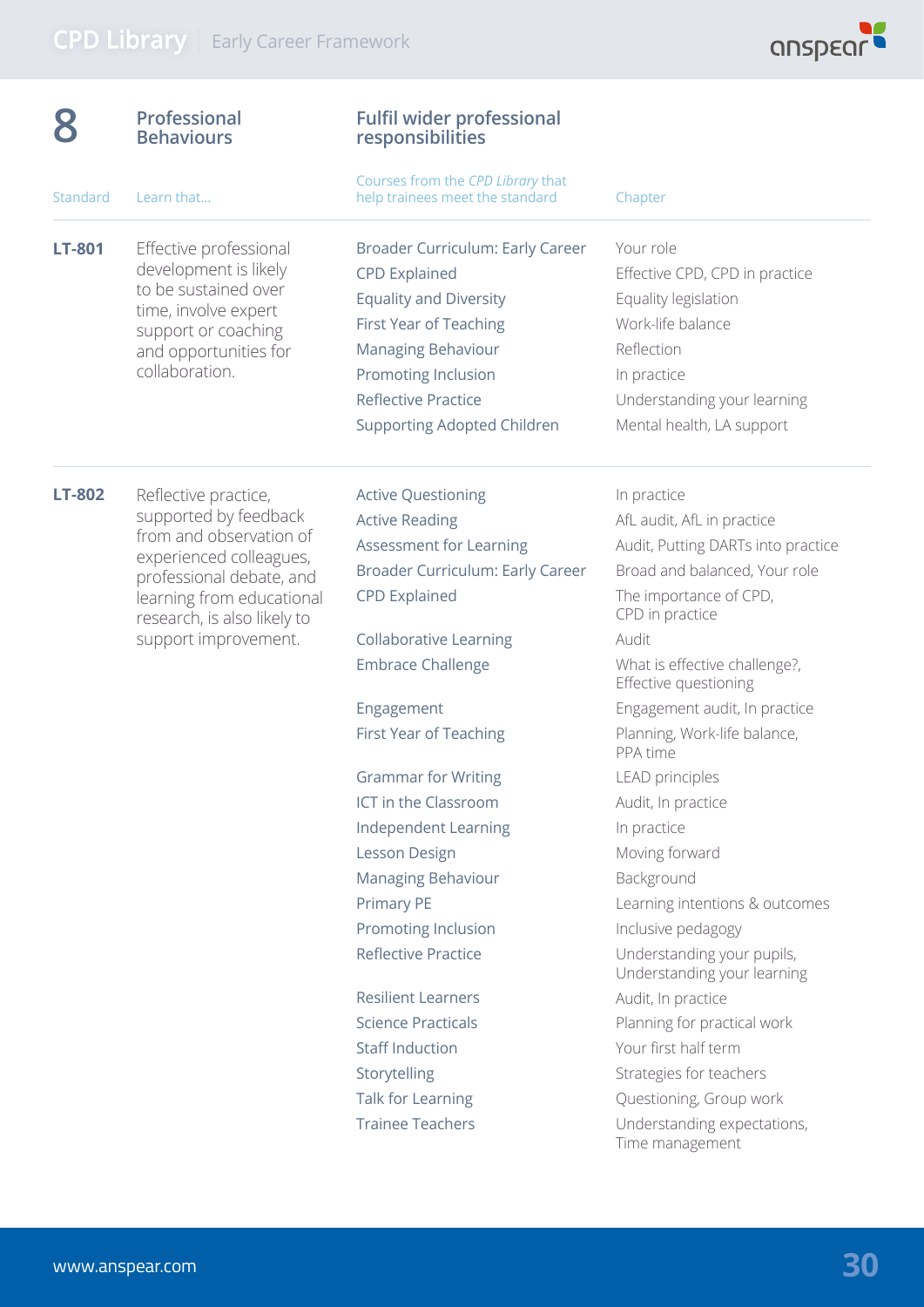

| Standard      | Learn that                                                      | Courses from the CPD Library that<br>help trainees meet the standard | Chapter                                                                                        |
|---------------|-----------------------------------------------------------------|----------------------------------------------------------------------|------------------------------------------------------------------------------------------------|
| LT-803        | Teachers can make                                               | <b>Academic Literacy</b>                                             | Quick fixes                                                                                    |
|               | valuable contributions                                          | <b>Beat Bullying</b>                                                 | Implementing change                                                                            |
|               | to the wider life of<br>the school in a broad                   | Broader Curriculum: Early Career                                     | Your role                                                                                      |
|               | range of ways, including                                        | First Year of Teaching                                               | Planning, Work-life balance                                                                    |
|               | by supporting and                                               | ICT in the Classroom                                                 | Approaches                                                                                     |
|               | developing effective                                            | <b>Reflective Practice</b>                                           | Understanding your learning                                                                    |
|               | professional relationships                                      | <b>Science Exams</b>                                                 | Preparing students for exams                                                                   |
|               | with colleagues.                                                | <b>Staff Induction</b>                                               | Principles                                                                                     |
|               |                                                                 | Storytelling                                                         | Strategies for teachers                                                                        |
|               |                                                                 | <b>Trainee Teachers</b>                                              | Professional relationships                                                                     |
|               |                                                                 | <b>Trauma and ACEs</b>                                               | Supporting young people                                                                        |
|               |                                                                 | Working with TAs                                                     | Preparation and planning                                                                       |
| <b>LT-804</b> | Building effective<br>relationships with<br>parents, carers and | <b>Academic Literacy</b>                                             | Maintaining it                                                                                 |
|               |                                                                 | <b>Beat Bullying</b>                                                 | Implementing change                                                                            |
|               |                                                                 | Developing Comprehension                                             | Partnering with parents                                                                        |
|               | families can improve<br>pupils' motivation,                     | <b>Managing Behaviour</b>                                            | Low level disruption                                                                           |
|               | behaviour and<br>academic success.                              | <b>Mental Health</b>                                                 | Parents and families                                                                           |
|               |                                                                 | Partnerships with Parents (EYFS)                                     | Importance, Establishing partnerships,<br>Communicating with parents,<br>Increasing engagement |
|               |                                                                 | Promoting Inclusion                                                  | Inclusive pedagogy                                                                             |
|               |                                                                 | Reading and Phonics                                                  | Continued learning                                                                             |
|               |                                                                 | Socially Inclusive Classroom                                         | Your classroom                                                                                 |
|               |                                                                 | <b>Supporting Adopted Children</b>                                   | Admissions                                                                                     |
|               |                                                                 | <b>Supporting EAL Learners</b>                                       | What can teachers do?,<br>What can parents/carers do?                                          |
|               |                                                                 | <b>Supporting SLCN: EY</b>                                           | Receptive language difficulties                                                                |
|               |                                                                 | The EYFS Framework                                                   | Key aspects                                                                                    |
|               |                                                                 | <b>Trauma and ACEs</b>                                               | Supporting young people                                                                        |
|               |                                                                 | <b>Year 7 Transitions</b>                                            | Parent communications                                                                          |
|               |                                                                 |                                                                      |                                                                                                |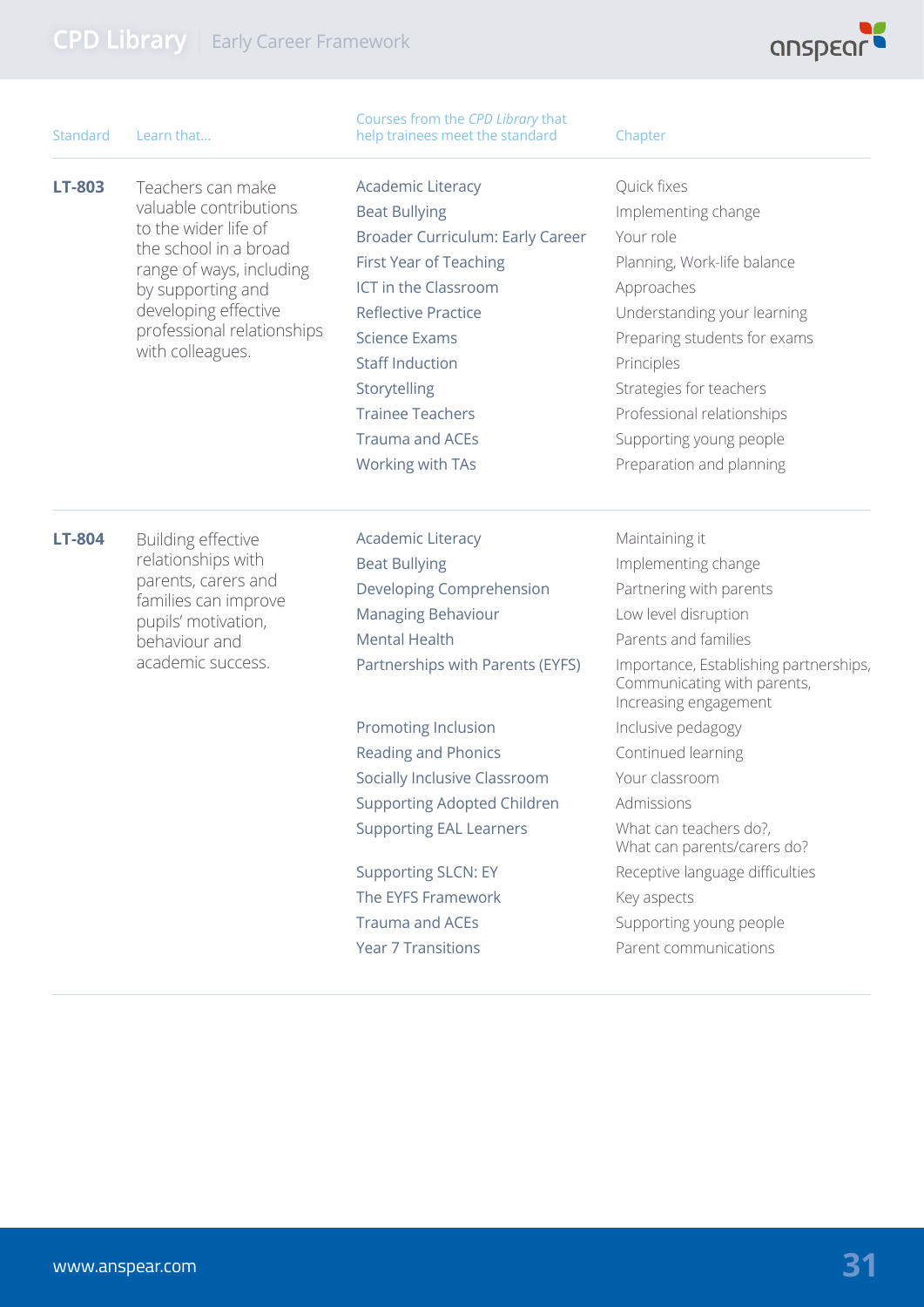

| Standard      | Learn that                                                                                                                                                                                            | Courses from the CPD Library that<br>help trainees meet the standard | Chapter                                                                                                                                                        |
|---------------|-------------------------------------------------------------------------------------------------------------------------------------------------------------------------------------------------------|----------------------------------------------------------------------|----------------------------------------------------------------------------------------------------------------------------------------------------------------|
| <b>LT-805</b> | Teaching assistants (TAs)<br>can support pupils more<br>effectively when they are<br>prepared for lessons by<br>teachers, and when TAs<br>supplement rather than<br>replace support from<br>teachers. | <b>Science Exams</b>                                                 | Obstacles to student success                                                                                                                                   |
|               |                                                                                                                                                                                                       | Working with TAs                                                     | Preparation and planning,<br>Delivering the lessons                                                                                                            |
| <b>LT-806</b> | SENCOs, pastoral                                                                                                                                                                                      | Broader Curriculum: Early Career                                     | Broad and balanced                                                                                                                                             |
|               | leaders, careers advisors<br>and other specialist                                                                                                                                                     | Code of Conduct                                                      | Management, Wider roles,<br>Technology, Safeguarding                                                                                                           |
|               | colleagues also have<br>valuable expertise                                                                                                                                                            | <b>Child Protection</b>                                              | Responsibilities,<br>Recognising the signs, What to do                                                                                                         |
|               | and can ensure that<br>appropriate support                                                                                                                                                            | <b>Equality and Diversity</b>                                        | Reasonable adjustments                                                                                                                                         |
|               | is in place for pupils.                                                                                                                                                                               | <b>First Year of Teaching</b>                                        | PPA time                                                                                                                                                       |
|               |                                                                                                                                                                                                       | <b>Learning Needs</b>                                                | Challenging behaviour, Learning<br>disabilities, SEND, Dyslexia, ADHD,<br>Autism, Down's syndrome, FASD,<br>Fragile X, Communication needs,<br>Tics/Tourette's |
|               |                                                                                                                                                                                                       | <b>Medical Conditions</b>                                            | Support at school                                                                                                                                              |
|               |                                                                                                                                                                                                       | <b>Mental Health</b>                                                 | Support                                                                                                                                                        |
|               |                                                                                                                                                                                                       | <b>Online Safety</b>                                                 | Supporting children                                                                                                                                            |
|               |                                                                                                                                                                                                       | <b>Preventing Radicalisation</b>                                     | Safeguarding                                                                                                                                                   |
|               |                                                                                                                                                                                                       | Promoting Inclusion                                                  | Inclusive pedagogy, In practice                                                                                                                                |
|               |                                                                                                                                                                                                       | <b>Staff Induction</b>                                               | First day, first week                                                                                                                                          |
|               |                                                                                                                                                                                                       | <b>Science Exams</b>                                                 | Obstacles to student success                                                                                                                                   |
|               |                                                                                                                                                                                                       | <b>Science Practicals</b>                                            | Planning for practical work,<br>Managing safety                                                                                                                |
|               |                                                                                                                                                                                                       | <b>Social Needs</b>                                                  |                                                                                                                                                                |
|               |                                                                                                                                                                                                       | <b>Supporting Adopted Children</b>                                   | Role & responsibilities                                                                                                                                        |
|               |                                                                                                                                                                                                       | <b>Understanding Autism</b>                                          | What works?,<br>Getting an autism diagnosis                                                                                                                    |
|               |                                                                                                                                                                                                       | <b>Understanding Dyslexia</b>                                        | Early identification,<br>Effective intervention                                                                                                                |
|               |                                                                                                                                                                                                       | Understanding the Child                                              | Wellbeing, Family issues,<br>Social, Learning, Mental health                                                                                                   |
|               |                                                                                                                                                                                                       | Working with TAs                                                     | Preparation and planning                                                                                                                                       |